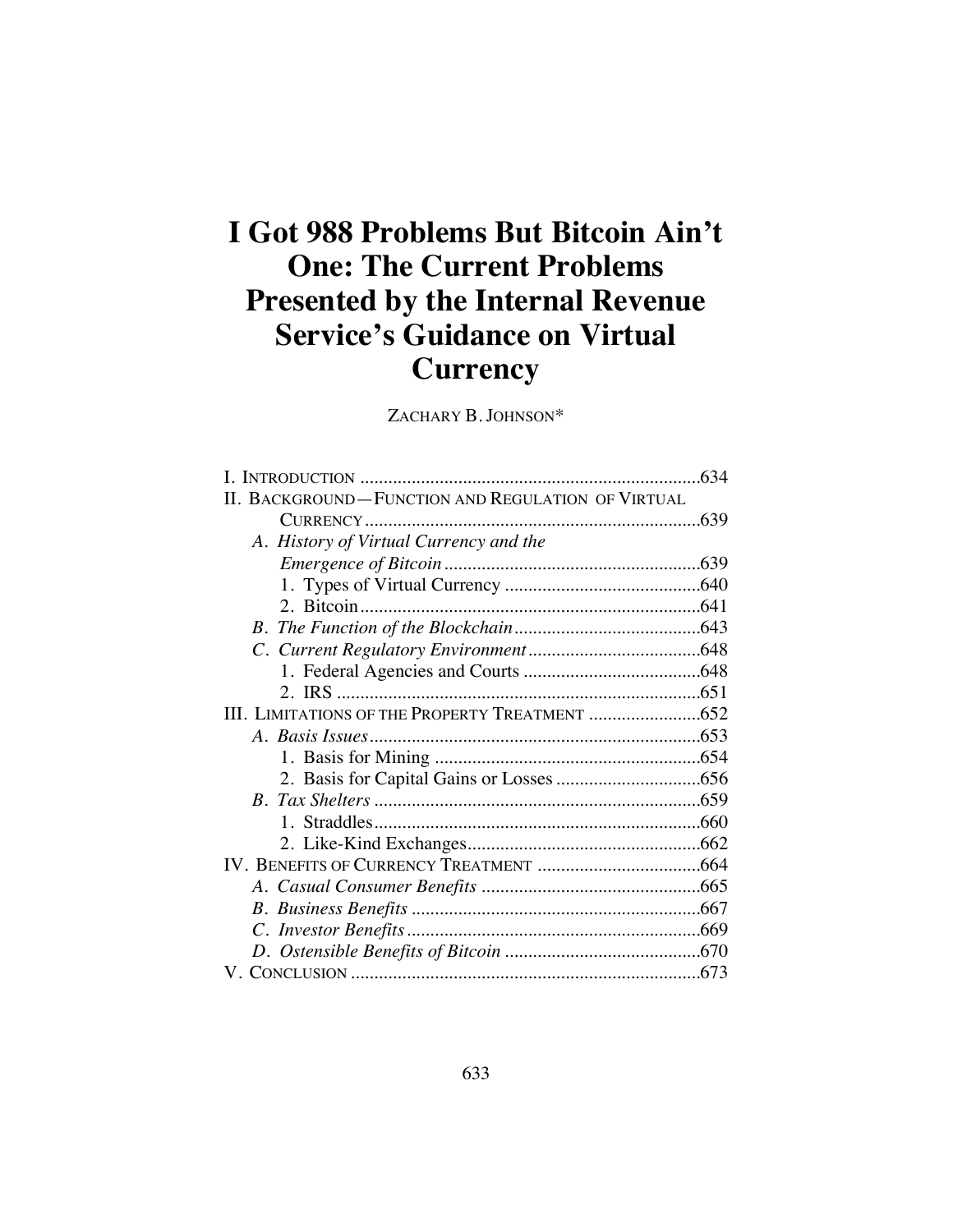#### I. INTRODUCTION

Virtual currency exists in a regulatory vacuum. Traditionally, virtual currency occupied fictional realms or existed merely within closed networks with no possibility of exchange.<sup>1</sup> However, with Satoshi Nakamoto's creation of blockchain technology, convertible virtual currency has become a viable medium of exchange.<sup>2</sup> With any innovation, however, a period of legal adaptation follows. Just as the internet and email created massive upheavals in the law, virtual currency will create upheavals of the same magnitude.<sup>3</sup> Of the myriad convertible virtual currencies in existence, the most prominent is Bitcoin.<sup>4</sup> Several regulatory agencies have attempted to pigeonhole virtual currencies in existing legal frameworks, but the task has proved to be the equivalent of forcing a square peg into a round hole.<sup>5</sup> Chief among these agencies is the IRS. The IRS in

2. *Could Users Collude Against Bitcoin?*, BITCOIN.ORG, https://bitcoin.org/en/faq#why-do-people-trust-bitcoin (last visited Jan. 20, 2017) (noting that blockchain technology prevents a single unit of currency from being double spent, removing the need for a central managing authority).

<sup>\*</sup> Juris Doctor Candidate, May 2017, The University of Memphis Cecil C. Humphreys School of Law. The author would like to thank Professor William Kratzke for his guidance and feedback on this note. Additionally, the author would like to thank Matthew Schwimmer, Maygan Peaks, and Dylan Holzemer for their editing and assistance.

<sup>1</sup>*. See, e.g.*, Bryan T. Camp, *The Play's the Thing: A Theory of Taxing Virtual Worlds*, 59 HASTINGS L.J. 1, 3 (2007); Adam S. Chodorow, *Ability to Pay and the Taxation of Virtual Income*, 75 TENN. L. REV. 695, 702 (2008); Leandra Lederman, *"Stranger than Fiction": Taxing Virtual Worlds*, 82 N.Y.U. L. REV. 1620, 1622 (2007); Theodore P. Seto, *When is a Game Only a Game?: The Taxation of Virtual Worlds*, 77 U. CIN. L. REV. 1027, 1033 (2009); Steven Chung, Note, *Real Taxation of Virtual Commerce*, 28 VA. TAX REV. 733, 740 (2009).

<sup>3.</sup> Steve Thomas, *Befuddled by Bitcoin: Defining Virtual Currency Regulation*, TEX. LAWYER, Aug. 25, 2014, LEXIS ("But twenty years from now Bitcoin might have a status like today's cellphones—how did we ever live without them?").

<sup>4.</sup> Javier Espinoza, *Is It Time to Invest in Bitcoin?*, WALL ST.J. (Sept. 22, 2014, 12:35 AM), http://www.wsj.com/articles/how-to-decipher-cryptocurrencies-1411333011. For purposes of this note, the treatment of Bitcoin is synonymous with the treatment of all other cryptocurrencies.

<sup>5.</sup> FinCEN issued guidance stating that virtual currency-based exchanges must follow the same laws and regulations as money service businesses and other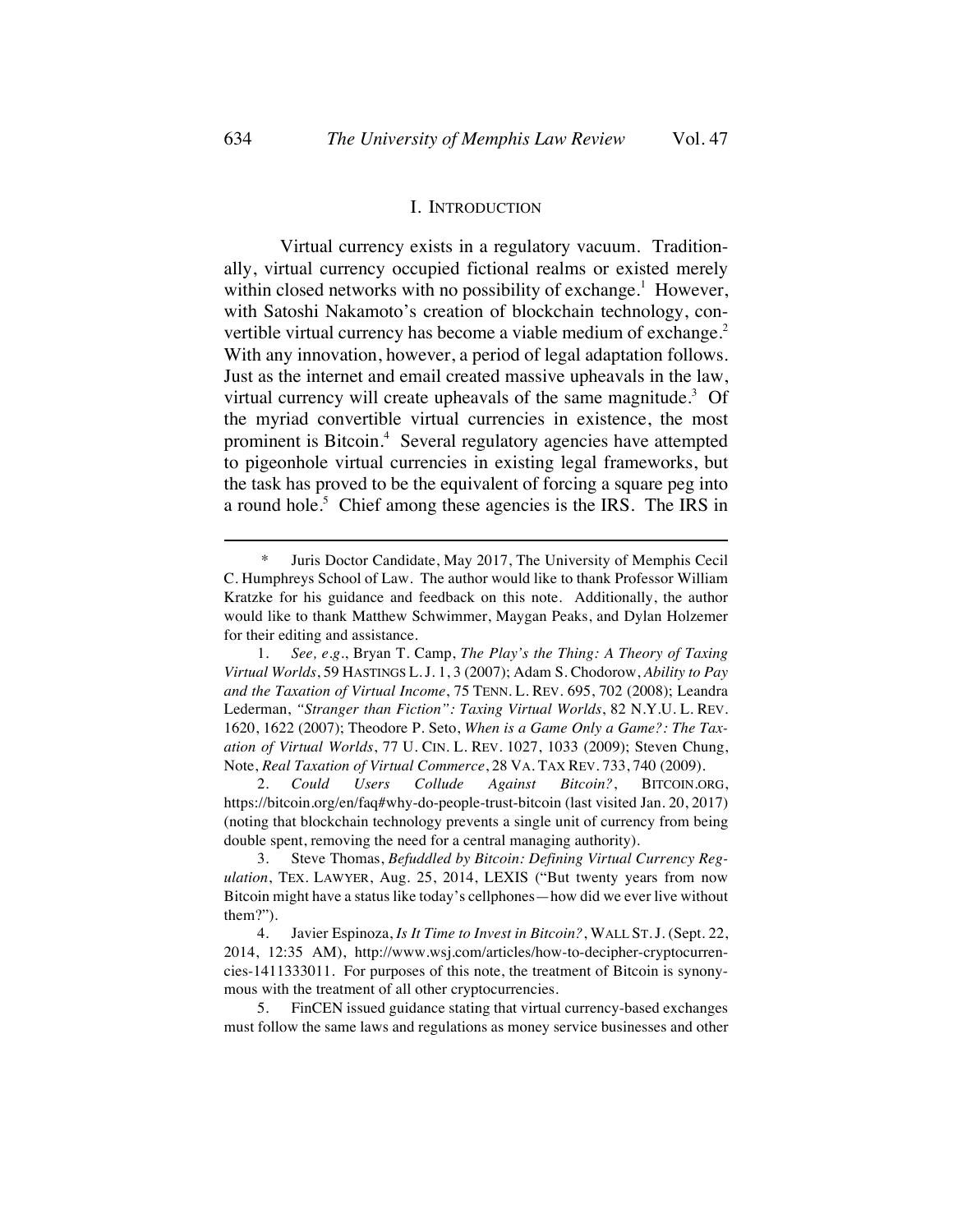2014 issued Notice 2014-21 that classified all virtual currency as property for tax purposes, which has further muddied the waters of how consumers and investors should treat Bitcoin.<sup>6</sup>

Bitcoin has emerged as a cryptocurrency because it was created to be superior to centralized currency systems in several respects. Centralized currency systems are bloated and loaded with transaction costs.<sup>7</sup> Additionally, centralizing data increasingly ex-

6. *See* I.R.S. Notice 2014-21, 2014-16 I.R.B. 938 (Apr. 14, 2014) [hereinafter Notice 2014-21], https://www.irs.gov/pub/irs-irbs/irb14-16.pdf.

financial institutions. FIN. CRIMES ENF'T NETWORK, U.S. DEP'T OF THE TREASURY, FIN-2013-G001, APPLICATION OF FINCEN'S REGULATIONS TO PERSONS ADMINISTERING, EXCHANGING, OR USING VIRTUAL CURRENCIES (2013) [hereinafter FIN-2013-G001]; Jeffrey Sparshott, *Regulator on Bitcoin: Same Rules Apply*, WALL ST. J., Aug. 26, 2013, LEXIS; *see also* Timothy B. Lee, *New Money Laundering Guidelines Are a Positive Sign for Bitcoin*, FORBES (Mar. 19, 2013, 4:42 PM), http://www.forbes.com/sites/timothylee/2013/03/19/newmoney-laundering-guidelines-are-a-positive-sign-for-bitcoin/#69fadf2177d7; *cf.*  SEC v. Shavers, No. 4:13–CV–416, 2014 WL 4652121, at \*6 (E.D. Tex. Aug. 26, 2014) (holding that investments in the entity "Bitcoin Savings and Trust," which offered investors Bitcoin-based investment products, were investment contracts); Tracy Alloway et al., *US Regulators Eye Bitcoin Supervision*, FIN. TIMES (May 6, 2013), http://www.ft.com/intl/cms/s/0/b810157c-b651-11e2-93ba-00144feabdc 0.html; Douwe Miedema, *Regulator Mulls Setting Rules for Digital Currency Bitcoin*, REUTERS (May 6, 2013, 6:32 PM), http://www.reuters.com/article/2013/05/06/net-us-Bitcoin-regulation-idUSBRE9450Y520130506.

<sup>7.</sup> See, for example, Adam J. Levitin, *Priceless? The Economic Costs of Credit Card Merchant Restraints*, 55 UCLA L. REV. 1321, 1330–34 (2008), for a discussion of these inefficiencies, and *PayPal Fees*, PAYPAL (Mar. 14, 2016), https://www.paypal.com/webapps/mpp/paypal-fees. Such costs are often prohibitively high, especially when the amount to be transferred is relatively low; for example, an international transfer through PayPal and using a credit card can cost as much as 3.9% plus an additional fee. *See PayPal Fees*, *supra* note 7; *see also* William Jack & Tavneet Suri, *Risk Sharing and Transactions Costs: Evidence from Kenya's Mobile Money Revolution*, 104 AM. ECON. REV. 183 (2014) (noting that transaction costs are a limiting factor in the adoption of mobile money transfer services); Key Pousttchi & Martin Schurig, *Assessment of Today's Mobile Banking Applications from the View of Customer Requirements*, MUNICH PERSONAL REPEC ARCHIVE, (Apr. 25, 2004) http://mpra.ub.uni-muenchen.de/2913/ (noting that SMS banking is not as secure as other conventional banking channels, like the ATM and internet banking).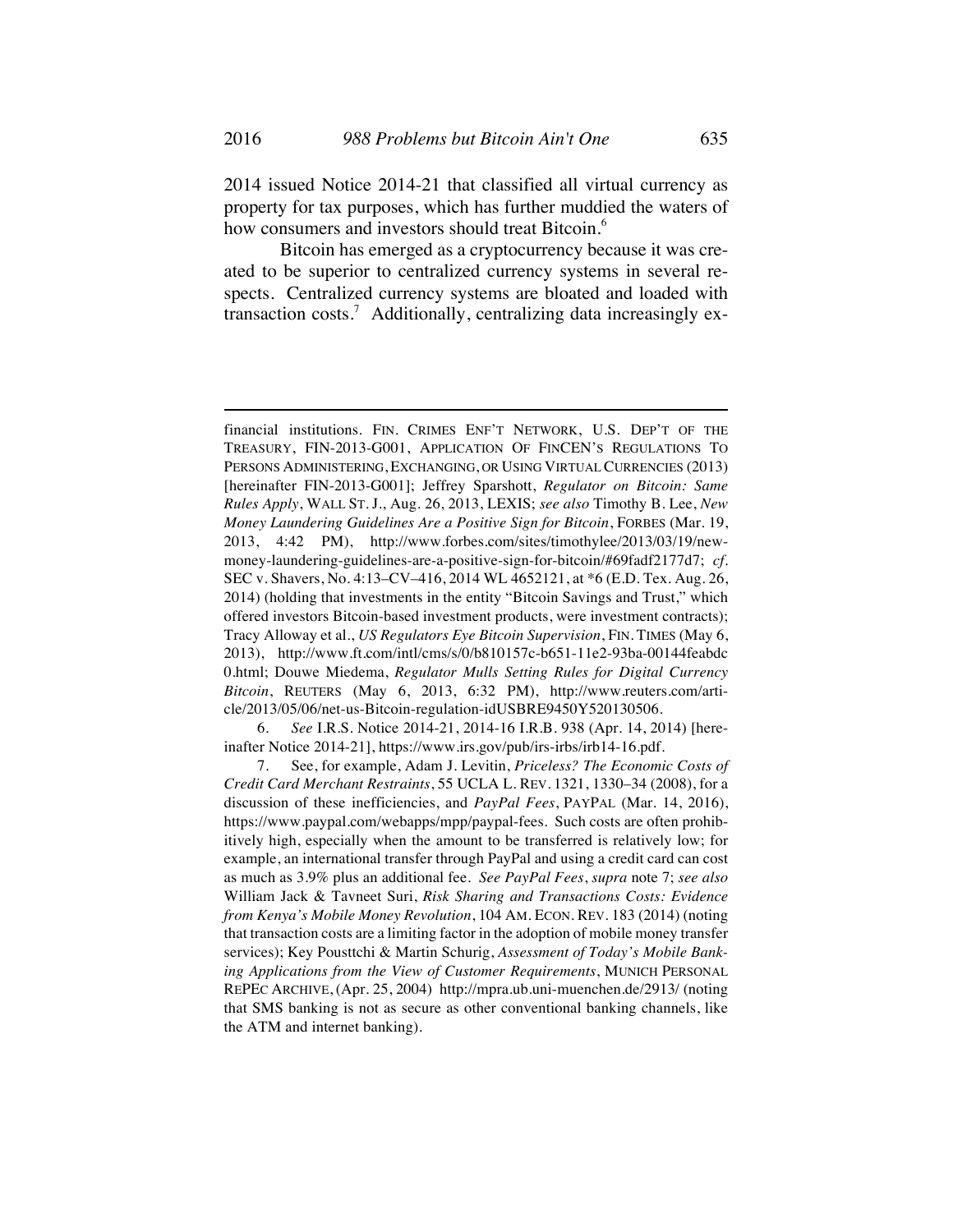poses more personal financial transactions and information to hackers.<sup>8</sup> Virtual currency has the potential to revolutionize how we transact on the same scale that email did with "snail mail."9 Virtual currency transactions have almost zero transactional cost, as contrasted with traditional currency transactions.<sup>10</sup> Virtual currencies, in particular, offer advantages to developing economies and small businesses.<sup>11</sup> These include inflation-proof stores of value and the ability to accept electronic payment free from major credit card companies. However, many of the benefits are still hypothetical at this point. Thus, the experiment that is Bitcoin likely cannot deliver on its self-proclaimed benefits without more widespread adoption.

Widespread adoption of a new financial instrument depends largely on ease of adoption and a clearly defined legal framework.<sup>12</sup> Tax policy is one of the largest legal frameworks that affects business decisions.<sup>13</sup> The decline of bearer bonds as a widely used fi-

9. Jerry Brito & Andrea Castillo, *Bitcoin: A Primer for Policymakers*, MERCATUS CENTER (2013), http://mercatus.org/sites/default/files/Brito\_Bitcoin Primer\_v1.3.pdf (describing the potential benefits of Bitcoin transactions).

<sup>8.</sup> Lillian Ablon, *Keeping Safe in the New Year*, U.S. NEWS AND WORLD REP. (Dec. 31, 2014, 3:00 PM), http://www.usnews.com/opinion/blogs/world-report/2014/12/31/after-a-year-of-major-hacks-2015-resolutions-to-bolster-cybersecurity ("2014 was the year the hack went viral. Retailers like Staples Inc., Neiman Marcus Inc., Michaels, Home Depot Inc. and eBay Inc. announced breaches, while millions of customers were helpless to stop the flow of credit card information and personal data to cyber attackers. But it wasn't just retail giants: Firms in health care (Community Health Systems), finance (JPMorgan Chase & Co.) and entertainment (Sony Pictures) also fell victim to cyberattacks. In addition to breaches, major software vulnerabilities surfaced. The OpenSSL Heartbleed vulnerability shook confidence in Internet security, while Shellshock exposed a majority of Internet-facing services to attack.").

<sup>10.</sup> Gavin Andresen, *Bitcoin: The World's First Person-to-Person Digital Currency*, BITCOIN TRADING (June 20, 2011), http://www.bitcointrading. com/pdf/GavinAndresenCIATalk.pdf.

<sup>11.</sup> Jerry Brito & Eli Dourado, *Comments to the New York Department of Financial Services on the Proposed Virtual Currency Regulation Framework*, MERCATUS CENTER (2014), http://mercatus.org/sites/default/files/BritoDourado-NY-Virtual-Currency-comment-081414.pdf.

<sup>12.</sup> Thomas, *supra* note 3 ("It takes time to gather the meanings of legal terms of art and to compare them with emerging technologies . . . .").

<sup>13.</sup> Stephen Witzel, *From Cacao to the Cloud: Bitcoin and Virtual Currency Regulation*, 252 N.Y. L. J. 45, 48 (2014) ("Smaller businesses, as well as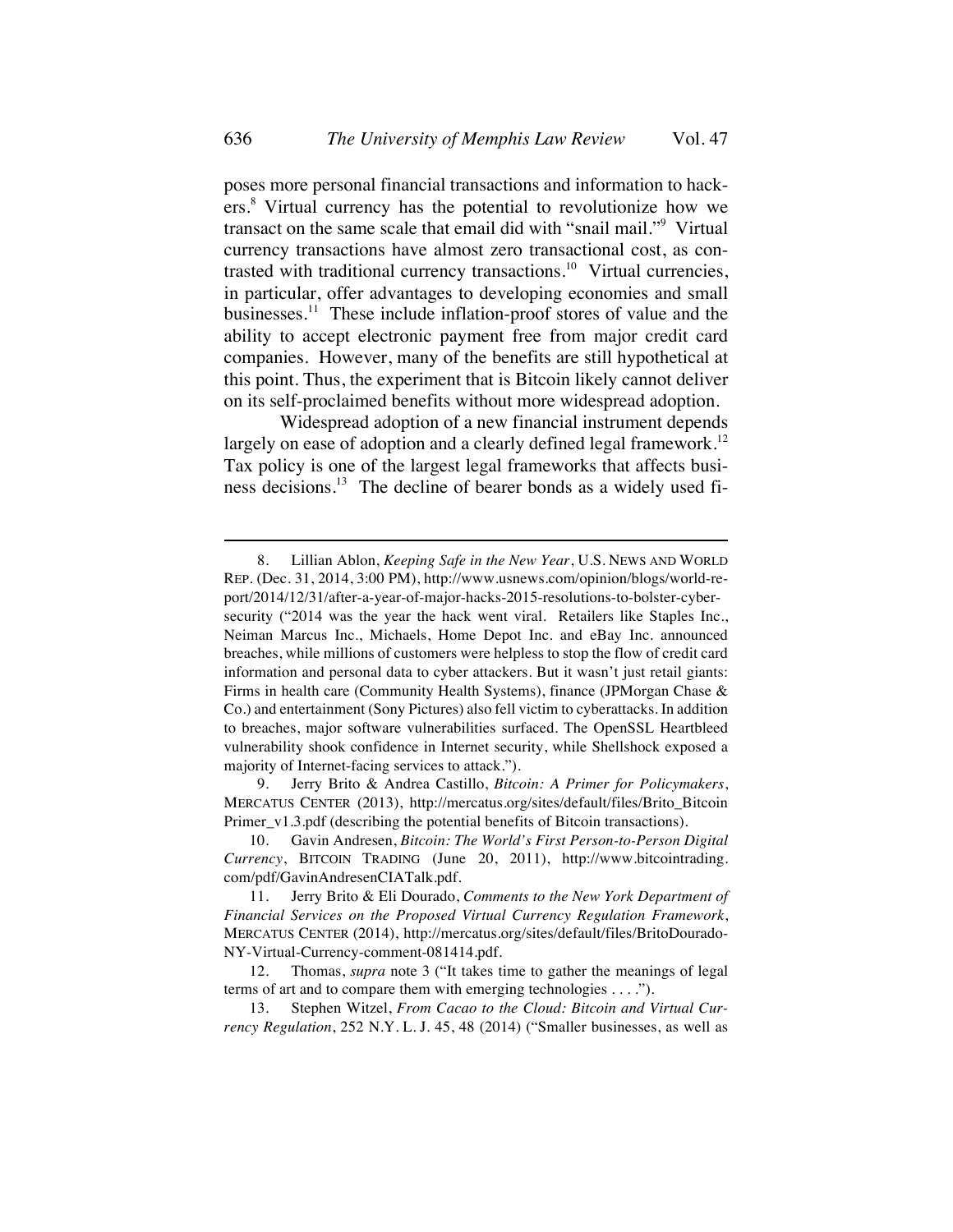nancial instrument was due in large part to a change in tax treatment.<sup>14</sup> Conversely, favorable tax treatment facilitated the rise of derivative instruments. During the Great Recession, tax policy drove much of corporate decision-making. Bonus depreciation and capital loss carryovers incentivized businesses to continue investing and expanding, even in a down market due to the benefits provided by Congress in the Tax Code. In the same way tax policy drove corporate decision-making, the tax treatment of virtual currencies is central to whether they will be widely adopted.<sup>15</sup>

While there is an incentive to encourage its use, Bitcoin does not come to the table with clean hands. Law enforcement agencies have linked Bitcoin to the deep web black market known as the Silk Road, a notorious source of illegal drugs, firearms, and hitmen.<sup>16</sup> The regulatory wild west surrounding virtual currencies and the anonymous nature of the transactions create an environment rife with massive price fluctuations and fraud schemes.<sup>17</sup> However,

15. William Hoffman, *Bitcoin users await more tax guidance*, 75 TAX NOTES INT'L, Sept. 8, 2014, at 817 ("The tax consequences of these and other developments will undoubtedly range into the many billions of dollars."); *see also* Isaac Pflaum & Emmeline Hateley, *A Bit of a Problem: National and Extraterritorial Regulation of Virtual Currency in the Age of Disintermediation*, 45 GEO. J. INT'L L. 1169, 1211 (2014) ("The position taken by the IRS may significantly enlarge the population of Bitcoin users that are subject to U.S. criminal prosecution. If this risk materializes, it could have a significant chilling effect on the available supply of Bitcoin, the sustainability of mining cooperatives, and the wider adoption of Bitcoin generally.").

16. *See* United States v. Ulbricht, 31 F. Supp. 3d 540, 547 (S.D.N.Y. 2014) (describing how Bitcoins were used to pay for illicit goods on the dark web site the Silk Road).

17. *See* Carter Dougherty, *Bitcoin Needs Tighter Rules Than Banks, Say Prosecutors*, BLOOMBERG (Jan. 29, 2014, 11:01 PM), http://www.bloomberg.com/news/2014-01-29/prosecutor-warns-of-wild-west-without-Bitcoinoversight.html.

start-ups, often cannot shoulder the increase in costs that comes from complex regulatory schemes. This is a particular concern even for larger Bitcoin businesses that want to transact in several states or internationally since the regulations are likely to be different in each jurisdiction, including existing bans and restrictions in various countries.").

<sup>14.</sup> *See, e.g.*, Adam W. Glass, *IRS Notice to Sound Death-Knell for Pesky Bearer Bond Depositary Receipts Structure in CDOs, SIVs and DPCs?,* LINKLATERS (2006), http://www.linklaters.com/pdfs/us/061215\_sfdnote.pdf.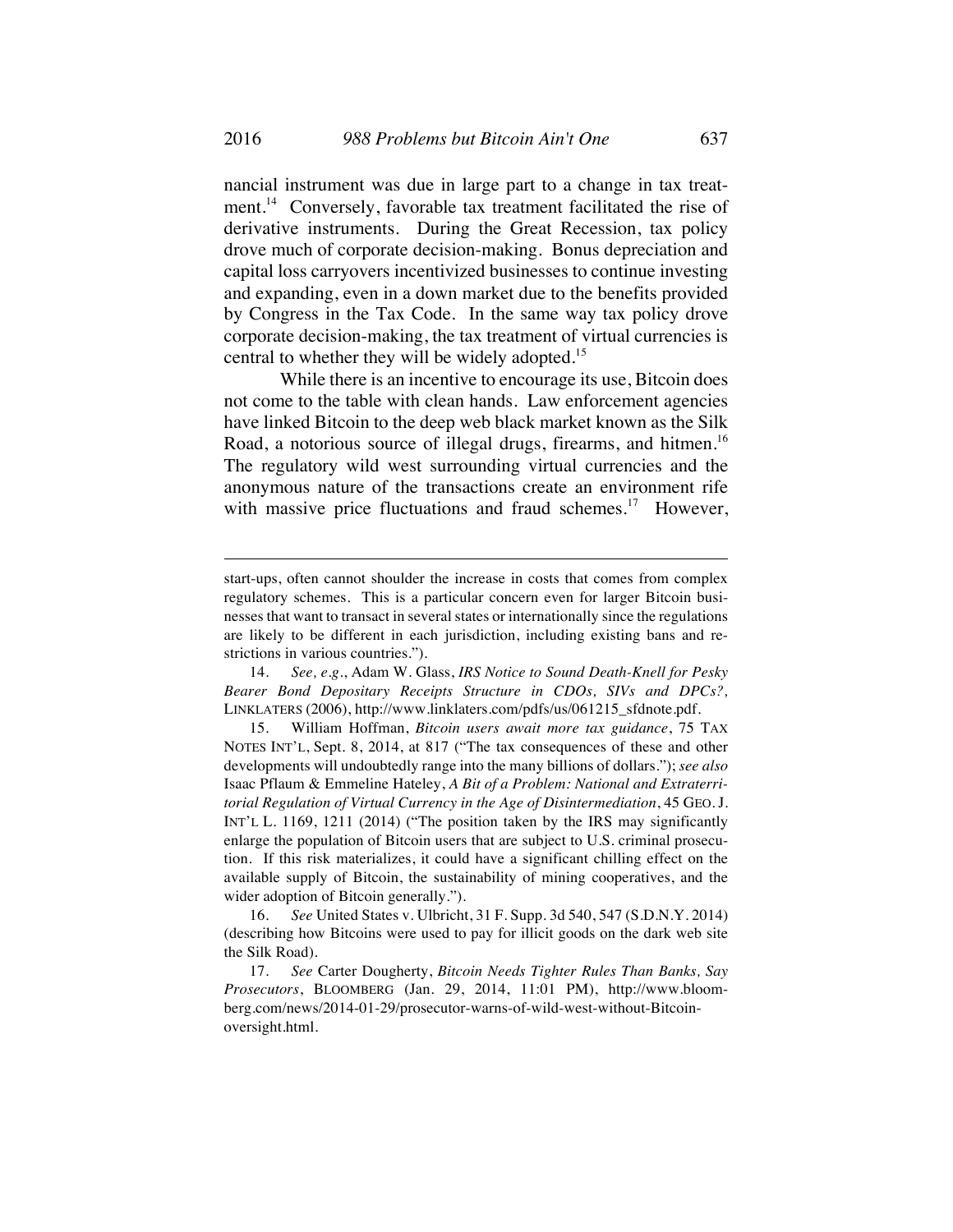these downsides are not without potential benefits. Bitcoin represents a currency framework independent from the instability of governmental policies and inflationary pressures. Furthermore, Bitcoin can facilitate disintermediation of international financial frameworks and free developing economies from the costs associated with cross-border currency transfers. Most importantly, Bitcoin is an electronic currency transfer method that removes the costs of current electronic payment systems. As more legitimate companies (such as Amazon) accept virtual currency, its use will increase and gain acceptance.<sup>18</sup> Major Silicon Valley investors recently announced plans to set up a "Bitcoin Trust" to allow trades in Bitcoin derivatives.<sup>19</sup> In order for consumers to realize the benefits of Bitcoin, or any other virtual currency, the IRS must ensure the regulatory environment is consistent and free of unnecessary complexity.<sup>20</sup>

The IRS intended Notice 2014-21 to clarify the income tax treatment of virtual currencies. $21$  The two competing views are that virtual currencies should be treated (1) like property or (2) like foreign currency.<sup>22</sup> The Code treats these differently in important ways. The general argument in favor of property treatment is convenience; all of the tools for treating virtual currency as property are in place. To treat virtual currency as foreign currency would, at the

20. *See, e.g.*, Timothy Lavin, *Bitcoin is Still Doomed*, BLOOMBERG VIEW (Nov. 20, 2013, 1:03 PM), https://www.bloomberg.com/view/articles/2013-11- 20/bitcoin-is-still-doomed.

21. *See* Walter Frick, *Why Bitcoin Entrepreneurs are Begging for more Regulation*, HARVARD BUS. REV. (Mar. 26, 2014), https://hbr.org/2014/03/whybitcoin-entrepreneurs-are-begging-for-more-regulation (noting that regulatory uncertainty is holding back Bitcoin development).

<sup>18.</sup> Clare O'Connor, *How to Use Bitcoin to Shop at Home Depot, CVS, and More*, FORBES (Feb. 17, 2014, 11:47 AM), http://www.forbes.com/sites/ clareoconnor/2014/02/17/how-to-use-bitcoin-to-shop-at-amazon-home-depotcvs-and-more/#72186cdc6cd4.

<sup>19.</sup> Matt Egan, *Winklevoss twins: Bitcoin will explode beyond \$1 trillion*, CNN (Jan. 28, 2015, 12:50 PM), http://money.cnn.com/2015/01/27/investing/Bitcoin-winklevoss-twins-gold/.

<sup>22.</sup> Paul Vigna, *BitBeat: IRS Calls Bitcoin 'Property,' Not Currency*, WALL ST. J. (Mar. 25, 2014), http://blogs.wsj.com/moneybeat/2014/03/25/ bitbeat-irs-calls-Bitcoin-property-not-currency/; Richard Rubin & Carter Dougherty, *Bitcoin Currency Use Impeded by IRS Property Treatment*, BLOOMBERG (Mar. 26, 2014, 11:00 PM), http://www.bloomberg.com/news/articles/2014-03-26/bitcoin-currency-use-impeded-by-irs-property-treatment.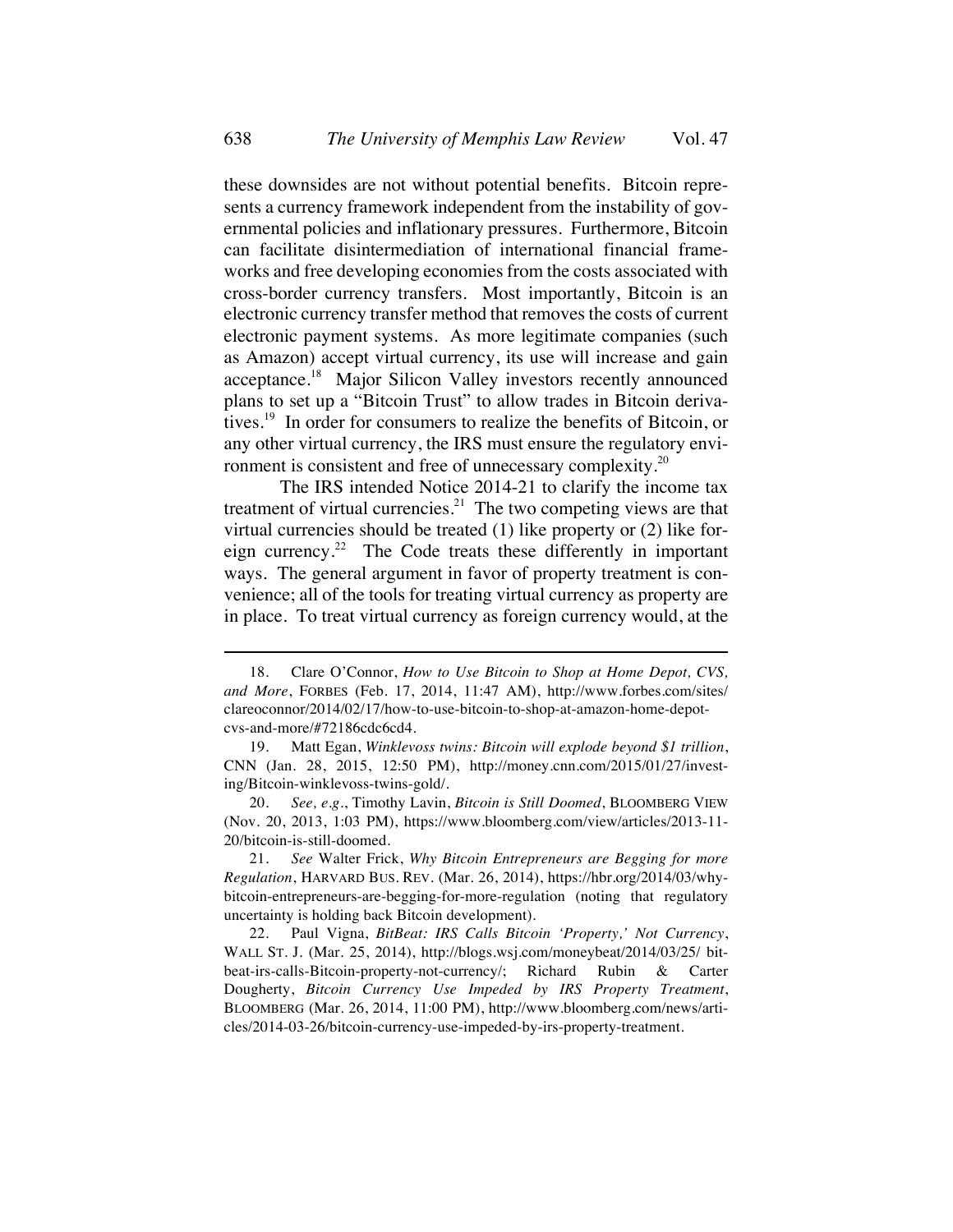least, require altering existing regulations to broaden the definition of "foreign currency." The IRS was unwilling to do this or to take the matter to Congress. This limited options for the classification of virtual currencies.<sup>23</sup> However, the problems inherent in redefining "foreign currency" pale in comparison to the loopholes created by property treatment.

In attempting to clear the regulatory haze and increase the attractiveness of cryptocurrency as a regular unit of exchange, this Note will propose the IRS retract Notice 2014-21 and issue new guidance that virtual currency transactions be handled under existing Section 988 procedures.<sup>24</sup> Property treatment creates tax loopholes and discourages legitimate business from transacting in virtual currencies in high volumes. Part II of this Note will include a brief history of virtual currency and the importance of its emergence. Part III will analyze the rationale supporting property treatment and explain that treatment's shortfalls and loopholes. Finally, Part IV will outline the advantages of foreign currency treatment for cryptocurrency and reasons why the IRS can still change course.

# II. BACKGROUND—FUNCTION AND REGULATION OF VIRTUAL **CURRENCY**

### *A. History of Virtual Currency and the Emergence of Bitcoin*

There are several different types of virtual currency. Decentralized convertible virtual currencies are the currencies for which Notice 2014-21 created income tax issues. These currencies use cryptography and a distributed network to secure and verify transactions. The most common of these is Bitcoin. Bitcoin's creator

<sup>23.</sup> *See, e.g.*, 31 C.F.R. § 1010.100(m) (2014) (defining currency (also referred to as "real" currency) as "[t]he coin and paper money of the United States or of any other country that [i] is designated as legal tender and that [ii] circulates and [iii] is customarily used and accepted as a medium of exchange in the country of issuance."); *see also* FIN-2013-G001, *supra* note 5 ("either has an equivalent value in real currency, or acts as a substitute for real currency."); *cf.* Pflaum & Hateley, *supra* note 15, at 1173 ("According to the Treasury, in contrast to real currency, 'virtual' currency such as Bitcoin is a medium of exchange that operates like a currency in some environments but does not have all the attributes of real currency. In particular, virtual currency does not have legal tender status in any jurisdiction.").

<sup>24.</sup> 26 U.S.C § 988 (2012).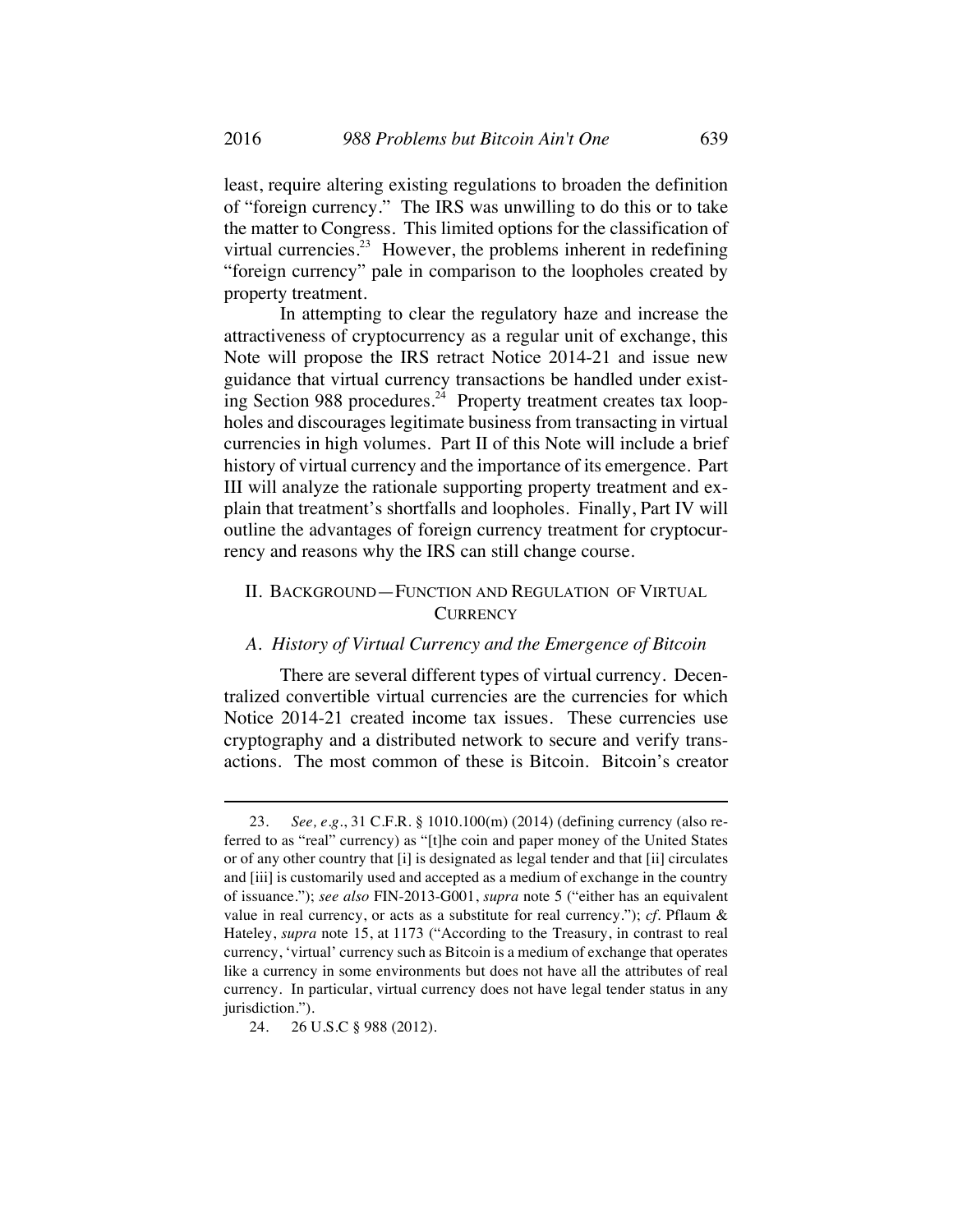introduced the concept of cryptocurrencies in order to address many of the problems with existing transactional models. Some of its benefits are long-term, but some benefits have already been realized.

# 1. Types of Virtual Currency

Virtual Currency is a catchall term for a wide variety of online media of exchange. Closed virtual currencies are those that exist only within the electronic realm. The most common example is currency used in online multiplayer games.<sup>25</sup> While a market, legitimate or otherwise, might exist for these items, they do not fall within the purview of IRS regulation.<sup>26</sup> Additionally, single direction virtual currencies, such as Facebook Credits or frequent flyer miles, are not under discussion.<sup>27</sup> A consumer can purchase singledirection virtual currencies but cannot convert them back to standard currency. This Note focuses on convertible virtual currencies, and specifically within those, cryptocurrencies. Consumers can freely exchange convertible virtual currencies into hard currency. There are two general types of convertible currencies: centralized and decentralized. Central issuing authorities control centralized virtual currencies,<sup>28</sup> whereas decentralized currencies, including cryptocurrencies, depend upon the collective faith of the user base. Establishing the faith of a user base with no controlling authority is difficult.

<sup>25.</sup> *See* Seto, *supra* note 1, at 1028 (2009).

<sup>26.</sup> The IRS might regard these items as property. However, no official guidance exists on how to treat these items.

<sup>27.</sup> THE LAW OF BITCOIN 2–4 (Stuart Hoegner ed., 2015).

<sup>28.</sup> FIN-2013-G001, *supra* note 5, at 3 n.13 ("Typically, this involves the broker or dealer electronically distributing digital certificates of ownership of real currencies or precious metals, with the digital certificate being the virtual currency. However, the same conclusions would apply in the case of the broker or dealer issuing paper ownership certificates or manifesting customer ownership or control of real currencies or commodities in an account statement or any other form. These conclusions would also apply in the case of a broker or dealer in commodities other than real currencies or precious metals. A broker or dealer of e-currencies or e-precious metals that engages in money transmission could be either an administrator or an exchanger, depending on its business model.").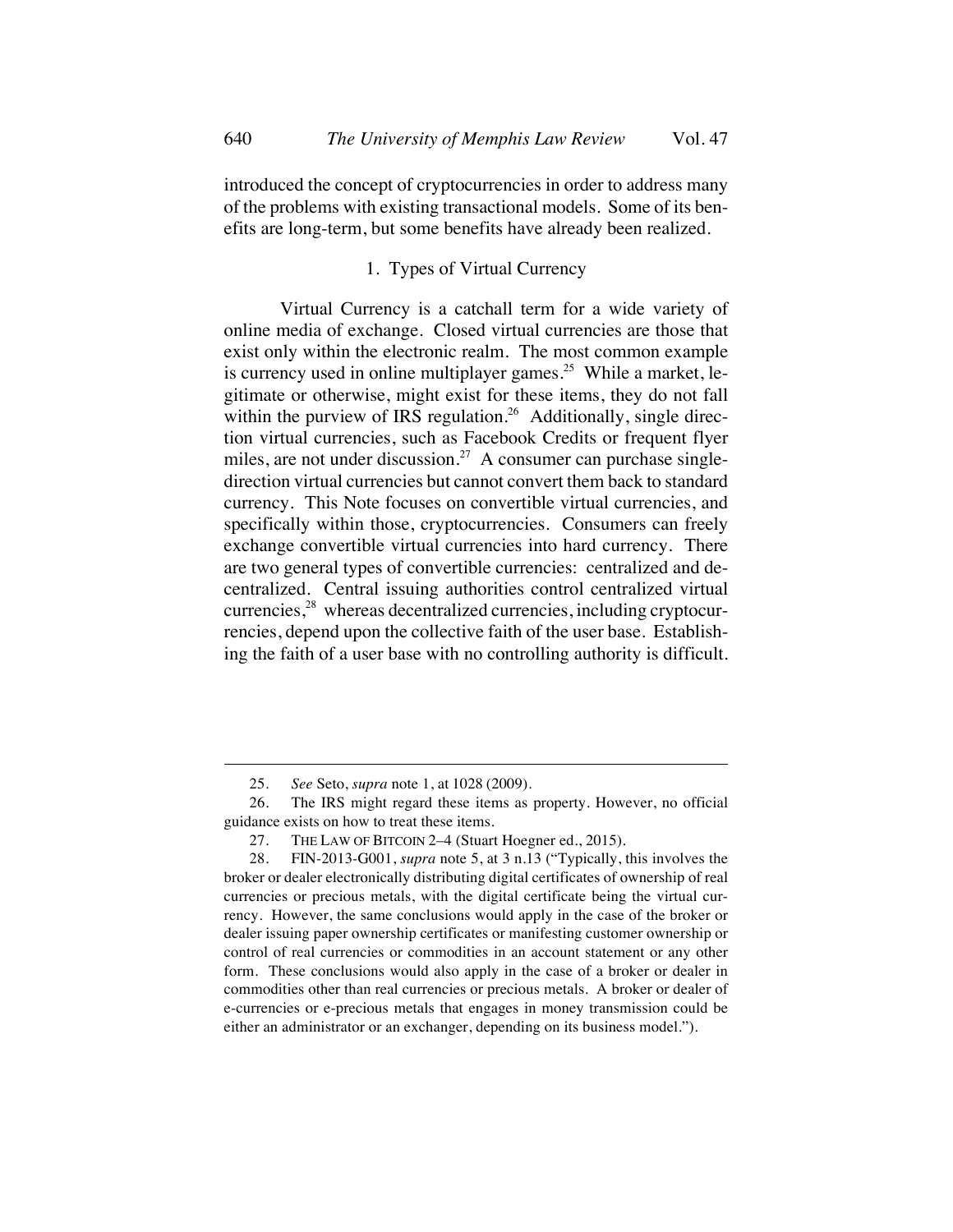However, cryptocurrencies solve this problem with a digital public ledger that is impossible to rewrite.<sup>29</sup>

Cryptocurrencies are virtual currencies with a built-in mechanism to prevent double spending,<sup>30</sup> i.e., spending the same unit of currency twice. Programmers saw double spending as the inherent problem with any decentralized virtual currency system.<sup>31</sup> Programmers solved this by using a mathematical process and ledger to ensure each transaction is unique.<sup>32</sup> This ledger, also known as the "Blockchain," is what forms the backbone of cryptocurrencies.<sup>33</sup> The first virtual currency to utilize this process, and currently the most popular in circulation, is Bitcoin.<sup>34</sup>

# 2. Bitcoin

Satoshi Nakamoto, an enigmatic individual, launched Bitcoin in 2009.<sup>35</sup> He intended Bitcoin to address an inherent shortcoming of the existing currency transaction model—its dependence on the trust of a third party.<sup>36</sup> In the current electronic transfer system between individuals and businesses, there is always at least one intermediary (e.g.: a bank or a credit card company). The Bitcoin

31. Ross, *supra* note 29.

32. Chris DeRose, *Why the Bitcoin Blockchain Beats Out Competitors*, AMERICAN BANKER (June 26, 2015), http://www.americanbanker.com/ bankthink/why-the-Bitcoin-blockchain-beats-out-competitors-1075100-1.html.

33. *How does Bitcoin work?*, BITCOIN.ORG, https://Bitcoin.org/en/how-itworks (last visited Feb. 1, 2017).

<sup>29.</sup> Sean Ross, *How Does a Block Chain Prevent Double-spending of Bitcoins?*, INVESTOPEDIA (June 19, 2015, 8:11 AM), http://www.investopedia.com/ask/answers/061915/how-does-block-chain-prevent-doublespending-bitcoins.asp.

<sup>30.</sup> Eric Pacey, Note, *Tales from the Cryptocurrency: On Bitcoin, Square Pegs, and Round Holes*, 49 NEW ENG. L. REV. 121, 126 (2014) ("[T]he fact that electronic transactions conducted through a third party cannot be truly irreversible, forcing third parties to mediate disputes and consequently increasing transaction costs.").

<sup>34.</sup> *Who created Bitcoin?*, BITCOIN.ORG, https://bitcoin.org/en/faq#whocreated-bitcoin (last visited Feb. 1, 2017).

<sup>35.</sup> *Id.*

<sup>36.</sup> A third-party in this instance would be a bank, credit card company, or the like—in essence, any person or entity that has "hands on" a transaction besides the person paying for the goods or services, and the person providing the goods or services. *See generally id.*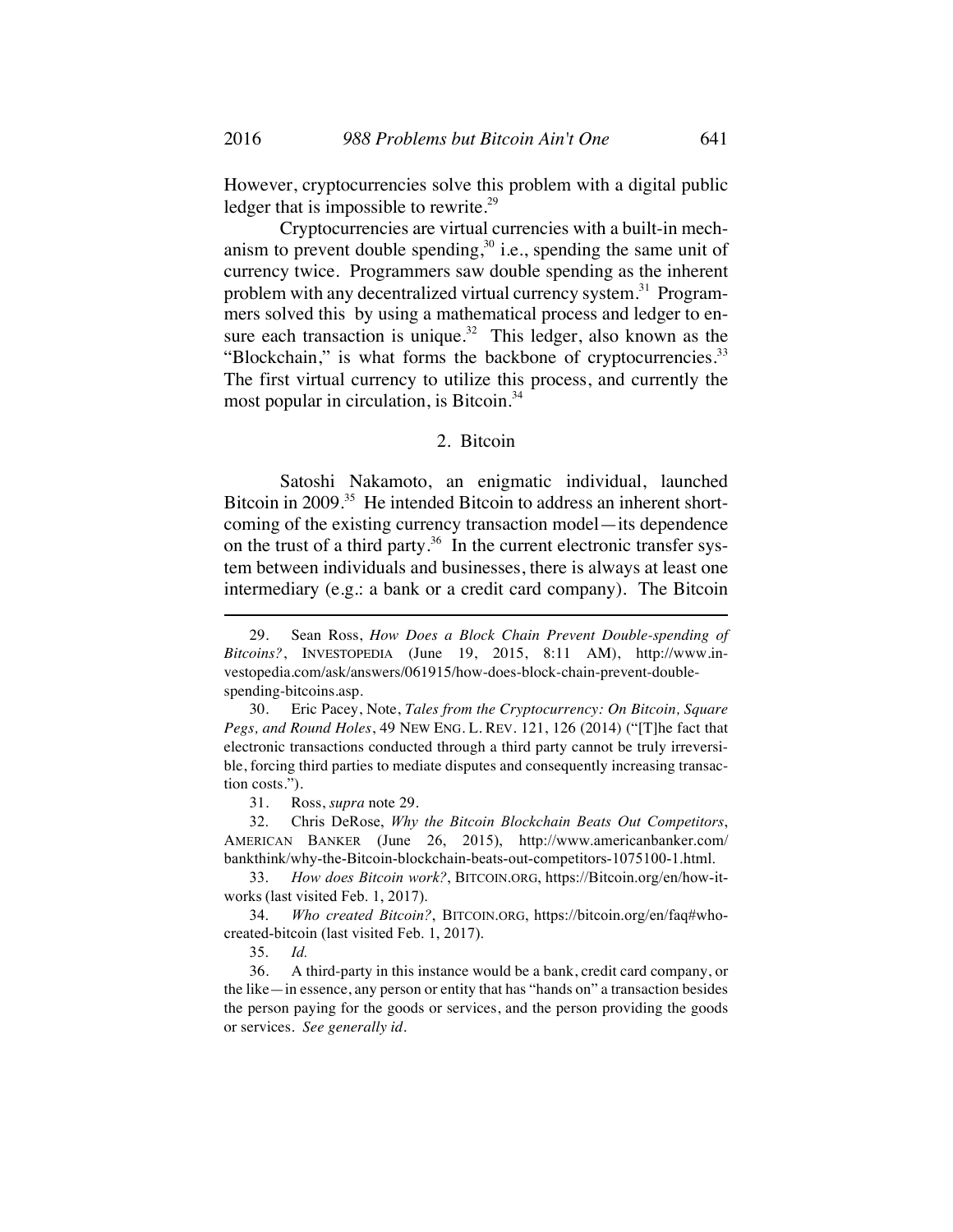system seeks to remove that intermediary. Three major features make up the Bitcoin "system." First, "it is peer-to-peer" and "computationally impractical to reverse."<sup>37</sup> Second, it is "cryptographically secure."38 Third, it uses "proof of work" among the different users to verify transactions and to add new units of currency to circulation.<sup>39</sup> However, just because the math adds up does not mean that customers trust the result.

In the same way customers in the early days of internet commerce were frightened of providing credit card information online, many casual consumers viewed Bitcoin as risky or even criminal. Most casual consumer contact is likely with single-direction virtual currencies. For this reason, widespread public adoption has been slow due to lack of trust in the Bitcoin system. $40$  Ironically, the Bitcoin transaction system can be more trustworthy than those implemented by major banks. However, many consumers today do not have a second thought about providing credit card information to PayPal, the Apple Store, or other online retailers that once engendered widespread distrust. That trust and comfort came after an expansion in adoption and a demystification of the system.

Nakamoto released the software to transact in Bitcoin in January 2009. A niche market has grown rapidly. As of this writing, the market capitalization of Bitcoin is \$20.5 billion, <sup>41</sup> making up close to  $81\%$  of the total cryptocurrency market.<sup>42</sup> For this reason, regulation of Bitcoin is synonymous with regulation of any of the

<sup>37.</sup> Satoshi Nakamoto, *Bitcoin: A Peer-to-Peer Electronic Cash System*, BITCOIN.ORG, https://bitcoin.org/bitcoin.pdf (last visited Feb. 1, 2017). A peerto-peer transaction is one that only involves the person paying for the goods or services, and the person providing the goods or services and no financial intermediaries. *See generally What is Bitcoin?*, BITCOIN.ORG, https://bitcoin.org/en/ faq#who-created-bitcoin (last visited Feb. 1, 2017).

<sup>38.</sup> THE LAW OF BITCOIN, *supra* note 27, at 5 ("Transactions are publicly announced, with each owner transferring coins . . . to the next owner by digitally signing a hash of the previous transaction; these transactions are put into consecutive blocks . . . secured by cryptographic proofs ensuring that the data has not been tampered with . . . .").

<sup>39.</sup> *Id.*

<sup>40.</sup> Mike Orcutt, *Is Bitcoin Stalling?*, MIT TECH. REVIEW (Feb. 18, 2015), http://www.technologyreview.com/news/535221/is-Bitcoin-stalling.

<sup>41.</sup> COINMARKETCAP, *Crypto-Currency Market Capitalizations*, http://coinmarketcap.com (last visited Feb. 5, 2017).

<sup>42.</sup> *Id.*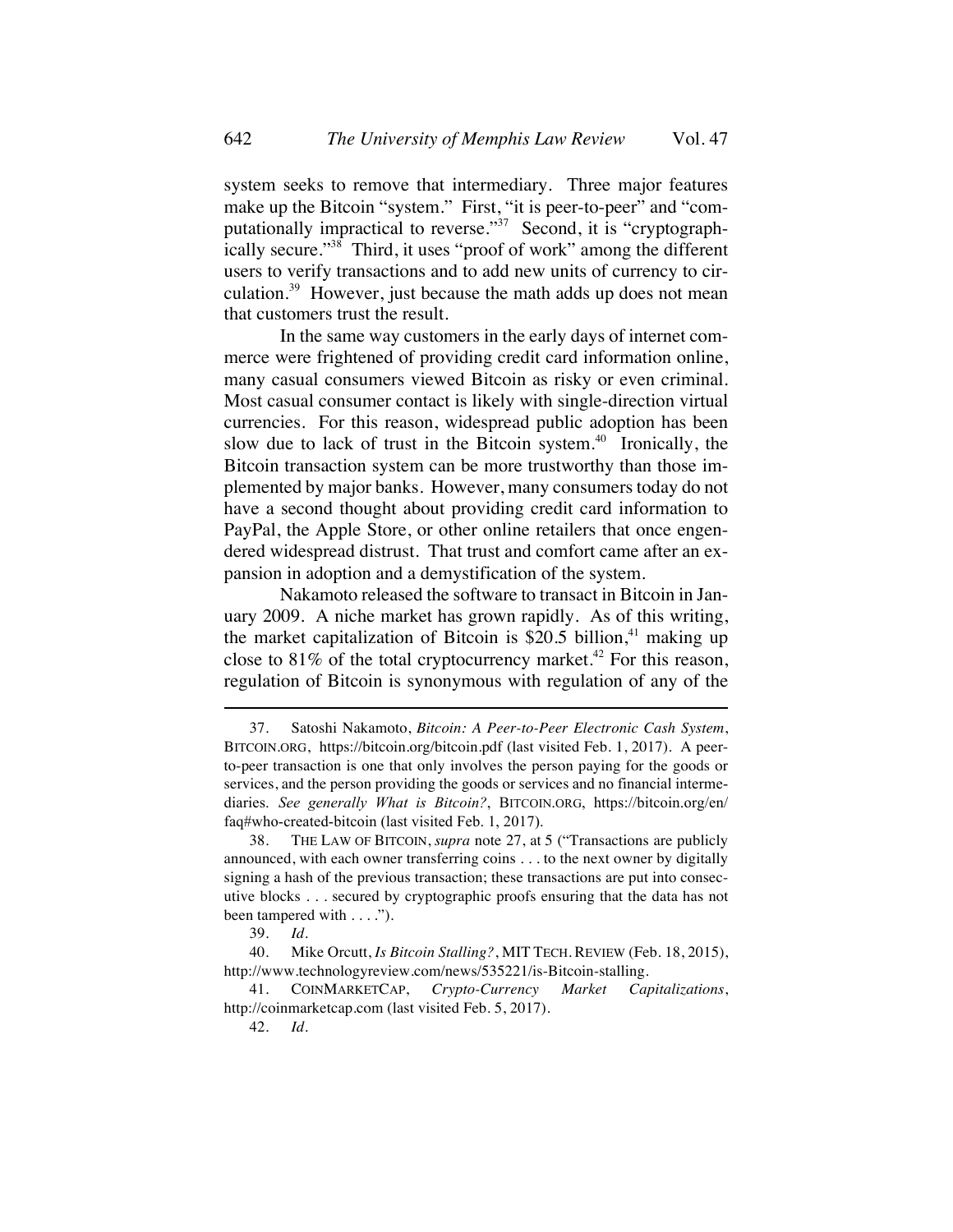other cryptocurrencies. Additionally, Nakamoto released the Bitcoin software as an open-source application, $43$  which allows developers to develop derivative versions of the same algorithm contained within the original software. $44$  All existing cryptocurrencies currently in circulation are therefore based on the same three principals as Bitcoin.<sup>45</sup>

# *B. The Function of the Blockchain*

The blockchain lies at the heart of Bitcoin. It is also the source of much confusion and misunderstanding concerning Bitcoin.<sup>46</sup> The blockchain functions to distinguish "normal" transactions from a Bitcoin transaction.<sup>47</sup> A hypothetical transaction between Albert and a fictional online retailer, Bamazon, illustrates the distinction. Albert wishes to purchase a \$100 widget from Widgetworld through Bamazon.com, a popular online retailer that makes available many merchants' goods. Albert would rely upon Bamazon, the third party intermediary. Albert would provide his payment information to Bamazon's website, which would then verify he had \$100 available in his bank account. At this point, Bamazon would deduct \$100 from Albert's account and transfer \$100 to Widgetworld's account.<sup>48</sup> In this example, the third party intermediary, Bamazon, functions as the "curator of a common ledger determining who owes what."49 In a Bitcoin transaction, the collective network maintains the common ledger instead. 50

Prior to blockchain technology, double spending problems inherently hamstrung virtual currency.<sup>51</sup> If Albert promised \$100 of

47. *Id.* at 4.

<sup>43.</sup> Brito & Castillo, *supra* note 9, at 3.

<sup>44.</sup> *The Open Source Definition (Annotated)*, OPEN SOURCE INITIATIVE, https://opensource.org/osd-annotated (last visited Feb. 1, 2017).

<sup>45.</sup> Carter Graydon, *What is Cryptocurrency?*, CRYPTOCOINS NEWS (Sept. 16, 2016), http://www.cryptocoinsnews.com/cryptocurrency/ ("The technical system on which all cryptocurrencies are based . . . was created by Satoshi Nakamoto.").

<sup>46.</sup> *See* Brito & Castillo, *supra* note 9.

<sup>48.</sup> This assumes both parties use the same bank. In reality, both parties would likely use different banks, adding even more steps to the process.

<sup>49.</sup> THE LAW OF BITCOIN, *supra* note 27, at 6; *see also* Brito & Castillo, *supra* note 9.

<sup>50.</sup> *See* Pflaum & Hateley, *supra* note 15, at 1174–77 (2014).

<sup>51.</sup> THE LAW OF BITCOIN, *supra* note 27, at 6.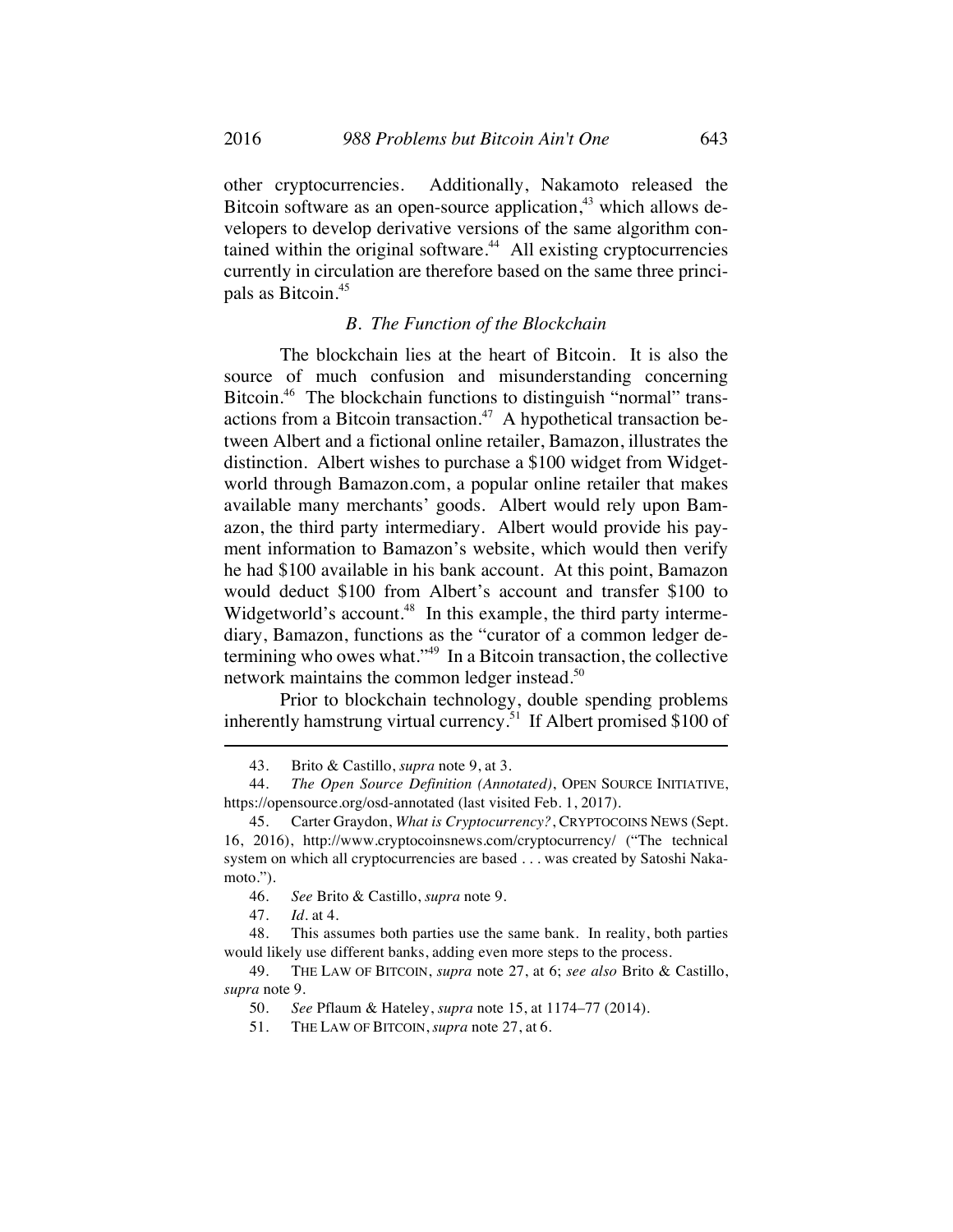a virtual currency to Bamazon, and subsequently promised the same \$100 to Claire, then the value of that currency would be zero. Without a check on such behavior, there must be a trusted third party to track every unit of currency in circulation.<sup>52</sup> In mainstream business, counterfeiting laws and government regulation of financial institutions provide this check. However, if every user can keep every other user honest simply by participating in the system, the need for a third party intermediary disappears.

A Bitcoin transaction is fundamentally different from all electronic transactions that occur in the marketplace.<sup>53</sup> When Albert wishes to spend \$100 in Bitcoin, he enters a series of numbers and letters into the Bitcoin software complete with a unique personal key and Bamazon's "address" on the Bitcoin network. The Bitcoin software refers to this series of numbers and letters as a "hash value."<sup>54</sup> Contained within this hash value is the entire transactional history of the unit of Bitcoin Albert wishes to transfer to Bamazon.<sup>55</sup> At this point, every computer connected to the Bitcoin network verifies this transaction<sup>56</sup> by looking at the entire history of the unit (or units) Albert is transferring and actively verifying Albert has not already transferred it (them).<sup>57</sup> The entire network has to agree that Albert owns the relevant unit of Bitcoin and then approves the transaction.<sup>58</sup>

<sup>52.</sup> Brito & Castillo, *supra* note 9, at 3–4.

<sup>53.</sup> Dorit Ron & Adi Shamir, *Quantitative Analysis of the Full Bitcoin Transaction Graph*, DEP'T OF COMPUT. SCI. AND APPLIED MATHEMATICS, THE WEIZMANN INST. OF ISRAEL, 3–4 (2013), https://eprint.iacr.org/2012/584.pdf.

<sup>54.</sup> *See* Nakamoto, *supra* note 37, at 2.

<sup>55.</sup> This is a slight oversimplification of the process. The Hash value enters the algorithm and tells the program where to look for verification. However, in practice the results are the same.

<sup>56.</sup> *How does Bitcoin work?*, BITCOIN.ORG, https://bitcoin.org/en/ faq#how-does-bitcoin-work (last visited Feb. 1, 2017).

<sup>57.</sup> As an illustration of this point: Assume Bitcoin X was originally owned by User #1 who then transferred it to User #2, and so on. When User #10 transfers Bitcoin to User #11, the hash value will point to the chain of custody all the way back to User #1.

<sup>58.</sup> ELLI ANDROULAKI, GHASSAN O. KARAME, MARC ROESCHLIN, TOBIAS SCHERER & SRDJAN CAPKUN, EVALUATING USER PRIVACY IN BITCOIN, FIN. CRYPTOGRAPHY AND DATA SECURITY: 17TH INT'L CONFERENCE (Ahmad-Reza Sadeghi ed., 2013), https://eprint.iacr.org/2012/596.pdf ("Bitcoin is a Proof-of-Work (PoW) based currency that allows users to generate digital coins by performing computations.").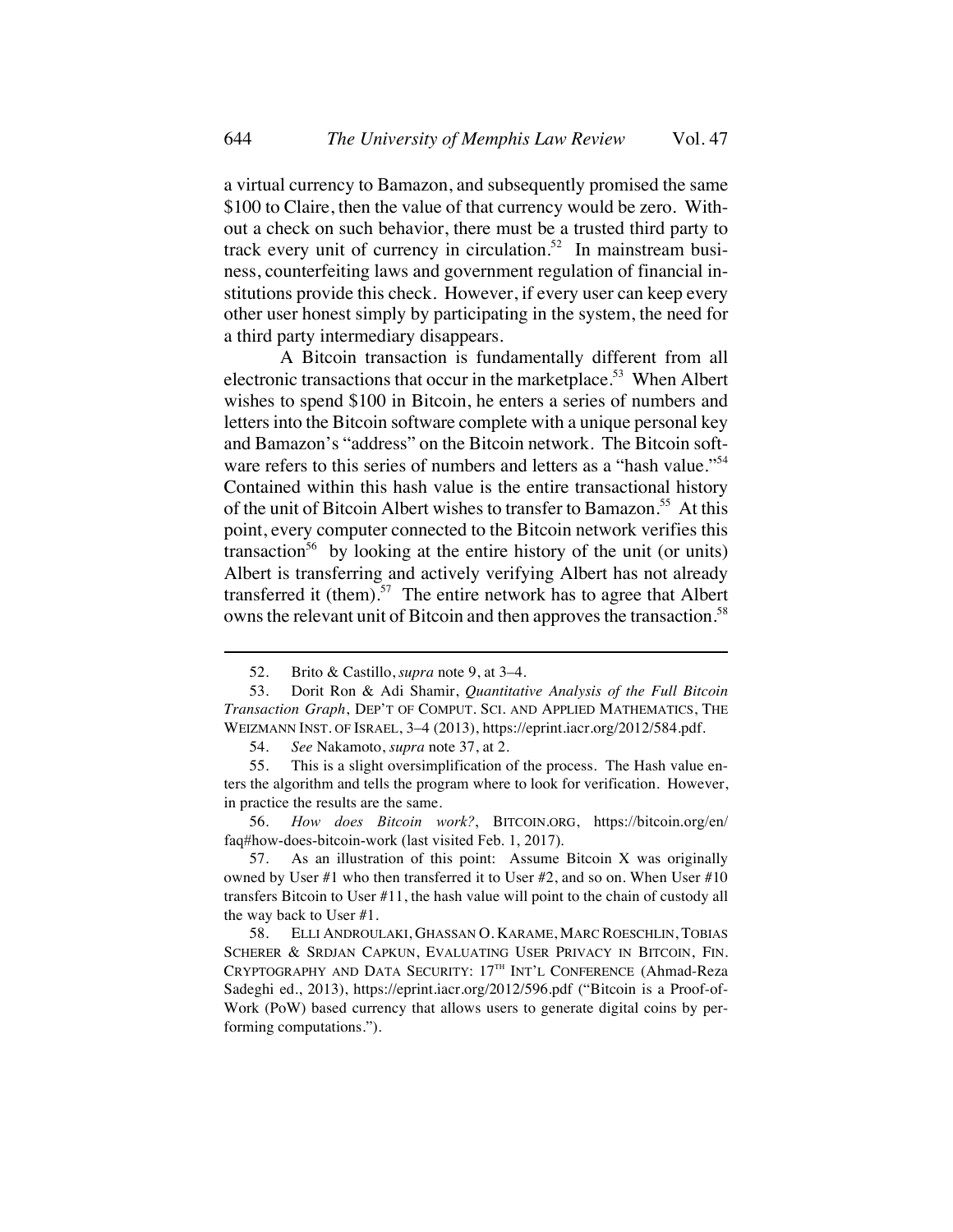Once the network approves the transaction, the algorithm (or equation) enters the transaction into the blockchain ledger.<sup>59</sup> Every node in the Bitcoin network has its own copy of the blockchain ledger. $60$ Attempting to enter a fraudulent transaction will immediately be detected and rejected.<sup>61</sup> In essence, every transaction in Bitcoin is publicly recorded on the blockchain. When a transaction occurs and is verified by the group, one more entry on the giant collective ledger appears. <sup>62</sup>

60. Pflaum & Hateley, *supra* note 15, at 1175–76 ("New blocks are broadcasted globally across the Network and saved by the many network participants in the United States and elsewhere, who each independently maintain copies of the Block Chain.").

61. *See id.* at 1170–85.

62. *See* Cara R. Baros, Comment, *Barter, Bearer, and Bitcoin: The Likely Future of Stateless Virtual Money*, 23 U. MIAMI BUS. L. REV. 201, 212 (2014) ("The 'block chain' is shared between all Bitcoin users. This is a component of the peer-to-peer network, called the proof-of-work chain. Thus, the block chain proves that the sequence of events that took place, providing the entire network with a record of the transaction. Then, the users on the network check the block chain to 'confirm' that a proper transaction occurred.").

<sup>59.</sup> Pflaum & Hateley, *supra* note 15, at 1170–85. Most network participants store the Block Chain in Random Access Memory (RAM) to ensure speedy retrieval of transaction records. *Id.* Accordingly, as the Block Chain increases in size through the recordation of new transactions, greater computational resources are required by each node (i.e., each participant on the Bitcoin Network) in order for that node to continue caching the Block Chain in local memory. *Id.* As of February 2014, caching the Block Chain locally required approximately 850 megabytes of memory. *Id.* When a block is incorporated by over 50% of nodes on the network, it becomes part of the so-called "longest Block Chain," which is relied upon by Miners to validate future transactions. *Id.* As such, the greater the number of nodes, the more secure the Bitcoin network becomes. *Id.* In order to facilitate network participation by the greatest number of nodes, therefore, a de facto standard has arisen that minimizes the size of each new transaction record to only that information that is required to settle the transaction. *Id.* In order to limit the size of new Blocks to a manageable level, the Block Chain contains "Merkle Tree" entries that provide a sort of "save point" that permits the chain of records to be validated without requiring every node to store every transaction ever conducted in the currency. *Id.* In order for the network to function properly, however, some nodes must maintain public copies of the entire Block Chain (i.e., every transaction ever conducted using the "0" proof-of-work function. *Id.; see, e.g.*, BLOCKCHAIN LUXEMBURG, https://blockchain.info/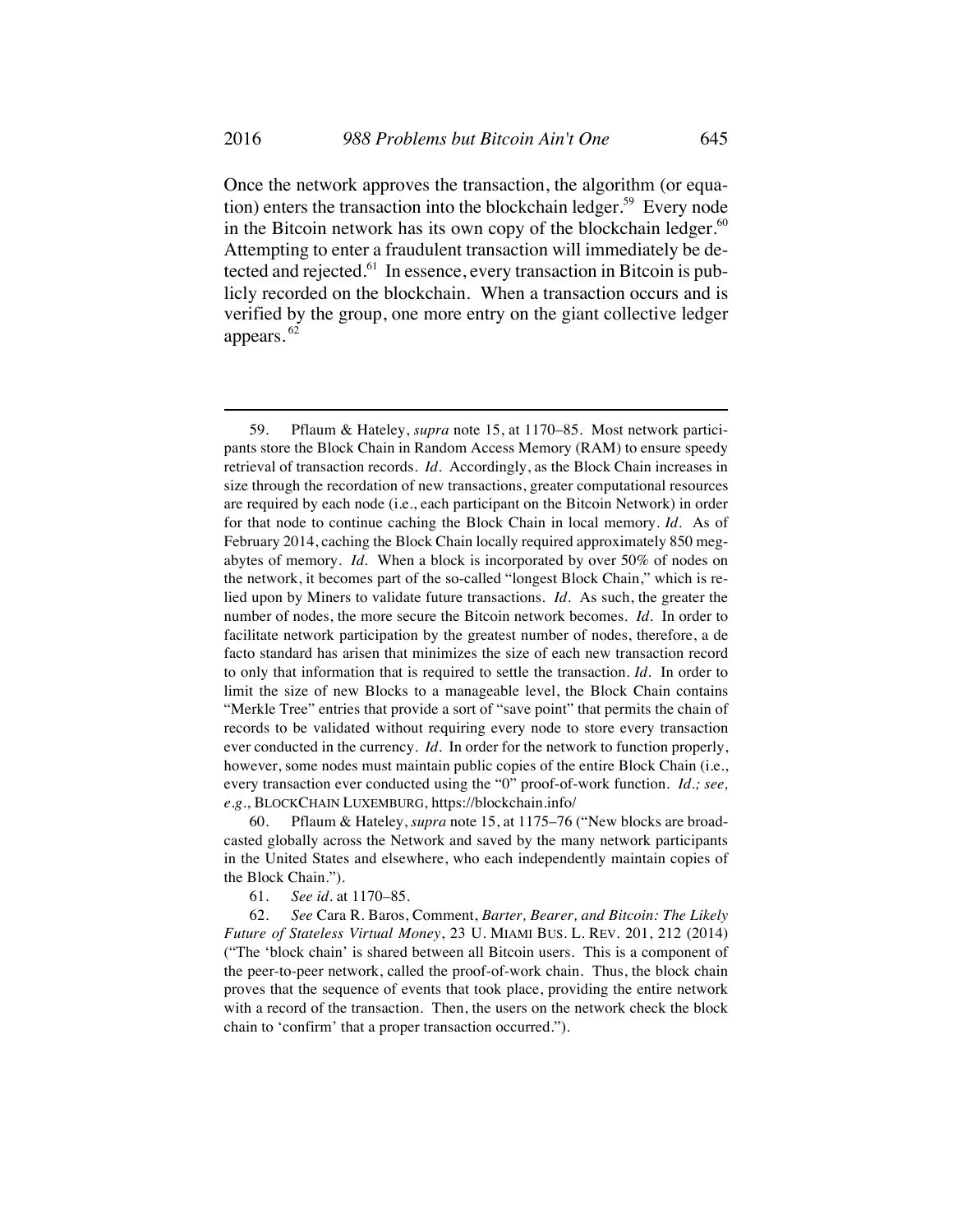Finally, the software provides the incentive for all parties on the network collectively to verify the transaction. While the software verifies on the network passively, there is no active incentive for a user to participate in the network independent of her own transactions.63 However, the security of Bitcoin is directly proportional to the number of users actively participating in the network.<sup>64</sup> The more available copies of the blockchain, the harder it becomes to fool the network with a fraudulent transaction. $65$  To incentivize Bitcoin users, whenever the network verifies a transaction, the algorithm randomly rewards a user on the network with a predetermined amount of Bitcoin.<sup>66</sup> The software doles out Bitcoin at a set rate to prevent inflation from diluting the value of existing coins.<sup>67</sup> The Bitcoin community refers to this process of verifying transactions to receive rewards as "mining."68 The implications of mining will be important in considering reporting requirements for the IRS.

The entire process of verifying transactions may seem overly complex compared to the more traditional transaction model that applies when Albert makes a purchase on Bamazon. However, a closer examination reveals that Bitcoin is actually the simpler transaction. Rarely is an online retailer also its own bank. The chain would be more akin to the retailer's bank requesting information from Albert's credit card company who in turn requests information from Albert's bank. Albert's bank would then transfer information to the retailer's bank. The retailer's bank would then transfer information to Bamazon's bank. Each step in this process generates a transaction cost. As the number of steps in the transaction process increases, the need for trust increases, and the need for the reversibility of

<sup>63.</sup> *See* Nakamoto, *supra* note 37, at 4.

<sup>64.</sup> *See id.* at 4.

<sup>65.</sup> *See id.* at 3.

<sup>66.</sup> *See Transaction Commission*, BITCOIN WIKI, http://en.bitcoinwiki.org/transaction commission (last visited Feb. 1, 2017) (discussing the mechanics of how commissions are calculated); *Controlled Supply*, BITCOIN WIKI, https://en.bitcoin.it/wiki/controlled\_supply (last visited Feb. 1, 2017) (discussing how the number of Bitcoins rewarded to a successful miner is calculated and how this value changes over time).

<sup>67.</sup> *See* Nakamoto, *supra* note 37, at 4; *How are bitcoins created?*, BITCOIN.ORG, https://bitcoin.org/en/faq#how-are-bitcoins-created (last visited Feb. 1, 2017).

<sup>68.</sup> *How are bitcoins created?*, *supra* note 67.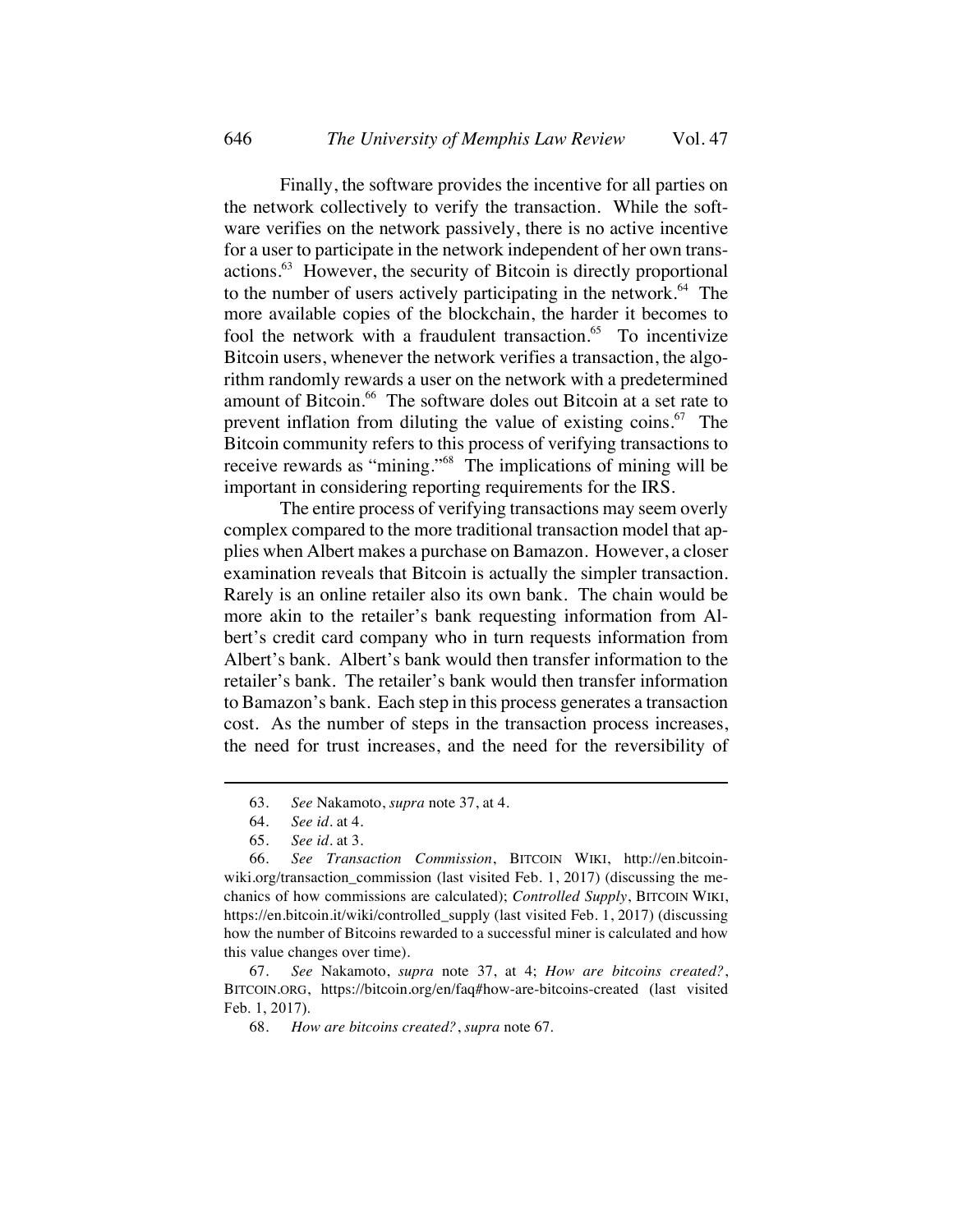transactions increases. Bitcoin transactions are permanent and nonreversible.<sup>69</sup> Thus, the blockchain functions as the final bulwark against fraud. If every transaction on the blockchain is final, then the blockchain is the ultimate arbiter of whether a transaction was valid. $70$ 

The anonymity of Bitcoin transactions represents an attractive part of Bitcoin to some but a concern to others.<sup>71</sup> While each hash value contains a specific key identifier, the key is only tied to a specific unit of Bitcoin, not to an individual.<sup>72</sup> This has made Bitcoin attractive to those who make illegal sales on illicit websites, such as Silk Road.<sup>73</sup> This is not to say a legitimate business could not tag its own transactions to be identifiable within the blockchain. A business could also include its Tax Identification Number within the hashing value for later reporting purposes.<sup>74</sup> The current regulatory environment arose from government attempts to address these ties between Bitcoin and other virtual currencies and the criminal underworld. 75

- 71. Brito & Castillo, *supra* note 9, at 9.
- 72. *Id.* at 8.
- 73. *Id.* at 23.

<sup>69.</sup> *See* Nakamoto, *supra* note 37, at 1 (describing the difficulty for dishonest Bitcoin users to reverse their transactions).

<sup>70.</sup> Nakamoto, *supra* note 37, at 1 ("Commerce on the Internet has come to rely almost exclusively on financial institutions serving as trusted third parties to process electronic payments. While the system works well enough for most transactions, it still suffers from the inherent weaknesses of the trust based model. Completely non-reversible transactions are not really possible, since financial institutions cannot avoid mediating disputes . . . With the possibility of reversal, the need for trust spreads.").

<sup>74.</sup> The "hashing value" is the unique identification number associated with a transaction. While the numbers entered into the software are slightly predetermined, a user can add additional numbers or characters that can provide additional information. *see also Hidden Surprises in the Bitcoin Blockchain and How They Are Stored: Nelson Mandela, Wikileaks, Photos, and Python Software*, KEN SHIRRIFF'S BLOG, http://www.righto.com/2014/02/ascii-bernanke-wikileaks-photographs.html (last visited Oct. 21, 2016) (demonstrating various examples of embedded text in the blockchain); *see generally* Nakamoto, *supra* note 37.

<sup>75.</sup> *See, e.g.*, Brito & Castillo, *supra* note 9, at 2 (noting the U.S. Department of the Treasury and the Department of Justice have made official statements and that the IRS has been encouraged to issue guidance by the Government Accountability Office).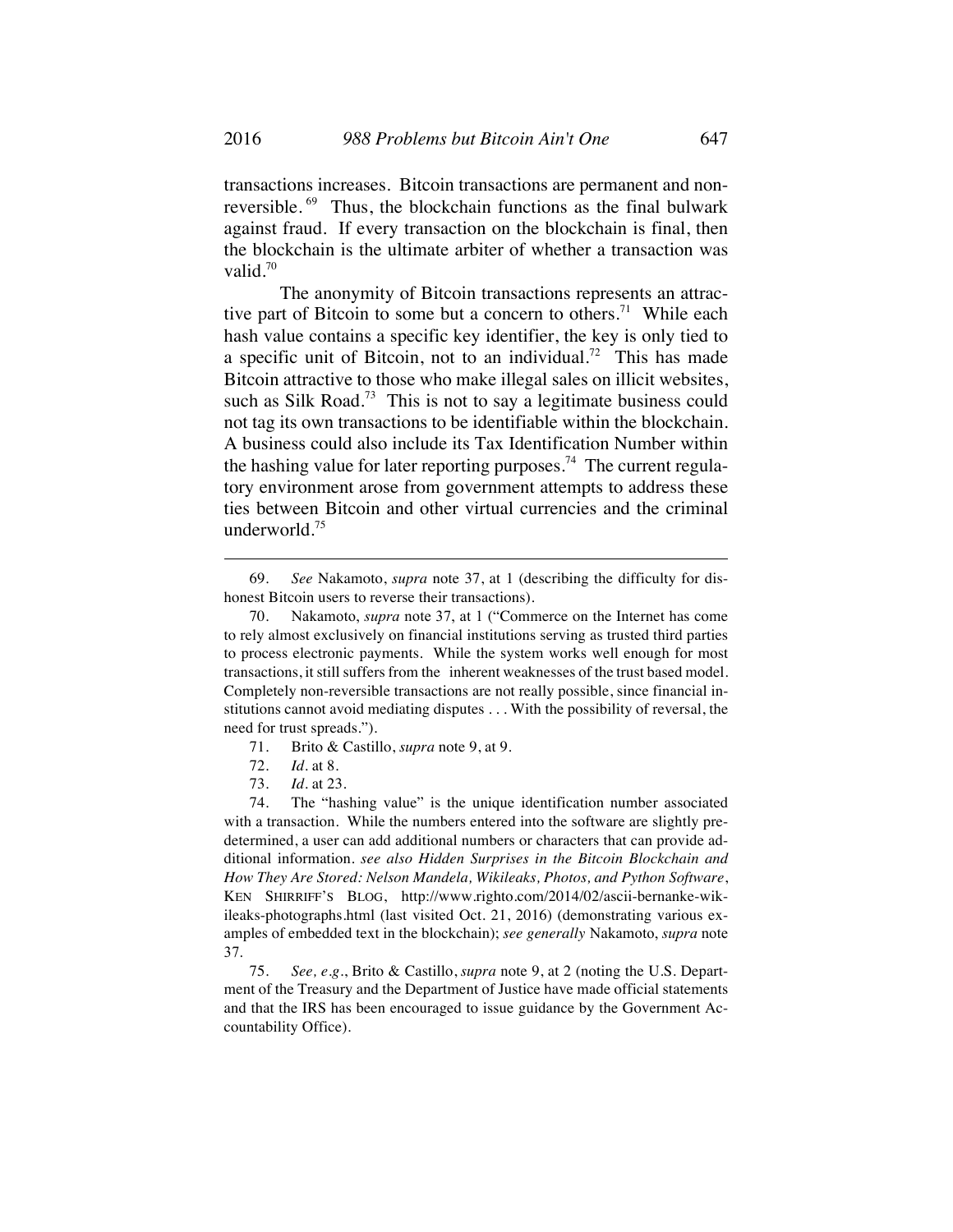#### *C. Current Regulatory Environment*

The current regulatory environment of Bitcoin is a patchwork of competing interpretations and approaches. The reason for this is that courts and agencies must approach Bitcoin from their own regulatory perspectives. Some see Bitcoin as an investment; others see Bitcoin as a clandestine, black market currency.<sup>76</sup> Additionally, the nature of Bitcoin makes it very difficult to define or regulate within traditional currency frameworks.<sup>77</sup> Several regulatory agencies and federal courts have addressed different issues concerning Bitcoin. However, the IRS's tax treatment of Bitcoin is the foremost concern here. 78

#### 1. Federal Agencies and Courts

The most prominent agency involved with the regulation of Bitcoin has been the Financial Crimes Enforcement Network ("Fin-CEN"), a bureau of the United States Department of the Treasury. The FinCEN addressed Bitcoin and other virtual currencies in three separate notices. In the first, issued in 2013, the FinCEN declared that a person who trades in Bitcoin or other decentralized convertible virtual currencies is not a currency dealer for purposes of the Banking Secrecy Act ("BSA").<sup>79</sup> The second notice related to the regulation of individuals who engage in Bitcoin mining.<sup>80</sup> The third

<sup>76.</sup> Brito & Castillo, *supra* note 9, at 13–14, 23–27 (noting both investments by well-known venture capitalists and Bitcoin's criminal uses, particularly on black market websites).

<sup>77.</sup> Paul Caron, *Marian: Bitcoin and Notice 2014-21*, TAXPROF BLOG (Mar. 26, 2016), http://taxprof.typepad.com/taxprof\_blog/2014/03/marian-Bitcoin.html (describing potential problems with the IRS's treatment of Bitcoin as property for tax purposes).

<sup>78.</sup> *Id.* (noting the pressure on the IRS to issue guidance on Bitcoin transactions and describing the Notice issued by the IRS on how to treat virtual currencies).

<sup>79.</sup> This means that dealers in virtual currency are exempt from the reporting requirements imposed under the Financial Crimes Enforcement Network. *See* FIN-2013-G001, *supra* note 5, at 5.

<sup>80.</sup> *See* FIN. CRIMES ENFORCEMENT NETWORK, U.S. DEP'T OF THE TREASURY, FIN-2014-R001, APPLICATION OF FINCEN'S REGULATIONS TO VIRTUAL CURRENCY MINING OPERATIONS (2014), http://www.fincen.gov/news\_room/rp/rulings/pdf/FIN-2014-R001.pdf.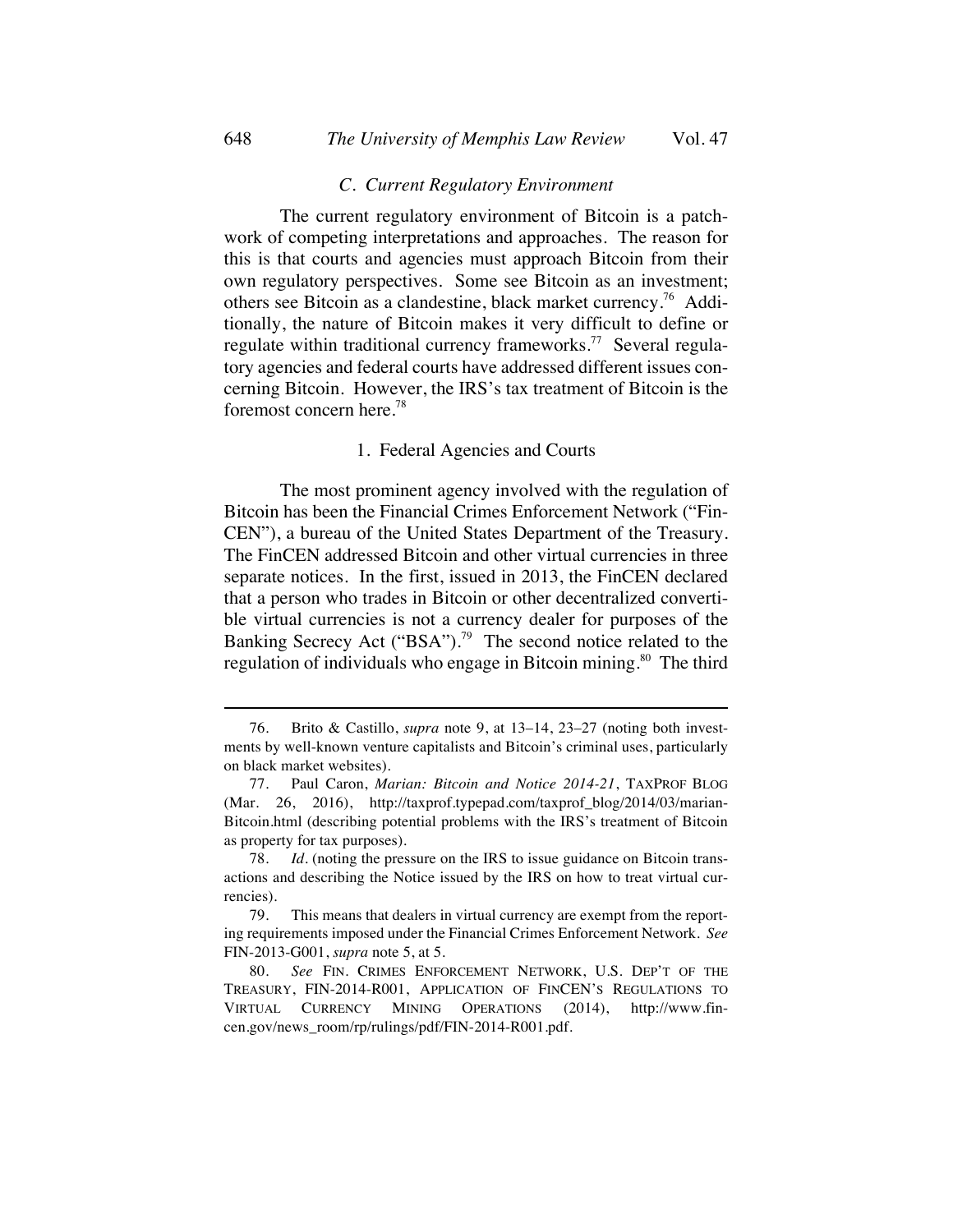notice addressed the use of rented computers to facilitate such mining, a phenomenon that has emerged over the last several years. $81$ The overall thrust of these notices was to shield companies that transacted with Bitcoin miners from additional regulation under federal law.82 By exempting Bitcoin miners from BSA and FinCEN reporting requirements, FinCEN has left it to other areas of the federal government to define the nature of Bitcoin.<sup>83</sup>

Federal courts and the SEC have also addressed certain legal aspects of Bitcoin. Over the course of three cases, federal courts have applied definitions of virtual currencies that suggest a disinclination to characterize Bitcoin as property. In *United States v. Ulbricht*, the Southern District of New York held that Bitcoin was currency for purposes of an anti-money laundering statute.<sup>84</sup> The Southern District of New York reaffirmed the position that Bitcoin had essential characteristics of money in *United States v. Faiella*, finding that Bitcoin falls within the Federal Unlicensed Money Transmitting Statute.<sup>85</sup> The Eastern District of Texas considered a Bitcoin-fueled Ponzi scheme in *SEC v. Shavers*. 86 Of particular note, this decision addressed the IRS's treatment of property, holding it was more consistent to rule that Bitcoin is currency for purposes of enforcing federal law.87 The Southern District of New York

<sup>81.</sup> *See* FIN. CRIMES ENFORCEMENT NETWORK, U.S. DEP'T OF THE TREASURY, FIN-2014-R007, APPLICATION OF MONEY SERVICES BUSINESS REGULATIONS TO THE RENTAL OF COMPUTER SYSTEMS FOR MINING VIRTUAL CURRENCY (2014), https://www.fincen.gov/sites/default/files/shared/FIN-2014- R007.pdf.

<sup>82.</sup> *See* FIN-2013-G001, *supra* note 5.

<sup>83.</sup> This is not unlike the IRS's position in Notice 2014-21. Notice 2014- 21, *supra* note 6, at 938. There, the IRS stated that Bitcoin "does not have legal tender status in any jurisdiction." *Id.* That is to say that Bitcoin is not a fiat currency under traditional definitions. However, the IRS does concede that Bitcoin, "[i]n some environments, . . . operates like 'real' currency." *Id.*

<sup>84.</sup> United States v. Ulbricht, 31 F. Supp. 3d 540, 569–70 (S.D.N.Y. 2014).

<sup>85.</sup> United States v. Faiella, 39 F. Supp. 3d 544, 545–46 (S.D.N.Y. 2014); 18 U.S.C. § 1960 (2012).

<sup>86.</sup> SEC v. Shavers, No. 4:13-CV-416, 2014 U.S. Dist. LEXIS 130781 (E.D. Tex. Sept. 18, 2014).

<sup>87.</sup> *See id.* at \*19–20, \*33–35 (treating Bitcoin investments as investment contracts, and thus securities, and treating Bitcoin as an exchangeable currency when calculating monetary penalties).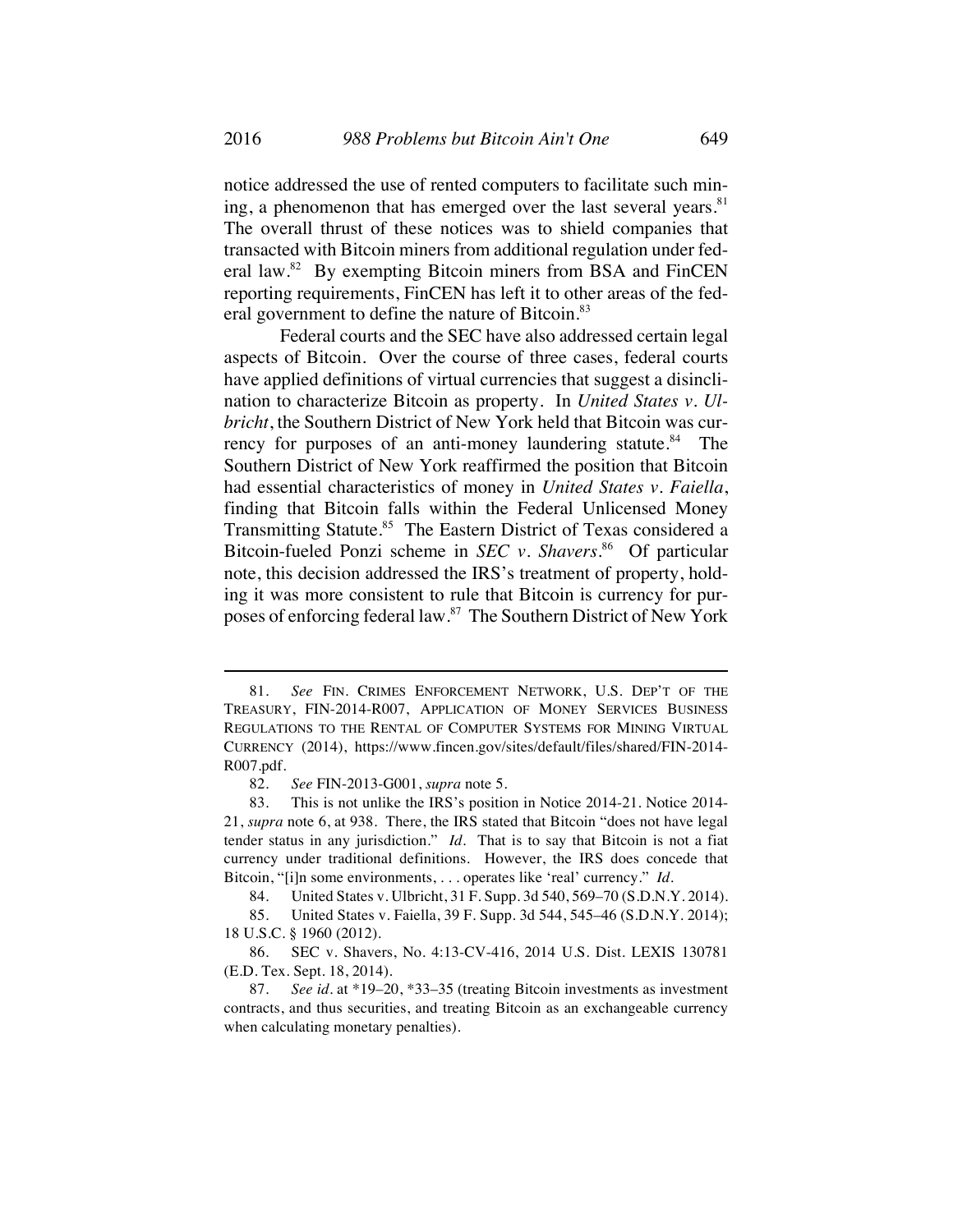recently affirmed this inconsistency with IRS definitions in *United States v. Budovsky.*<sup>88</sup>

The current approach of a few district courts is to disregard the IRS's current definition of Bitcoin as property in order to facilitate convictions under federal law.<sup>89</sup> Given the prevalence of banking and financial institutions within New York, the Second Circuit is poised to become the "mother court" for virtual currency law.<sup>90</sup> The most high profile current case regarding Bitcoin is *United States v. Budovsky*, in which the government prosecuted the founders of Liberty Reserve for using Bitcoin to facilitate the laundering of almost six billion dollars.<sup>91</sup> Budovsky claimed that Bitcoin was property and therefore not subject to the federal money laundering statute.<sup>92</sup> He cited both IRS Notice 2014-21 and the FinCEN guidance from  $2013.^{93}$  The court rejected this argument, finding the term "funds" should encompass virtual currencies.<sup>94</sup> Clearly there is inconsistency in the treatment of bitcoin between other federal agencies, the courts, and the IRS. 95 Moreover, Bitcoin might even by

<sup>88.</sup> United States v. Budovsky, 13cr318 (DLC), 2015 U.S. Dist. LEXIS 127717, at \*37–38 (S.D.N.Y. Sept. 23, 2015) (citing *Faiella*, 39 F. Supp. 3d at 545–47) (denying defendant's motion to dismiss charges under 18 U.S.C. §  $1956(c)(4)$ .

<sup>89.</sup> It should be noted that only three federal cases, as discussed in the preceding paragraph, have even addressed the classification of Bitcoin.

<sup>90.</sup> Justice Blackmun used this language in reference to the Second Circuit as the "mother court" of securities law due to the disproportionate number of securities cases out of the Southern District of New York. Blue Chip Stamps v. Manor Drug Stores, 421 U.S. 723, 762 (1975) (Blackmun, J., dissenting).

<sup>91.</sup> *Budovsky*, 2015 U.S. Dist. LEXIS 127717 (S.D.N.Y. Sept. 23, 2015).

<sup>92.</sup> *Id.* at \*35–36.

<sup>93.</sup> *Id.* at \*36.

<sup>94.</sup> *Id.* at \*37–38 (citing United States v. Faiella, 39 F. Supp. 3d 544, 545– 47 (S.D.N.Y. 2014)).

<sup>95.</sup> *See* Baros, *supra* note 62, at 220 ("Although the federal government had respectful remarks about Bitcoin, it acknowledges that a currency, by definition, is something the government controls. However, individual users and companies are accepting payment for goods and services in Bitcoin, meaning that even though it is not officially qualified as a currency, it is still functionally operating as a currency.").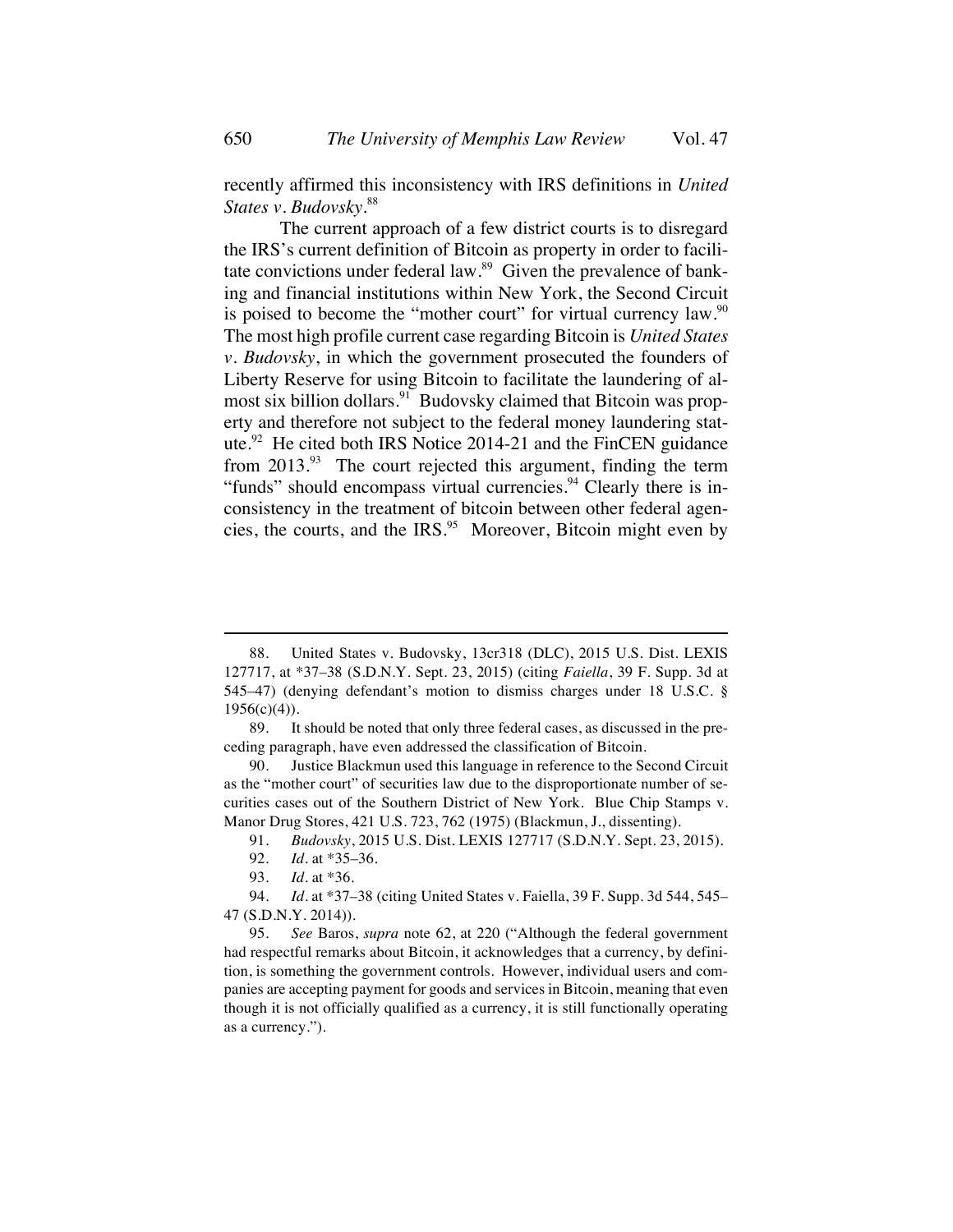regarded as a "security."<sup>96</sup> These competing interpretations highlight the need for a clear delineation of how the federal government views Bitcoin.

## 2. IRS

The IRS chose to issue guidance to taxpayers on how to treat income from Bitcoin transactions because of the explosion of the market capitalization of virtual currencies.<sup>97</sup> In March 2014, the IRS issued Notice  $2014-21.^{98}$  The IRS relied on the previously issued guidance from FinCEN in 2013 to determine that virtual currency is property for purposes of reporting income to the IRS.<sup>99</sup> The IRS made a specific point to distinguish Bitcoin from actual fiat currency.<sup>100</sup>

> In some environments, it operates like "real" currency—i.e., the coin and paper money of the United States or of any other country that is designated as legal tender, circulates, and is customarily used and accepted as a medium of exchange in the country of issuance—but it does not have legal tender status in any jurisdiction.<sup>101</sup>

Notice 2014-21 elaborates on specific reporting requirements for gains and losses on dealings in virtual currency.<sup>102</sup> Additionally, it outlines the treatment of income from Bitcoin mining and

<sup>96.</sup> *See* Vesna Harasic, Note, *It's not Just about the Money: A Comparative Analysis of the Regulatory Status of Bitcoin under Various Domestic Securities Laws*, 3 AM. U. BUS. L. REV. 487, 492–3 (2014) ("According to [the *Howey*] test, an investment contract is: (1) an investment of money, (2) in a common enterprise, which is (3) expected to produce profits, due to (4) the efforts of others.") (citing SEC v. W.J. Howey Co., 328 U.S. 293, 298–99 (1946)).

<sup>97.</sup> *See* Notice 2014-21, *supra* note 6, at § 1.

<sup>98.</sup> *Id.*

<sup>99.</sup> *Id.* at § 4.

<sup>100.</sup> *Id.* at § 2.

<sup>101.</sup> *Id.*

<sup>102.</sup> *Id.*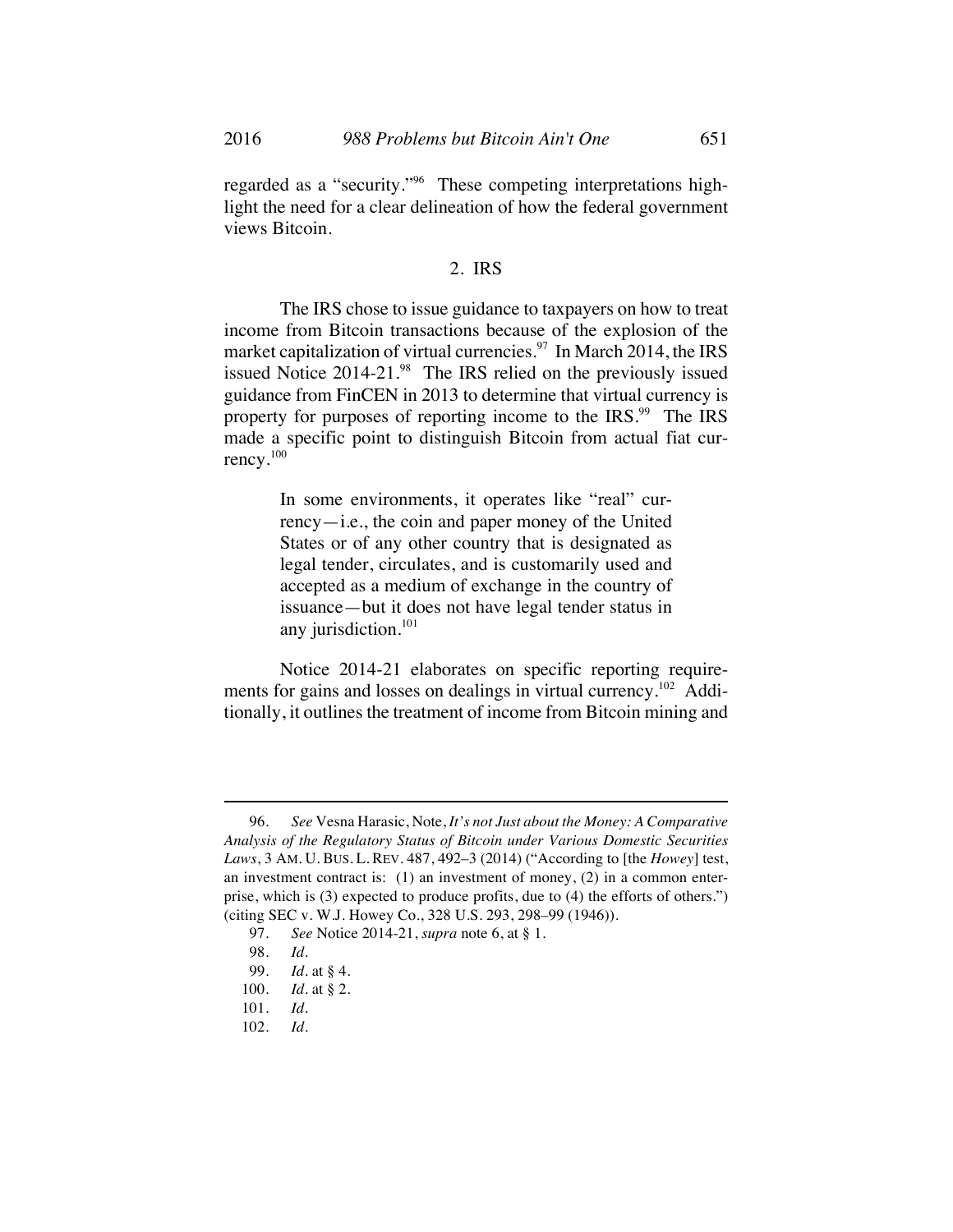the determination of the tax basis in Bitcoin acquired through mining.<sup>103</sup> There is further guidance on other specific situations; however, these situations are more a reiteration of existing Internal Revenue Service positions and not directly relevant to Bitcoin's treatment as property.<sup>104</sup> Based on the notice's language, the IRS seems more concerned with the fair market value at the moment of conversion to fiat currency rather than the fair market value at the moment of creation or the occurrence of an exchange involving Bitcoin as payment.105

Treatment at the moment of creation, however, is critical to a determination of basis and character of income upon realization. Decentralized convertible currencies, like Bitcoin, exist within their own market, unlike centralized convertible virtual currencies.<sup>106</sup> This means a taxpayer could potentially transact solely with Bitcoin in a tax year and never exchange it for "legal tender."<sup>107</sup> The I.R.S. directs much of its concern at non-cryptocurrencies because the Code computes income tax liability in U.S. Dollars. In order to determine income, there is still recognition at the moment an exchange occurs. This creates a problem regarding the treatment of cryptocurrencies like Bitcoin, $108$  and their designation as property creates problems with basis and potential tax avoidance.

## III. LIMITATIONS OF THE PROPERTY TREATMENT

By declaring Bitcoin to be property, the IRS created, perhaps inadvertently, problems with the manner in which the Internal Revenue Code applies to certain transactions. The property treatment creates issues of determining basis in Bitcoins mined, purchased on

108. Omri Marian, *Are Cryptocurrencies Super Tax Havens?*, 112 MICH. L. REV. FIRST IMPRESSIONS 38, 45–48 (2013).

<sup>103.</sup> Notice 2014-21, *supra* note 6, at § 2.

<sup>104.</sup> *See id.*

<sup>105.</sup> *See id.* at § 3 ("This notice addresses only the U.S. federal tax consequences of transactions in, or transactions that use, convertible virtual currency. . . .").

<sup>106.</sup> *See, e.g.*, *What is Bitcoin?*, COINDESK (Mar. 20, 2015), http://www.coindesk.com/information/what-is-bitcoin/ (providing an example of the extensive nature of the Bitcoin market and its interaction with other fiat currencies).

<sup>107.</sup> *See id.* ("And if some part of the network goes offline for some reason, the money keeps on flowing.").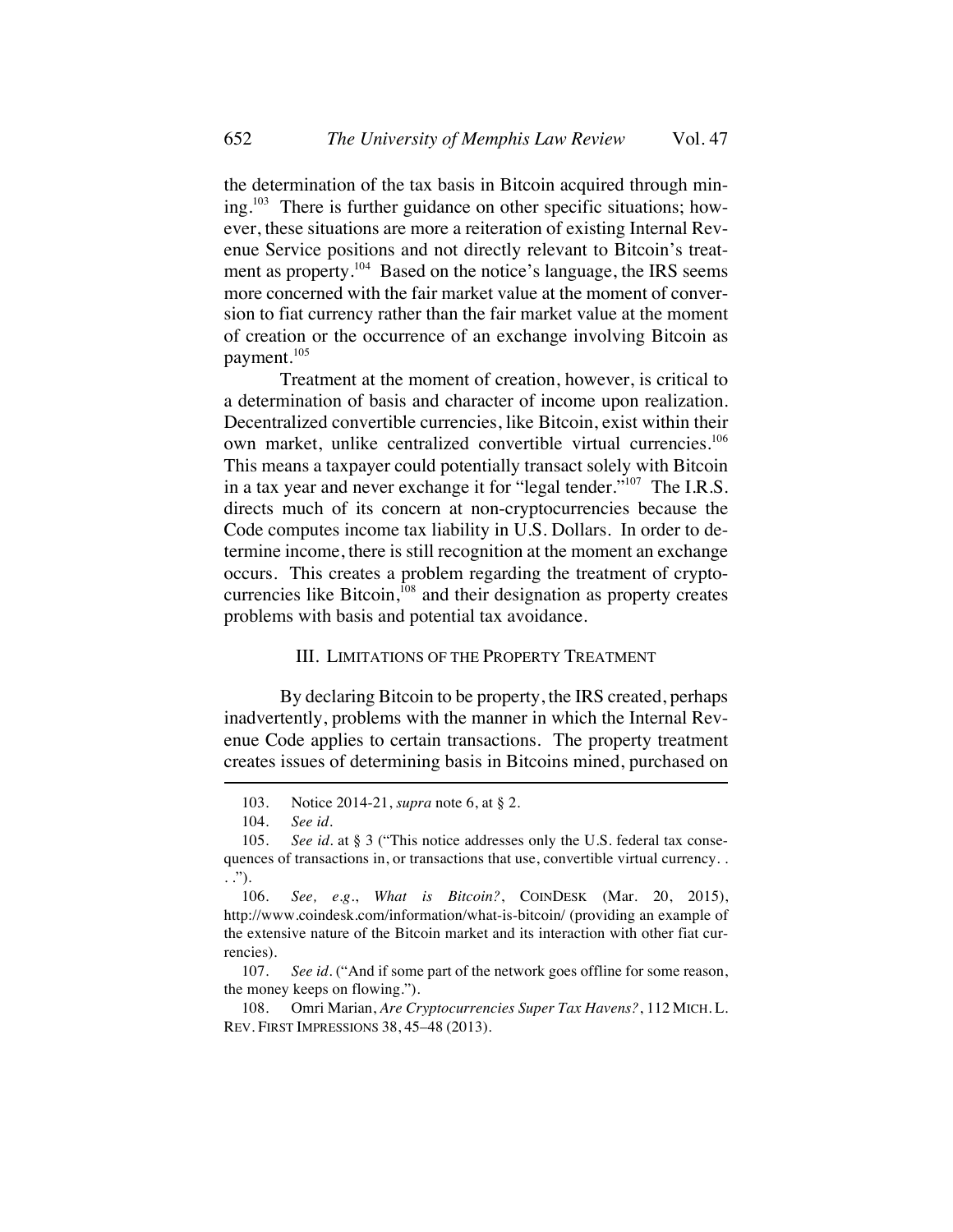an exchange, or received in payment. Moreover, clever accounting involving Bitcoin can create tax havens and loopholes where wellinformed investors can generate artificial losses or hide gains.<sup>109</sup> This is an incentive for the IRS to create a clearer and less ambiguous method of reporting because Bitcoin investors and holders will likely forego reporting requirements otherwise.  $110$  Choosing to simply not report income will drive Bitcoin further into the shadows and reinforce the view that virtual currencies are a vehicle for criminal enterprises.<sup>111</sup>

## *A. Basis Issues*

Treating Bitcoin like property forces investors to determine basis in their Bitcoins in order to determine if they have any reportable income (or losses).<sup>112</sup> This can be particularly difficult for those who participate in mining activities. $113$  Additionally, classification as long-term and short-term capital gains raises questions concerning determination of holding periods and the purposes for which a taxpayer holds Bitcoin.<sup>114</sup> Simply put, the basis in Bitcoin is the benchmark by which a taxpayer gauges gains or losses for a taxable year.115 If a taxpayer acquires Bitcoin for \$100 (his basis) and the market price of Bitcoin increases to \$110 by the end of the year, then the taxpayer has \$10 in taxable gains assuming he exchanges it for goods or services.116 Such use of Bitcoin raises questions of holding period and capital gains.117 If another taxpayer purchases that Bitcoin for \$110, then her basis in that unit of Bitcoin is  $$110.<sup>118</sup>$  All of this assumes the taxpayer purchased the Bitcoin with after-tax money. However, when a miner acquires Bitcoin as part of a reward

- 115. 26 U.S.C. § 1011 (2012); Notice 2014-21, *supra* note 6, at § 4.
- 116. Notice 2014-21, *supra* note 6, at § 4.
- 117. Marino, *supra* note 112.
- 118. 26 U.S.C. § 1011 (2012); Notice 2014-21, *supra* note 6, at § 4.

<sup>109.</sup> *See* Pflaum & Hateley, *supra* note 15, at 1214–15 (2014) (describing problems with Bitcoin and tax evasion prosecutions under the current guidance).

<sup>110.</sup> *Id.* at 1212.

<sup>111.</sup> *Id.* at 1214.

<sup>112.</sup> Jonathan Marino, *Bitcoin Will be a Big Mess for Both Bitcoin Holders and the IRS*, BUSINESS INSIDER (Feb. 19, 2015, 3:11 PM), http://www.businessinsider.com/bitcoin-will-be-a-big-headache-for-both-bitcoin-holders-andthe-irs-2015-2.

<sup>113.</sup> *See infra* note 123 and accompanying text.

<sup>114.</sup> Baros, *supra* note 62, at 203–215.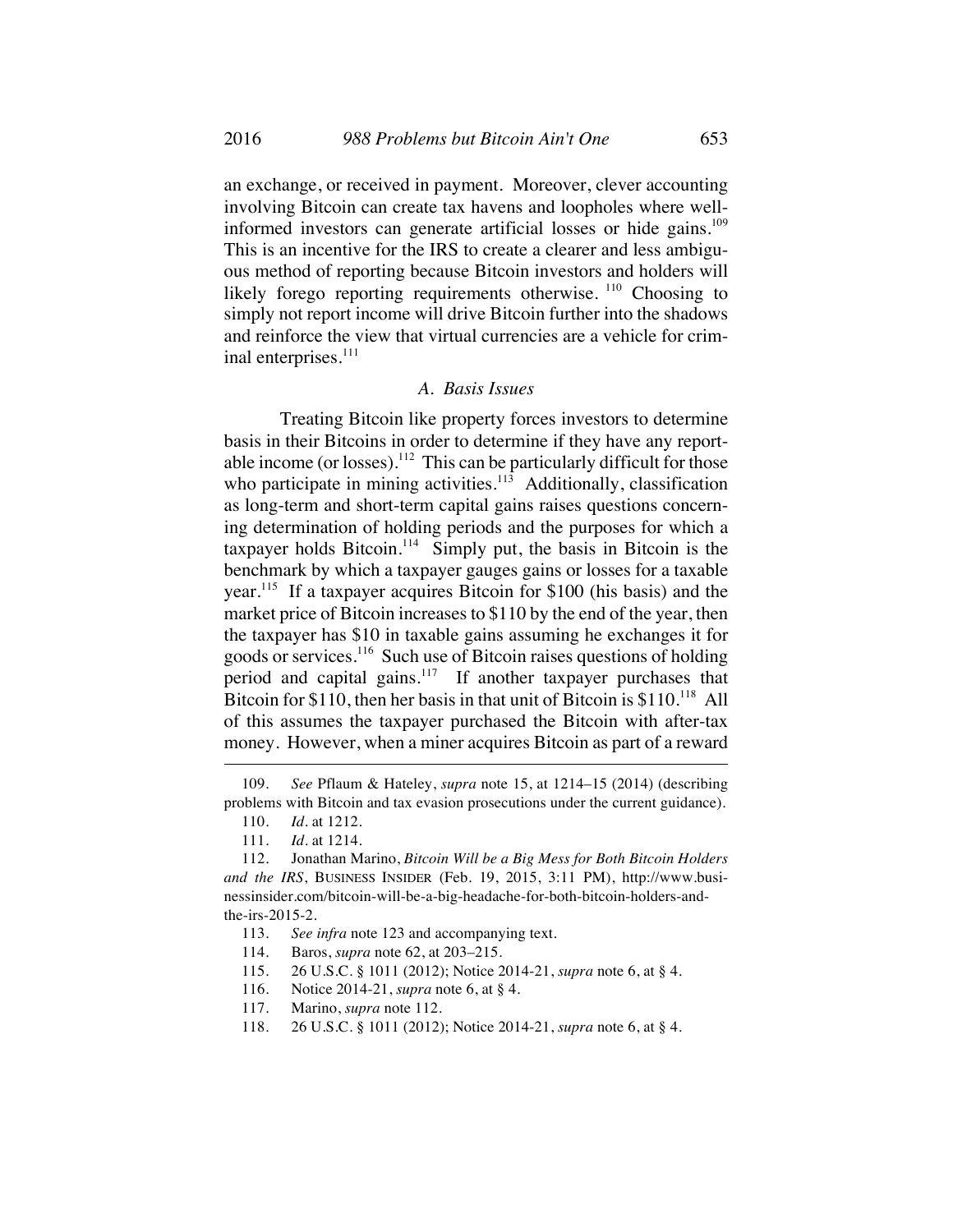for participating in the verification process, resolving questions of basis is not so obvious.<sup>119</sup> Consider these issues more closely.

## 1. Basis for Mining

When a user mines Bitcoin via the verification process, the software rewards the miner with Bitcoin in her wallet.<sup>120</sup> The miner must include the receipt of Bitcoin in his gross income.<sup>121</sup> This raises the question whether the amount of income is the market value of Bitcoin at the moment of mining or at the moment the miner spends or sells it. IRS guidance provides that the value of the currency is the fair market value at the moment it is mined.<sup>122</sup> But this does not end the matter. The nature of the involvement in the activity could cause the IRS to treat it as prize income, earned income, or even capital assets in some instances.<sup>123</sup>

Mining is often a computationally intense process requiring large computer banks to verify transactions.<sup>124</sup> This requires upfront investment in equipment and power, $125$  the "tools" of mining. The

123. Earned income and prize money are essentially taxed as income in the same way. 26 U.S.C.§ 74 (2016 Supp.). However, prize money might be distinguished for purposes of employment taxes or the occasions when "modified adjusted gross income" is important, e.g., income caps on modified adjusted gross income that limit other benefits such as earned income credit, deductibility of student loan interest, limitation of contribution to an IRA, etc. *See also* American Bar Association Section of Taxation, Comment Letter on Notice 2014-21, (Mar. 24, 2015) [hereinafter ABA Comment], http://www.americanbar.org/content/dam/aba/administrative/taxation/policy/032415comments.authcheckdam.pdf.

124. Joshua Kopstein, *The Mission to Decentralize the Internet*, NEW YORKER (Dec, 12, 2013) http://www.newyorker.com/tech/elements/the-missionto-decentralize-the-internet ("The network's 'nodes'—users running the Bitcoin software on their computers—collectively check the integrity of other nodes to ensure that no one spends the same coins twice. All transactions are published on a shared public ledger, called the 'blockchain $[]' \ldots$ '').

125. *Id.*; *see also* Brito & Castillo, *supra* note 9, at 5–7 (describing the nature and increasing difficulty of Bitcoin mining).

<sup>119.</sup> *See* Marino, *supra* note 112 (describing basis problems with mined Bitcoins).

<sup>120.</sup> *How does Bitcoin work?*, BITCOIN.ORG, https://Bitcoin.org/en/how-itworks (last visited Feb. 1, 2017).

<sup>121.</sup> Notice 2014-21, *supra* note 6, at § 4.

<sup>122.</sup> *Id.*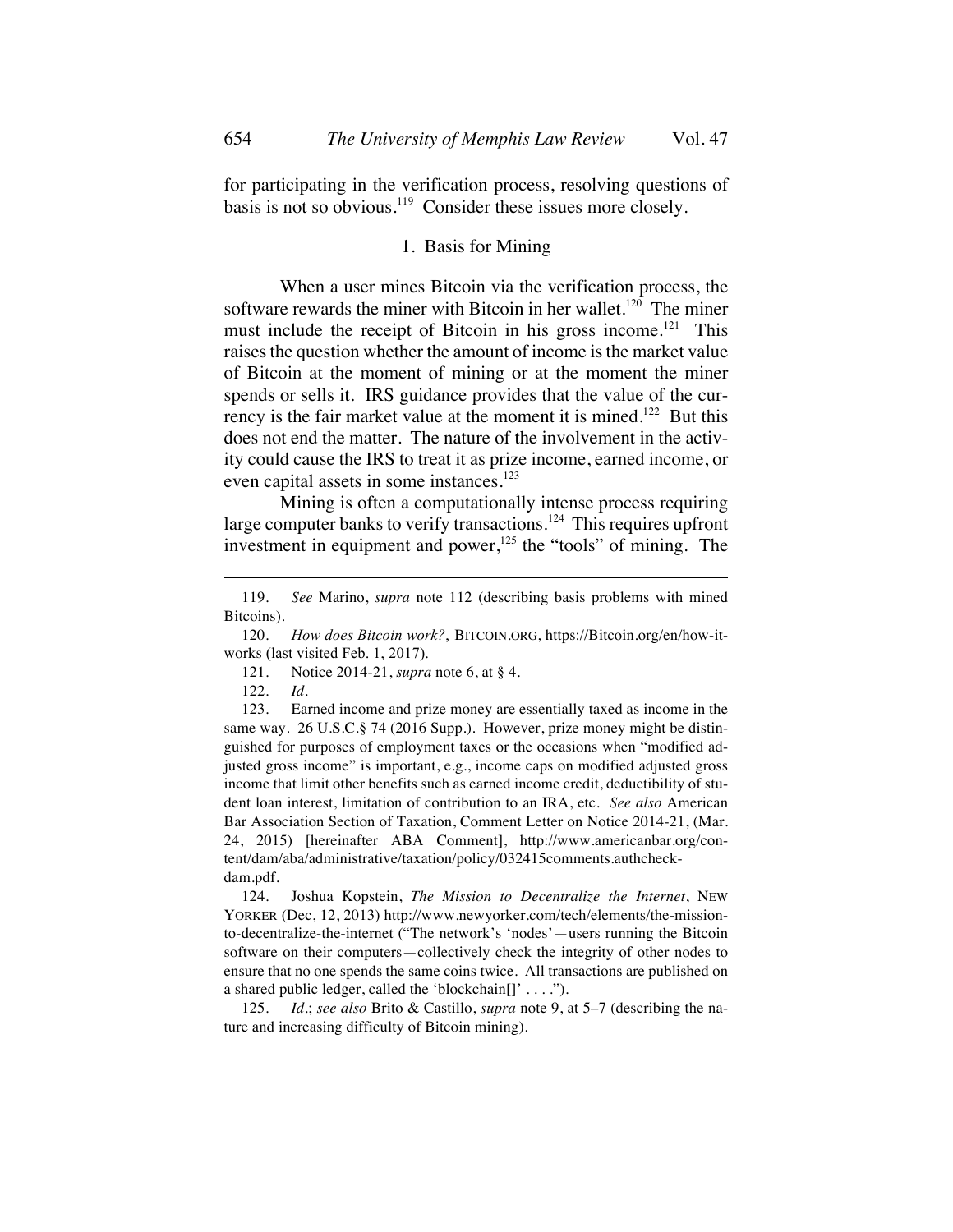IRS has not provided guidance on whether a miner may deduct the cost of the power and equipment or must amortize such costs over their useful lives.<sup>126</sup> It is also important to note Bitcoin itself, despite being property, does not have a "useful life" for purposes of depreciation or amortization.<sup>127</sup> This is important because in reporting the fair market value of the Bitcoin at the moment of receipt, factoring in expenses decreases taxable income and therefore tax basis in the Bitcoin.<sup>128</sup> Hence, when a miner later transfers the Bitcoin, her gains or losses could be significantly different depending on the treatment of such costs—whether expensed or capitalized.

With taxes, as in comedy, timing matters. Especially with high market volatility, a miner could potentially see a mining reward worth \$100 drop to \$50 market value. Based on current IRS guidance, the taxpayer would be required to pay tax on ordinary income of \$100, while only realizing \$50 from the actual exchange and recognizing only a  $$50$  capital loss.<sup>129</sup>

Generally, § 162 of the Internal Revenue Code allows deduction of expenses in relation to a trade or business.<sup>130</sup> However, to the extent Notice 2014-21 depends upon the FinCEN 2013 notice, Bitcoin miners are not engaged in a trade or business.<sup>131</sup> While the IRS has not expressly forbidden miners from deducting operating expenses under § 212, there is no current guidance on how miners should treat expenses.<sup>132</sup> One possible solution would be for the IRS

- 130. 26 U.S.C. § 165 (2014 Supp.).
- 131. *See* FIN-2013-G001, *supra* note 5.
- 132. *See* Notice 2014-21, *supra* note 6.

<sup>126.</sup> Pflaum & Hateley, *supra* note 15, at 1211–12.

<sup>127.</sup> This is important because it means the miner could potentially deduct the costs of acquiring Bitcoin instead of being forced to amortize them over the life of the asset. Section  $263(a)(1)$  of the Internal Revenue Code denies a deduction for any amount paid out for construction or permanent improvement of facilities. This extends to the cost of acquisition, construction, or erection of buildings. Treas. Reg. §1.263(a)-2(a); *see also* Comm'r v. Idaho Power Co., 418 U.S. 1 (1974).

<sup>128.</sup> *See* Hoffman, *supra* note 15 (describing the "gain-loss" problem under the current IRS treatment).

<sup>129.</sup> A taxpayer is limited in how they can use capital losses to offset ordinary income. *See generally* United States v. Generes, 405 U.S. 93 (1972) (holding that in determining whether a bad debt has a "proximate" relation to the taxpayer's trade or business, and thus qualifies as a business bad debt, the proper standard is that of dominant motivation, rather than significant motivation).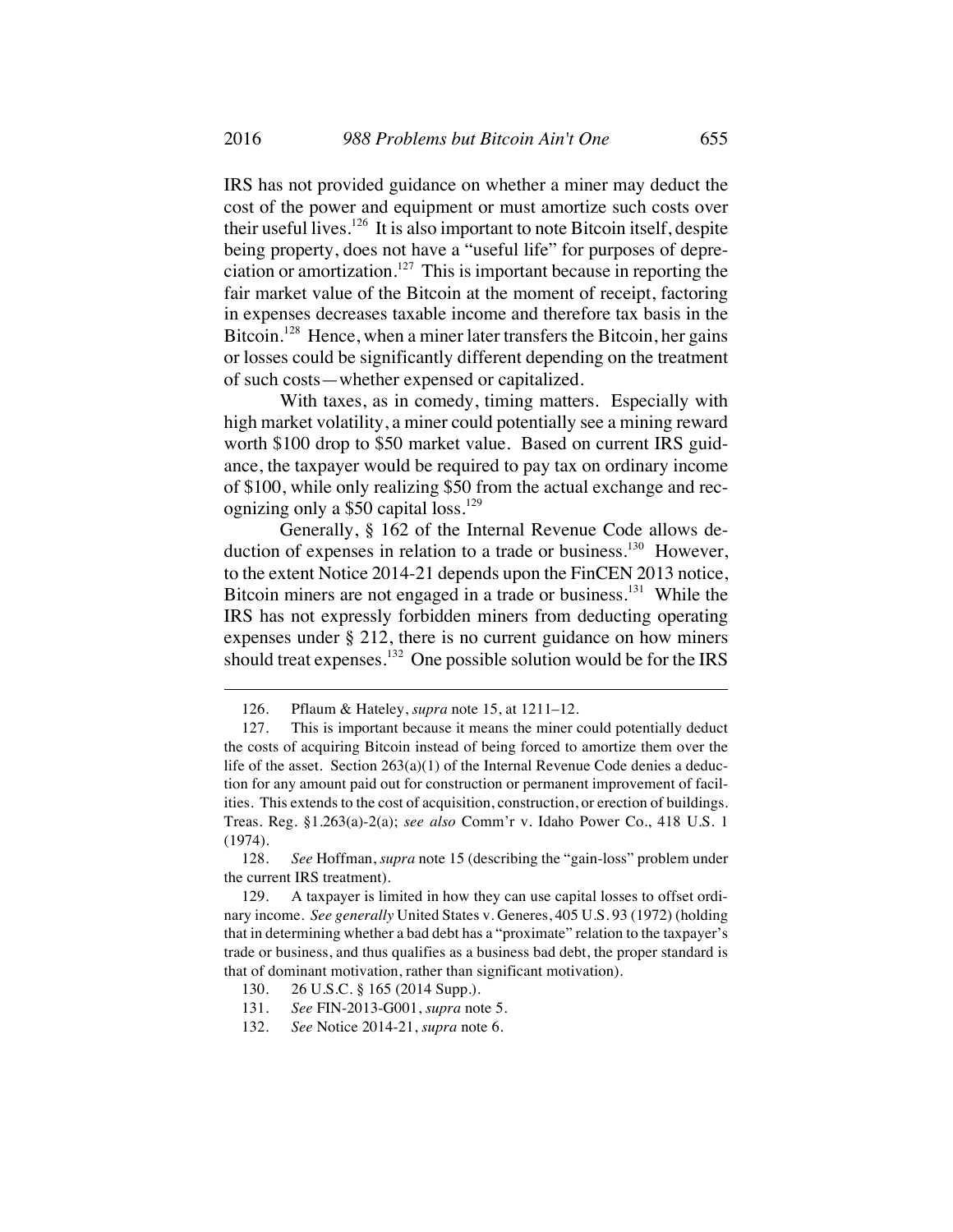to provide a *de minimis* exception for small gains and losses to encourage reporting. The IRS already allows this *de minimis* exception with gains or losses on foreign currency exchanges.<sup>133</sup> Unfortunately, the IRS does not have a *de minimis* rule for gains from dealings in property.  $134$  Finally, a miner could possibly claim the computing was done overseas on a distributed network and therefore shield all the income from U.S. taxation.<sup>135</sup> This is an extreme scenario and would require the income to be generated by a "foreign" corporation. However, the source of the income is still important for tax purposes. Specifically, whether the source of the income is from the sale of property or compensation for work done will have a tax impact.

## 2. Basis for Capital Gains or Losses

At a more fundamental level, determining basis for capital gains and losses is complicated because how an owner records information concerning capital assets is not always the same as for other assets, especially cash. To be sure, a taxpayer who keeps meticulous records could determine the date from which she held a specific unit of currency or Bitcoin. However, this burden seems excessive for those who would use Bitcoin to make a significant number of purchases. The volatility of markets compounds the problem for merchants willing to accept Bitcoin as payment.<sup>136</sup> Conceivably, they may engage in hundreds or even thousands of transactions daily.

How long a taxpayer has held a unit of virtual currency affects the tax treatment of its disposition. If an investor holds an asset

<sup>133.</sup> 26 U.S.C. § 988(e)(2) (2012) ("[N]o gain shall be recognized for purposes of this subtitle by reason of changes in exchange rates after such currency was acquired by such individual and before such disposition. The preceding sentence shall not apply if the gain which would otherwise be recognized on the transaction exceeds \$200.").

<sup>134.</sup> Hoffman, *supra* note 15.

<sup>135.</sup> While U.S. taxpayers are required to report all foreign income, many countries, like China, do not recognize Bitcoin as a store of value. That means when there is a recognition event, the taxpayer simply claims a basis equal to FMV at the moment of redemption, which means zero gain, or taxable income. *See generally* Marian, *supra* note 108 (describing how Bitcoin may be used for tax-evasion purposes).

<sup>136.</sup> Baros, *supra* note 62, at 220.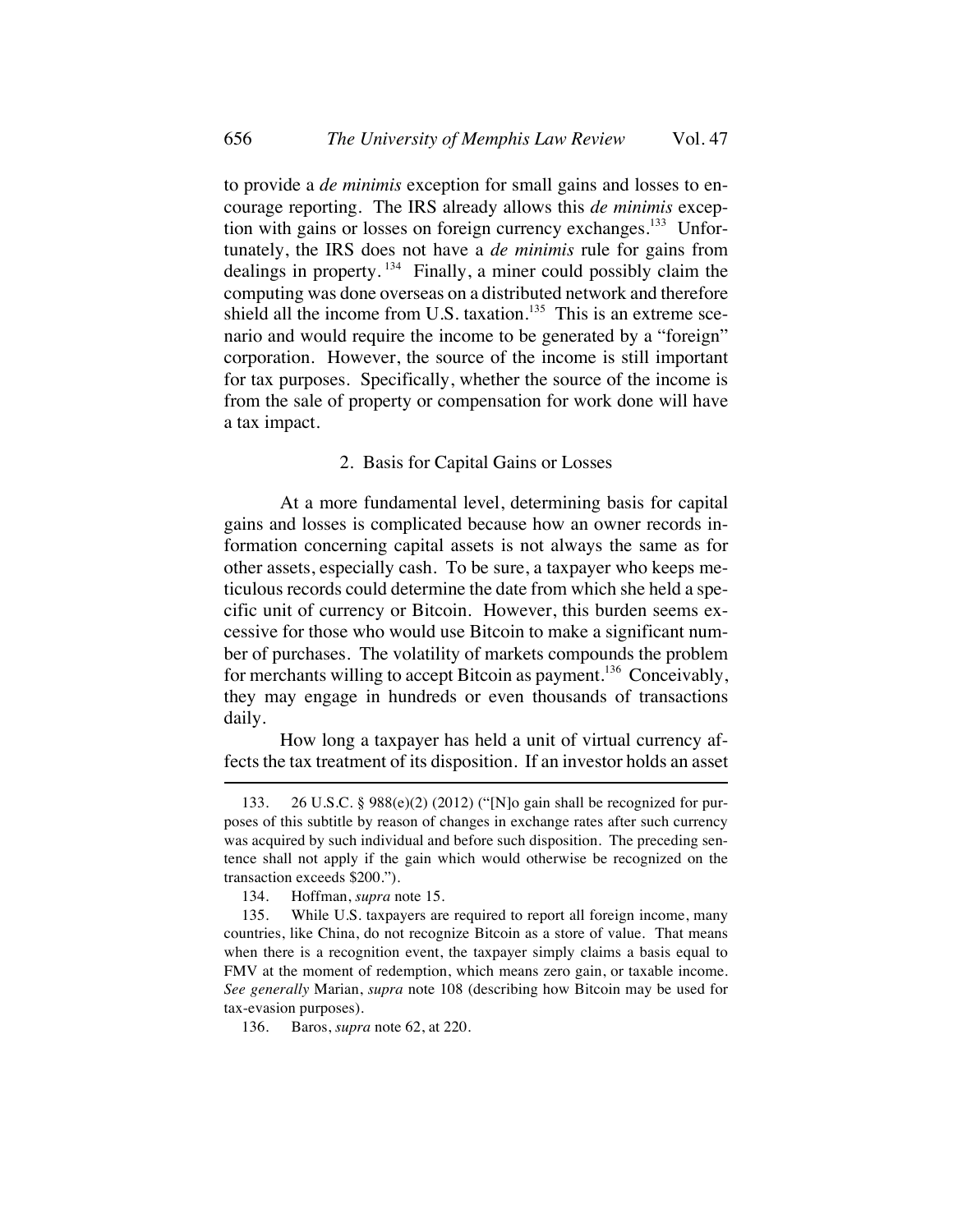longer than a year, the Code taxes an individual on gain at lower tax rates than it does ordinary income. However, determining the holding period for Bitcoin can be akin to asking how long a person has held one particular dollar bill in her wallet relative to all the others.<sup>137</sup> The possibility of holding or exchanging for other virtual currency further erodes clarity.<sup>138</sup> Additionally, at year-end a Bitcoin holder could report gains and losses from exchanges that consistently generate favorable matches with other capital gains or losses.<sup>139</sup>

The Notice does not specify how a taxpayer should record her inventory of Bitcoin for accounting purposes.<sup>140</sup> When selling Bitcoin, a taxpayer could report the basis from sale on the Bitcoins that have been in her wallet the longest or the shortest.<sup>141</sup> While the Code allows a taxpayer to designate *any* share as the one being sold—not just the first or last—multiple transactions involve collections of Bitcoin fractions and each could have different holding periods. This speaks further to the record keeping issues associated with treating Bitcoin as property.

However, there is a problem if an audit requests the basis of each specific Bitcoin unit sold. <sup>142</sup> Because virtual Bitcoin wallets have no built-in method for differentiating between units, $143$  a taxpayer whose Bitcoin wallet has received different Bitcoin amounts at different prices will be unable to maintain accurate bases to report

<sup>137.</sup> *See* Paul N. McCullum & Greg N. Zblyut, *Bitcoin: Property or Currency*, 2015 TAX NOTES TODAY 165-7 (2015) (describing the difficulty in recordkeeping for Bitcoin users and related taxation issues).

<sup>138.</sup> *See* Josh Ungerman, *IRS Approach to Taxation of Bitcoin*, FORBES (Dec. 4, 2014, 1:02 AM), http://www.forbes.com/sites/irswatch/2014/12/04/irsapproach-to-taxation-of-bitcoin/#2393c097198c (discussing difficulties calculating basis in Bitcoin).

<sup>139.</sup> *See* McCullum & Zblyut,*supra* note 137 ("[T]here is no way to ensure that the FMV reported by the seller will serve as the cost basis for the buyer. It would not be unexpected to see two parties using a different cost basis for the same transaction, with each party using the basis that most favors its position.").

<sup>140.</sup> Erin M. Hawley & Joseph J. Colangelo, *Bitcoin Taxation: Recommendations to Improve the Understanding and Treatment of Virtual Currency*, ENGAGE, (Nov. 19, 2014), http://www.fed-soc.org/publications/detail/Bitcointaxation-recommendations-to-improve-the-understanding-and-treatment-of-virtual-currency.

<sup>141.</sup> *See id.*

<sup>142.</sup> *Id.*

<sup>143.</sup> *Id.*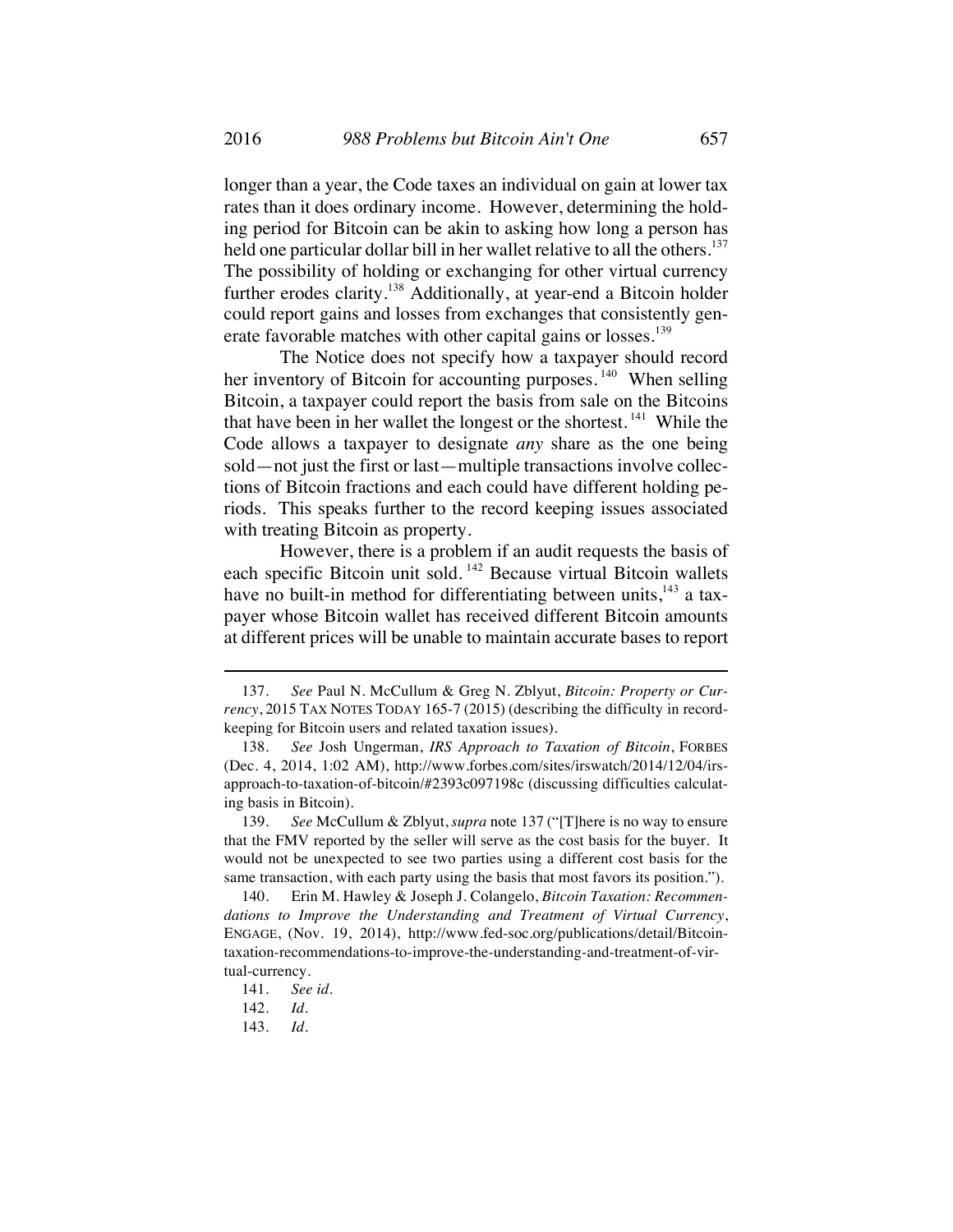taxable gains or losses.<sup>144</sup> A Bitcoin wallet does not track cost basis.<sup>145</sup> All it tracks is the "address" of the respective units of Bitcoin within a user's wallet. While it is possible through the blockchain to pinpoint the date of exchange and to determine a market rate on that date, a single transaction could involve so many different units of Bitcoin that a taxpayer could be required to report basis to an extent rivaling complex brokerage statements. With means to obtain such information, unscrupulous Bitcoin holders can claim the benefit of favorable long-term capital gains rates, while the IRS would tax unsophisticated consumers or businesses at ordinary income rates.<sup>146</sup>

Finally, well-informed investors may exploit these lacunae to their (unintended) advantage. As already implied, they can time their dispositions of Bitcoin to generate artificial losses (or gains) to offset (or utilize) gains (or losses).<sup>147</sup> They may also avoid the effects of the Code's wash sales rule. A wash sale is a purchase of a stock or security less than thirty days after a prior sale at a loss.<sup>148</sup> A taxpayer's purpose in executing a wash sale is to sell a stock at the end of a tax year to generate a loss for tax purposes and then repurchase the stock after the New Year to regain an investment position.<sup>149</sup> The Code disallows such losses.<sup>150</sup> This probably is not the case for transactions in Bitcoin since the IRS has not classified

<sup>144.</sup> *Id.*

<sup>145.</sup> *See id.* ("[A] bitcoin wallet that receives different bitcoin amounts at different prices will be unable to maintain accurate specific share identification.").

<sup>146.</sup> This would be akin to asking a taxpayer which dollar had been in her wallet longest. High-income taxpayers have an incentive to incorrectly report any Bitcoin holdings as long term and there is no way to effectively verify holding periods. *See* McCullum & Zblyut, *supra* note 137.

<sup>147.</sup> *See also* Hawley & Colangelo, *supra* note 140; s*ee generally* Martin Mushkin, *Churning: An Insidious and Vicious Fraud*, MUSHKINLAW.COM, http://www.mushkinlaw.com/churning-as-fraud.html (last visited Feb. 17, 2017) (describing the fraud in securities investments known as churning).

<sup>148.</sup> 26 U.S.C. § 1091(a) (2012).

<sup>149.</sup> *Id.*

<sup>150.</sup> *Id.*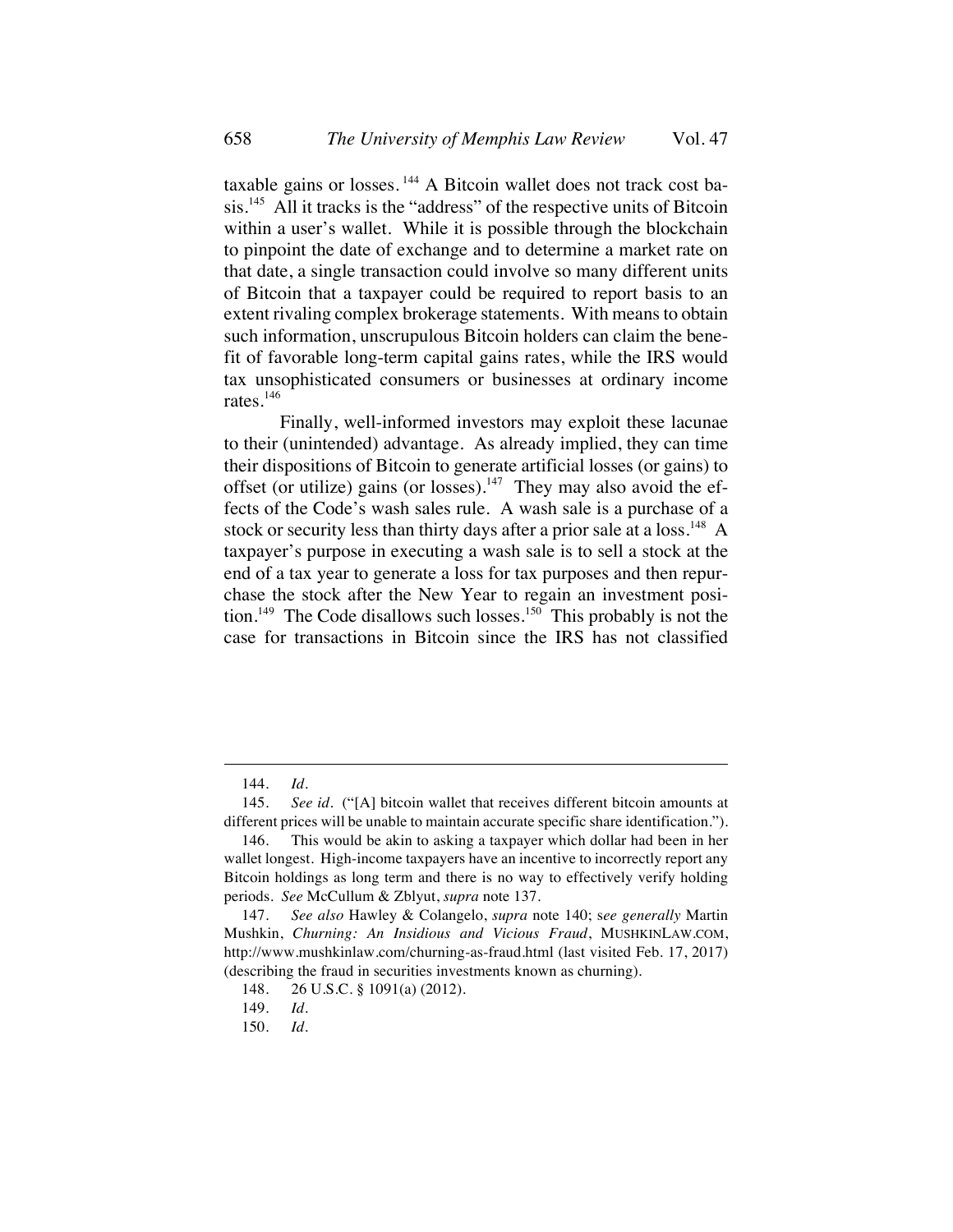Bitcoin as either a stock or commodity.<sup>151</sup> If Bitcoin is simply property and not a stock or security, a Bitcoin holder could sell Bitcoins repeatedly and generate artificial losses through churning.<sup>152</sup>

Churning is the rapid sale and purchase of commodities or securities either with the intention of generating commission fees or to manipulate market price.<sup>153</sup> Churning could be profitable in two respects. First, rapid sales and purchases of Bitcoin can create artificial demand, driving up the price of Bitcoin.<sup>154</sup> Conversely, rapid sell offs before the end of the tax year could drive the price of Bitcoin holdings lower. After the New Year, however, the taxpayer reacquires his holdings at the lower price. This drop in price creates an end-of-year loss for the taxpayer. Ultimately, this strategy is not profitable directly and relies on Bitcoin to generate a tax loss that can offset possible capital gains.

If Bitcoin were a stock or security, the IRS would disallow businesses that accept Bitcoin as payment from claiming losses from the exchange of the Bitcoins on an open exchange.<sup>155</sup> If the company exchanged the Bitcoin as a stock or security less than thirty days after accepting payment, the Wash Sale Rule would disallow claiming any losses.<sup>156</sup> The Code, however, treats currency losses as ordinary losses, which would offset ordinary income, but, in the former instance, the lack of clarity on what kind of property Bitcoin is creates a unique disincentive for businesses to transact in Bitcoin. <sup>157</sup>

#### *B. Tax Shelters*

There may be specific instances where a Bitcoin holder can create losses to offset taxable income or hide gains entirely. These

<sup>151.</sup> Hoffman, *supra* note 15.

<sup>152.</sup> McCulum & Zblyut, *supra* note 137 ("[C]reation of artificial losses via churning [is] a legitimate concern in the stock context. However, this concern does not translate into the Bitcoin realm.").

<sup>153.</sup> *Churning*, U.S. SEC. AND EXCHANGE COMMISSION, https://www.sec.gov/answers/churning.htm (last modified Jan. 15, 2013).

<sup>154.</sup> Under the property treatment, however, there would be no tax advantage to this strategy as the gains would still have to be reported, regardless of how the IRS chose to classify Bitcoin. *See* 26 U.S.C. § 1091 (2012).

<sup>155.</sup> Howard Wiener, et al., *Chomping at the Bit: U.S. Federal Income Taxation of Bitcoin Transactions*, 11 J. TAX'N FIN. PRODUCTS, no. 3, 2013, at 35, 42– 43 (2013).

<sup>156.</sup> *Id.*

<sup>157.</sup> *Id.*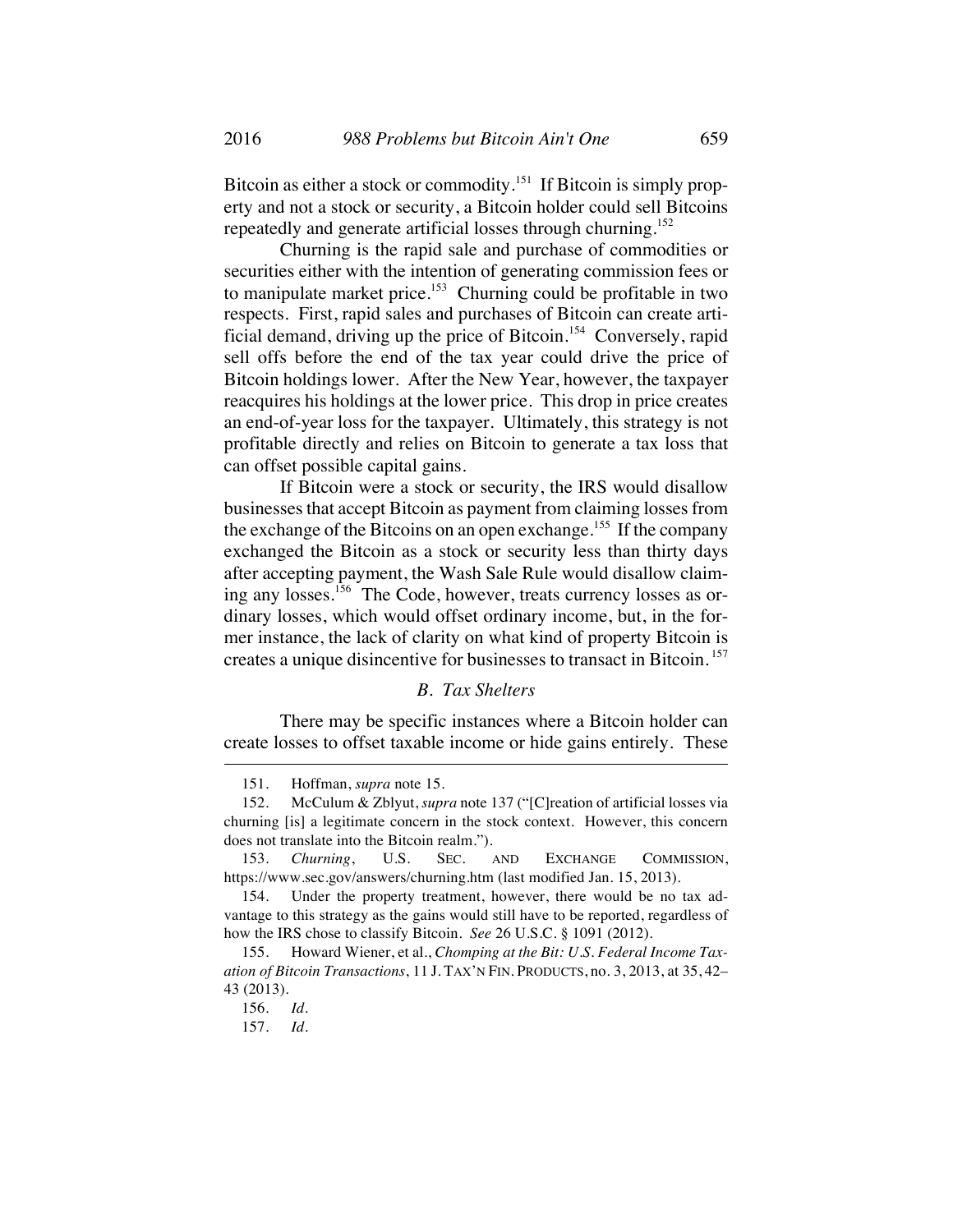tax loopholes can be even more lucrative than the simple basis adjustments a holder could utilize to reduce her tax liability. Specifically, a taxpayer may be able to use Bitcoin to her advantage in a straddle or a like-kind exchange.

# 1. Straddles

An investor can utilize a straddle to generate artificial losses for the taxable year to reduce taxable income. A straddle is a unique derivative instrument that allows an investor to hold simultaneous positions both above and below the market price of a commodity.158 If an investor believes a particular commodity's price will be volatile, he can place a straddle on the commodity to hedge his position. In practice, it works as follows: if the market value of widgets is currently \$50, and an investor believes the price will vary by over fifty percent, he will place a straddle with a "call" at \$75, and a "put" at \$25. If from that point the price of widgets either increases or decreases above his call and put respectively, he can exercise his option. In either case, the investor makes a profit only if he exercises the profitable option and cancels the unprofitable option.<sup>159</sup>

There are generally two types of straddles for tax purposes: basic straddles, and identified straddles.<sup>160</sup> Taxpayers cannot use identified straddles to surreptitiously avoid taxes; therefore, they are not specifically relevant to the current discussion.<sup>161</sup> A basic straddle is constructed by looking at the loss on all closed options up until

161. 26 U.S.C. § 1092(a)(2)(A)(i) (2012) ("[the allowance of an offsetting loss] shall not apply with respect to positions comprising the identified straddle").

<sup>158.</sup> *Straddle*, INVESTOPEDIA, http://www.investopedia.com/terms/s/straddle.asp (last visited Feb. 10, 2017).

<sup>159.</sup> *Id.*

<sup>160.</sup> Additionally, there is a third type of option identified in the Code as a Qualified Cover Call ("OCC"). 26 U.S.C. §  $1092(c)(4)(B)$  (2012). OCC's are comprised of a long equity position and a short call option. *Id.* The principal rules are (a) the option is granted more than thirty days before it expires, and (b) the option is not deep-in-the-money, as defined by  $\S$  1092(c)(4)(C). The term "deep-in-the-money option" means an option having a strike price lower than the lowest qualified benchmark. 26 U.S.C. § 1092(C)(4)(C). The "lowest qualified benchmark" means the highest available strike price, which is less than the applicable stock price. *Id.*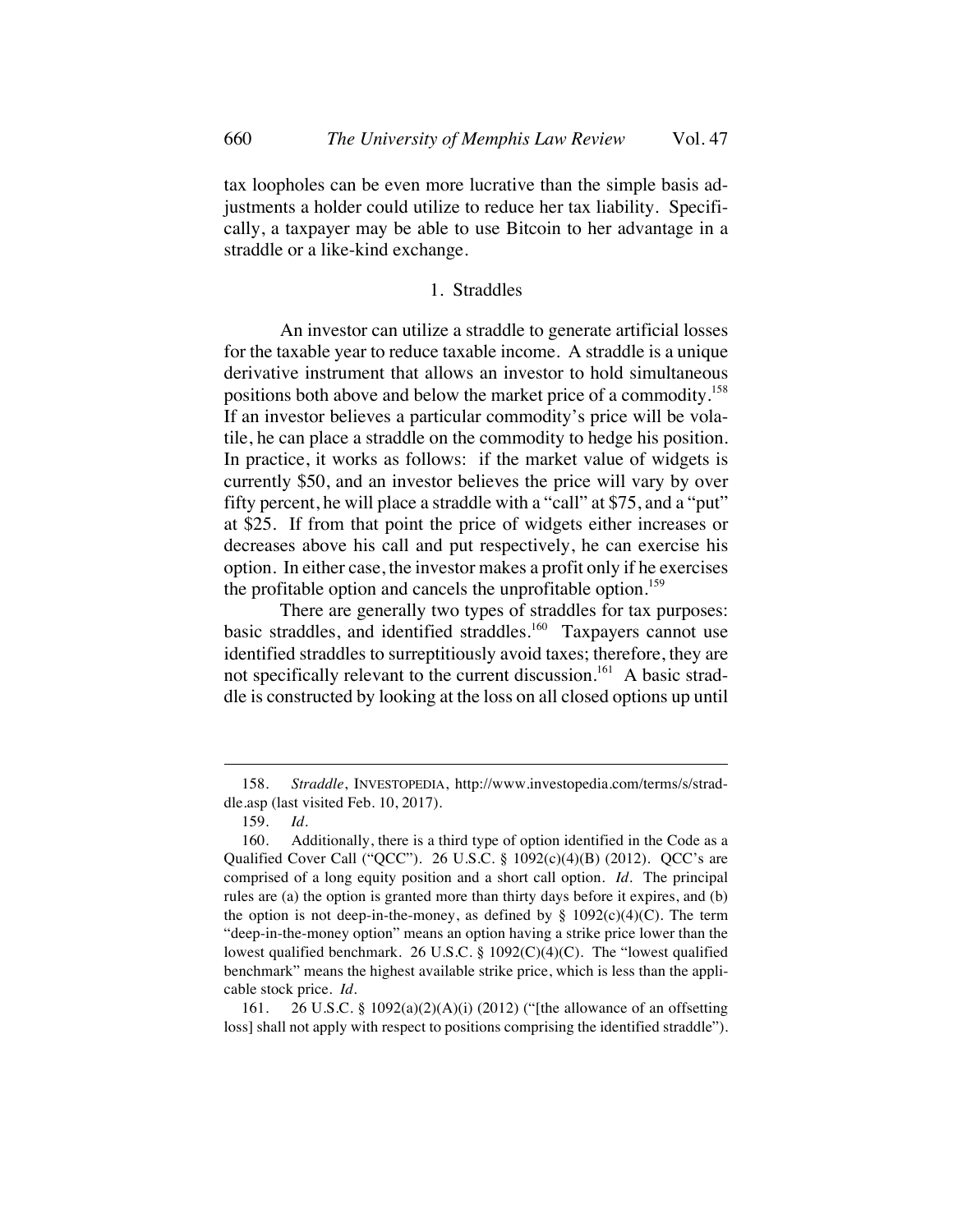the end of the year and offsetting them against any current unrealized gains.<sup>162</sup> What is important about basic straddles is that it ultimately is at the taxpayer's discretion how the offsetting positions are matched. This is where a taxpayer can be tricky. Realized losses in a basic straddle are matched against lots with *unrealized gains*. However, if the taxpayer has placed call options that will generate little to no gain, then the size of the loss can reduce a taxpayer's taxable income.163 Normally, a relatively low call position designed to generate a small gain would be considered "in-the-money."164 Under normal § 1092 rules, this would be considered a Qualified Cover Call and all of the loss would be disallowed at the end of the year.165 However, as Bitcoin would not fall under that category, the taxpayer would be free to generate a tax loss with loss positions until year-end.

<sup>162.</sup> 26 U.S.C. § 1092(a)(1)(A) (2012); *see also* George Michaels, *Tax Implications of Straddles*, G2 FINTECH 9 (Feb. 15, 2012) http://g2ft.com/images/products/Tax%20Implications%20of%20Straddles\_G2FinTech.pdf ("Example [of a] Basic Straddle: Activity: The fund buys a call option for 100 shares of ABC stock on January 5th, 2011. The fund buys a put option for 100 shares of ABC stock on January 6th, 2011. The fund sells the call option on December 1st, 2011 for a loss of \$11.00. On December 31st, the put option shows an unrealized gain of \$5.00. Result: \$5.00 of the \$11.00 loss is disallowed. The \$6.00 loss is allowed for the tax year of 2011, and the \$5.00 loss is allowed in a later taxable year.").

<sup>163.</sup> Michaels, *supra* note 162, at 5 ("One important thing to remember is that the candidate position list only contains lots with unrealized gains. So even if your unrealized losses on lots created by the straddle vastly outweigh your unrealized gains, you can still experience dis-allowed [sic] losses on your loss lot.").

<sup>164.</sup> *See In The Money*, INVESTOPEDIA, http://www.investopedia.com/terms/i/inthemoney.asp (last visited Feb. 10, 2017) ("In the money means that your stock option is worth money and you can turn around and sell or exercise it. For example, if John buys a call option on ABC stock with a strike price of \$12, and the price of the stock is sitting at \$15, the option is considered to be in the money. This is because the option gives John the right to buy the stock for \$12 but he could immediately sell the stock for \$15, a gain of \$3. If John paid \$3.50 for the call, then he wouldn't actually profit from the total trade, but it is still considered in the money.").

<sup>165.</sup> *See* 26 U.S.C. § 1092(c)(4) (2012). QCC's can still be straddles. Bitcoin straddles, however, could never qualify under 26 U.S.C. § 1092(c)(4)(B)(i), as Bitcoin is not currently traded on an SEC approved exchange.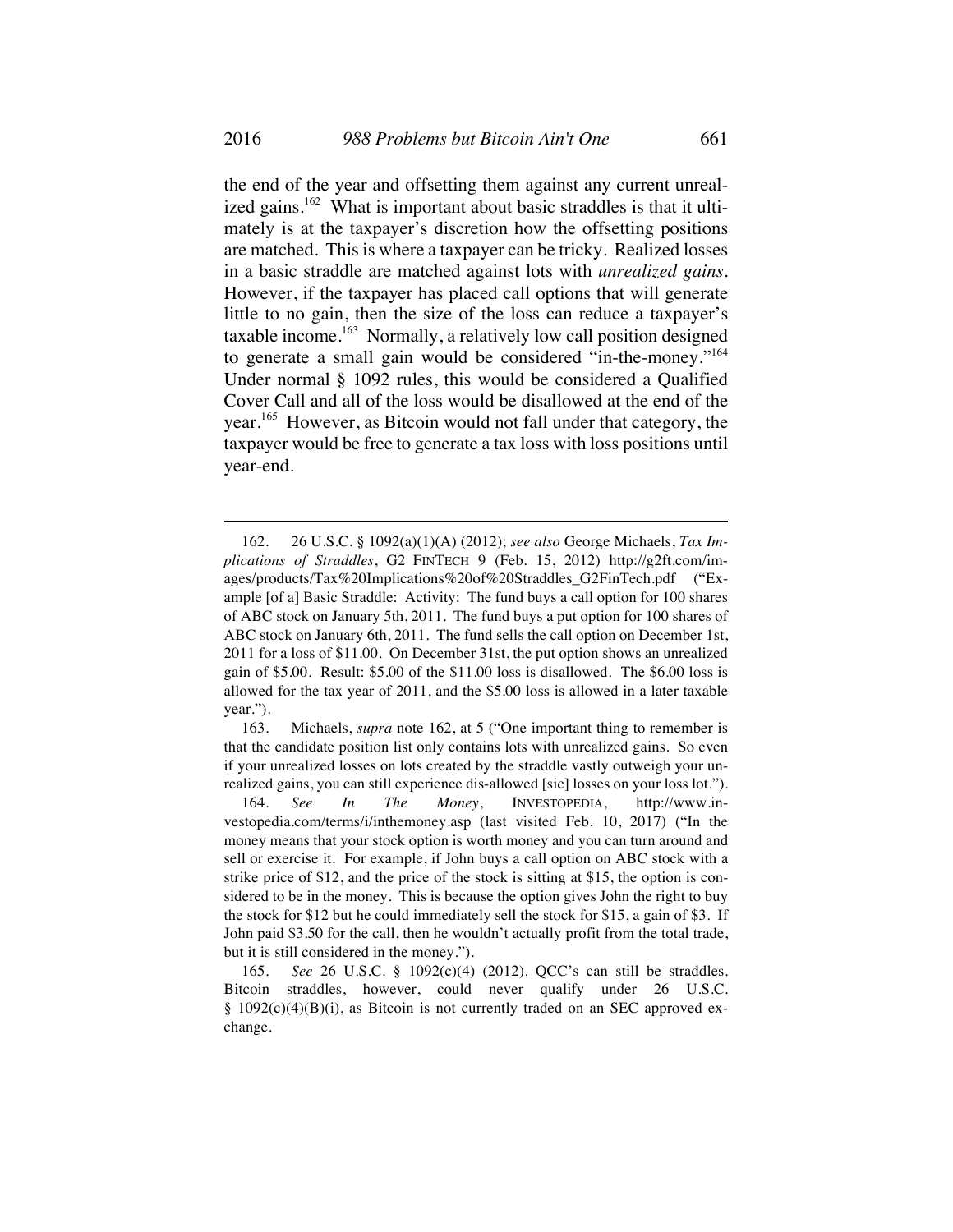After the tax year ends, the investor reestablishes her position on the straddle with no loss but decreases her taxable income.<sup>166</sup> The taxpayer will still profit if the value of Bitcoin decreases, due to the new put positions. Moreover, if any of the call positions generate a profit, the taxpayer can repeat the process to defer the gain another year. The IRS permits this practice on personal property.<sup>167</sup> As there is no clear guidance on whether Bitcoin is a capital asset or a security or commodity, the taxpayer can choose how to treat the investment vehicle.<sup>168</sup> If the taxpayer chooses to treat Bitcoin as a capital asset, she could establish a straddle through an exchange with a very large price range. The volatility of the Bitcoin market would not make these extreme options unlikely.<sup>169</sup> At the end of the tax year, the taxpayer would simply exercise the option with the larger loss and offset her taxable income by a wide margin. Notice 2014-21 does not close this major loophole. The blanket treatment of Bitcoin as property leads directly to this straddle loophole.

### 2. Like-Kind Exchanges

The second major loophole is the utilization of Section 1031 like-kind exchanges. Often in business, a taxpayer will exchange one capital asset for another instead of paying cash. The Code encourages this practice through Section  $1031$ .<sup>170</sup> If, for example, a taxpayer wishes to exchange a building with a basis of one-million dollars for another building worth two-million dollars, technically the taxpayer has one-million dollars in long-term capital gains. However, Section 1031 allows the taxpayer to defer paying tax on the gain from this exchange of buildings until the disposition of the

<sup>166.</sup> BARBARA BRABEC, HOW TO MAXIMIZE SCHEDULE C DEDUCTIONS & CUT YOUR SELF-EMPLOYMENT TAXES TO THE BONE 107 (2014).

<sup>167.</sup> 26 U.S.C. § 1092(c)(1) (2012).

<sup>168.</sup> *IRS Virtual Currency Guidance: Virtual Currency Is Treated as Property for U.S. Federal Tax Purposes; General Rules for Property Transactions Apply*, IR-2014-36, INTERNAL REVENUE SERVICE (Mar. 25, 2014) ("The character of gain or loss from the sale or exchange of virtual currency depends on whether the virtual currency is a capital asset in the hands of the taxpayer.").

<sup>169.</sup> *See, e.g.,* COINDESK, http://www.coindesk.com (follow "Price & Data" dropdown menu; then follow "Bitcoin Price Index) (last visited Feb. 10, 2017) (showing a Bitcoin price index for the previous twenty-four hour period).

<sup>170.</sup> 26 U.S.C. § 1031 (2012).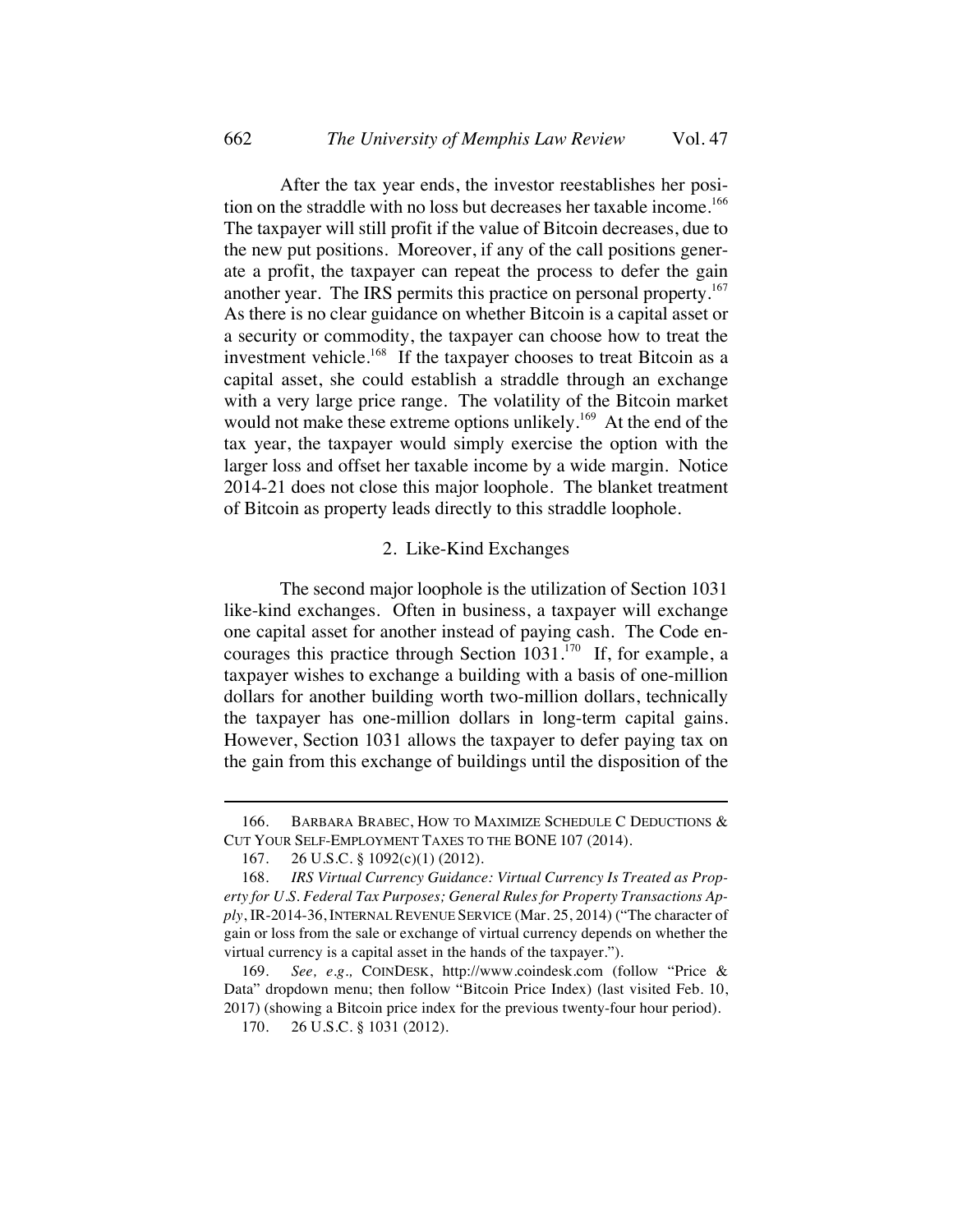second building.<sup>171</sup> This can create major implications for Bitcoin because a like-kind exchange between virtual currencies can create a tax shelter.<sup>172</sup>

The like-kind exchange tax shelter also benefits from the classification of Bitcoin as a capital asset. $173$  If a business acquires Bitcoin during the year and the market value increases, under Notice 2014-21 it is required to recognize the gain at the moment of disposition. 174 However, if before the end of the taxable year the taxpayer exchanges Bitcoin for another virtual currency, the taxpayer can classify it as a § 1031 like-kind exchange and defer the tax on the gain.175 This will affect the basis calculation (carryover) for any future disposition of the virtual currency.  $176$  While there are exceptions to § 1031, property does not fall under any of those exceptions.<sup>177</sup> There is currently no guidance from the IRS on how a taxpayer should report like-kind exchanges of virtual currency. By defining Bitcoin as property, the IRS allows taxpayers to shield gains by simply shifting Bitcoin investments to other virtual currencies.<sup>178</sup>

<sup>171.</sup> *Id.*

<sup>172.</sup> David Kocieniewski, *Major Companies Push the Limits of a Tax Break*, N.Y. TIMES (Jan. 6, 2013) ("With hundreds of thousands of transactions a year, it is hard to gauge the true cost of the tax break for so-called like-kind exchanges, like those used by Cendant, General Electric and Wells Fargo.").

<sup>173.</sup> Bitcoin would likely be classified under  $\S$  1031(a)(1). It could potentially be classified under  $\S 1031(a)(2)$  as "other property held primarily for sale." However, under the current nebulous "property" classification, a Bitcoin holder who wished to defer a gain could argue the property was "for investment" under § 1031(a)(1). *See generally* 26 U.S.C. § 1031 (2012).

<sup>174.</sup> For a cash-basis taxpayer, there would be no realization. However, for those that would transact in Bitcoin as an investment vehicle on the accrual basis, it would apply here. *See* ABA Comment, *supra* note 123.

<sup>175.</sup> *Id.* at 6.

<sup>176.</sup> *Id.*

<sup>177.</sup> 26 U.S.C. § 1031(a)(2)(A)–(F) (2012).

<sup>178.</sup> Currently there are over one-hundred virtual currencies actively traded and tracked. *See, e.g.*, *Crypto-Currency Market Capitalizations*, COINMARKETCAP, http://coinmarketcap.com (last visited Feb. 10, 2017).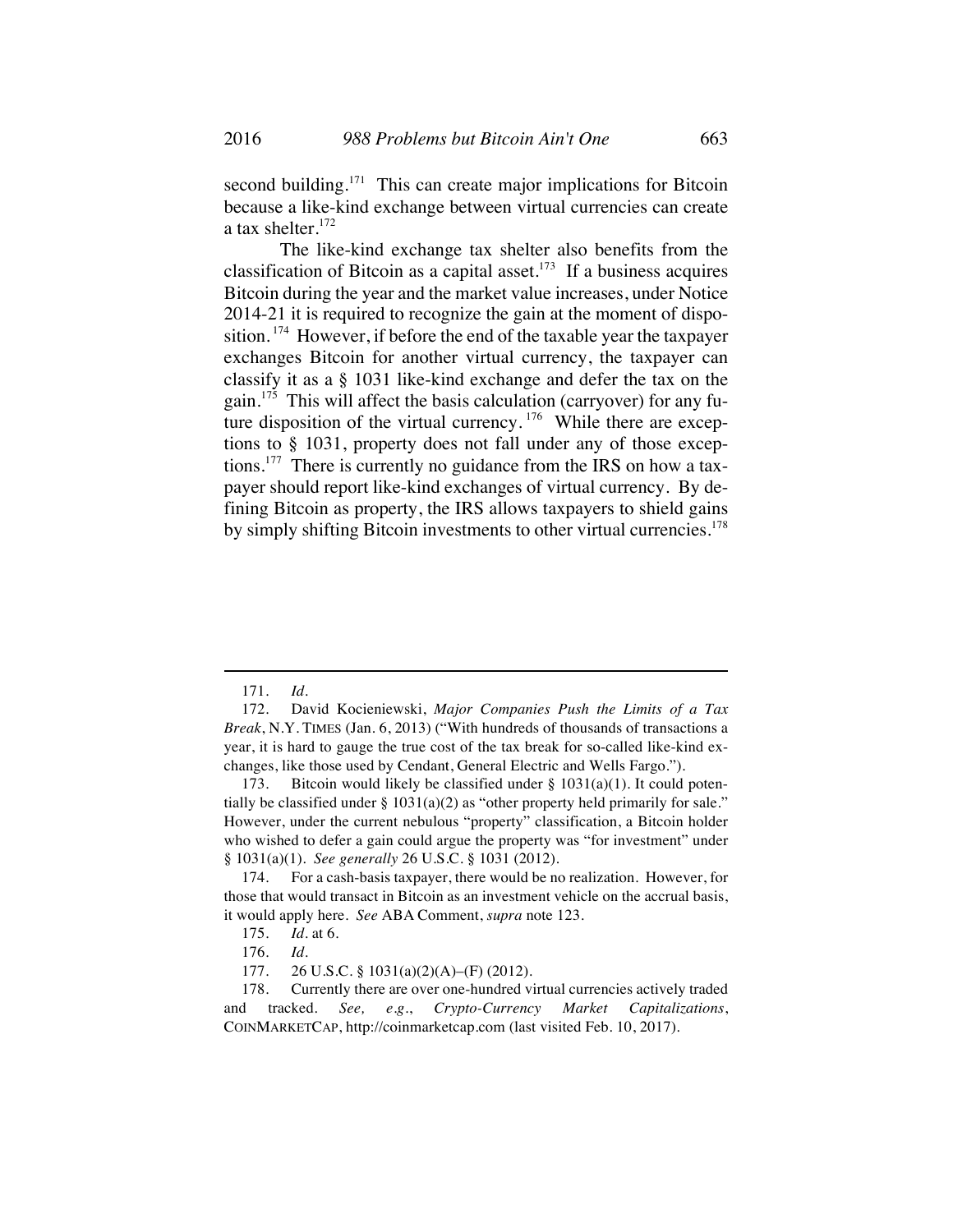#### IV. BENEFITS OF CURRENCY TREATMENT

There is a solution to the problems of treating Bitcoin as property. The Code has an established body of law to handle exchanges and trading in foreign currencies. Section 988 of the Internal Revenue Code sets out the tax treatment of foreign currencies. Bitcoin is inherently more analogous to currency than property.<sup>179</sup> The IRS adopted the property treatment because Bitcoin did not fit under the technical definition of a "foreign currency."<sup>180</sup> Nevertheless, the IRS might have provided guidance to the effect that virtual currency gains and losses should be treated as equivalent to § 988 income. Treating cryptocurrencies as foreign currencies allows the IRS to take advantage of the existing body of law that solves the problems that arise from trying to shoehorn Bitcoin into property treatment.

The spread of Bitcoin is not good for its own sake. The positive effects of reducing intermediaries in financial transactions can usher in an era of secure transactions without the need for a third party intermediary. Much of the success is less about active regulatory encouragement and more about providing a simplified framework without unintended loopholes.<sup>181</sup> If a taxpayer can abuse a loophole, the IRS response would undoubtedly be more regulation and stricter reporting requirements.<sup>182</sup> With each subsequently closed loophole, and increased regulation, Bitcoin becomes a less and less attractive medium of exchange. The IRS should instead strive to "regulate" Bitcoin, and by extension all cryptocurrencies, in a manner that structurally removes loopholes and simplifies its  $use.<sup>183</sup>$ 

<sup>179.</sup> *See* 26 U.S.C. § 988 (2012).

<sup>180.</sup> *See* Notice 2014-21, *supra* note 6, a §§ 1–4.

<sup>181.</sup> Evan Hill, *Bitcoin Supporters Say New York Regulations Would Stymie Innovation*, AL JAZEERA AMERICA (July 21, 2014, 5:30 PM), http://america.aljazeera.com/articles/2014/7/21/new-york-crafts-bitcoinlicenses.html ("[Advocates] argued that the regulations would kill innovation in New York, pushing bitcoin exchanges and businesses to more favorable environments in Canada or abroad. Others pointed out that most ordinary consumers wouldn't be affected and could continue buying and exchanging bitcoins and using them to purchase goods.").

<sup>182.</sup> *Id.*

<sup>183.</sup> *Id.*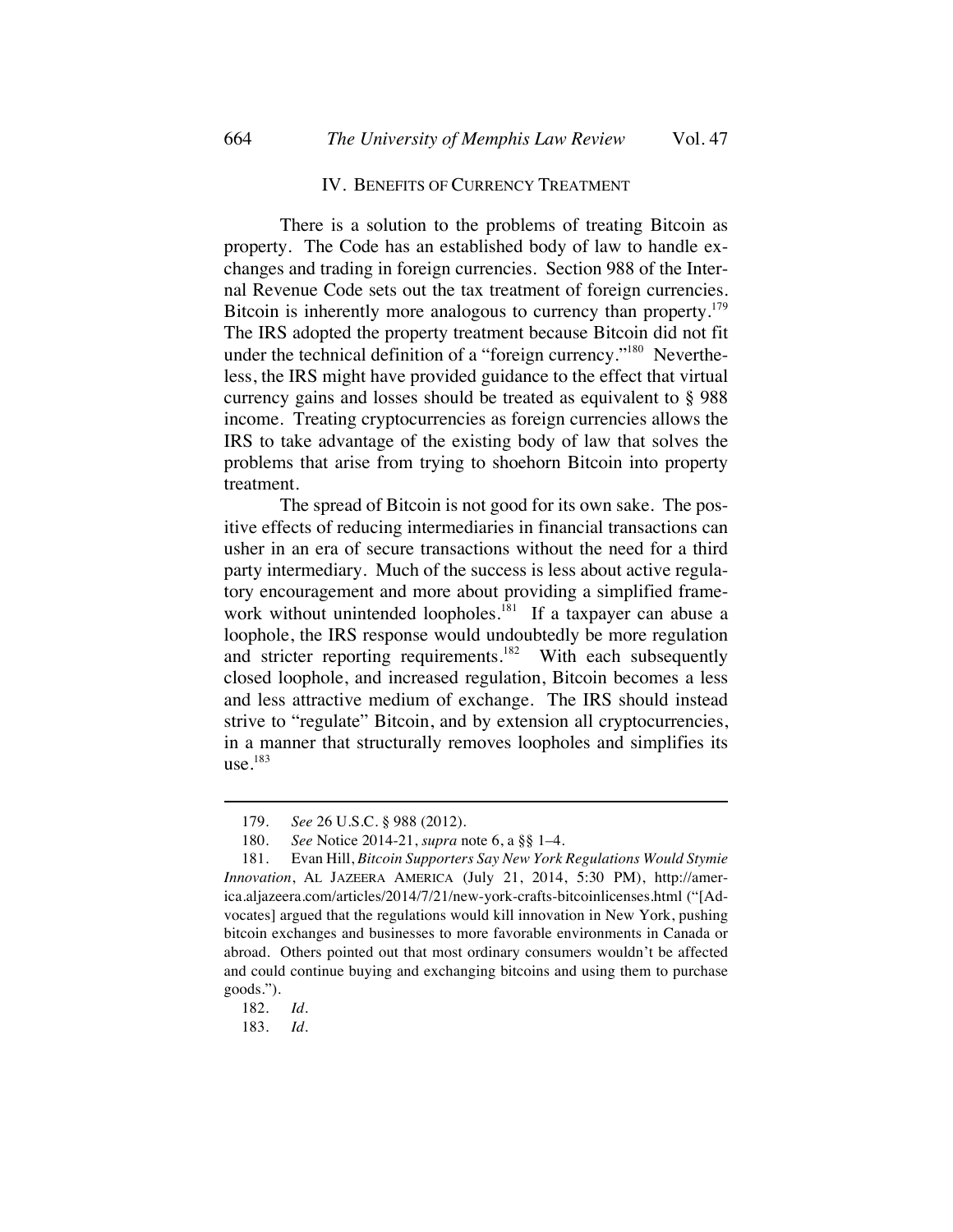Foreign currency treatment solves all of the aforementioned tax loopholes and allows for legitimate treatment of real gains or losses. Prior to the 1986 Tax Reform Act, the IRS treated currency as property, much as Bitcoin is now.184 However, Congress changed the treatment of foreign currencies because of the problems related to defining currency within existing property frameworks.<sup>185</sup>

Current § 988 law prevents the abuse of currency straddles to generate artificial losses.<sup>186</sup> Further, it prevents like-kind exchange abuse, as a § 1031 income exclusion is not applicable to exchanges of foreign currency, even currencies held for investment.<sup>187</sup> Section 988 treatment is not beneficial simply because it avoids these loopholes. There are also benefits available for consumers, businesses, and investors if the IRS adopted foreign currency treatment.

## *A. Casual Consumer Benefits*

As noted earlier, use of Bitcoin reduces transaction costs.<sup>188</sup> Virtual currencies have the potential to affect consumers and corporations in a wide variety of ways, starting with the immediate advantages of reducing transaction costs and permitting instant, safe execution of large transactions without needing a "middleman" bank or credit card company.<sup>189</sup> Section 988 treatment would give casual users a *de minimis* exception, allowing taxpayers to exclude up to \$200 in gains.<sup>190</sup>

Ultimately, many individuals who transact in Bitcoin are casual consumers. $^{191}$  In fact, Bitcoin continues to grow in popularity

<sup>184.</sup> 2-16 RHOADES & LANGER, U.S.INT'L TAX'N & TAX TREATIES § 16.05.

<sup>185.</sup> *Id.* ("Prior to the 1986 Act, the courts, taxpayers and the government consistently tried to characterize foreign currency or label the transaction in which gain or loss was realized on foreign currency. Although foreign currency might be analogized to any number of assets, the most common analogy is to commodities. That analogy is perhaps useful if not taken too literally.").

<sup>186.</sup> *See* 7 U.S.C. § 1a(47) (2012); *see also* Dodd-Frank Wall Street Reform and Consumer Protection Act, Pub. L. No. 111-203, § 929-Z, 124 Stat. 1376, 1871 (2010) (codified at 15 U.S.C. § 78o).

<sup>187.</sup> Hawley & Colangelo, *supra* note 140.

<sup>188.</sup> *See supra* Part II.B.

<sup>189.</sup> Hawley & Colangelo, *supra* note 140.

<sup>190.</sup> 26 U.S.C. § 988(e) (2012).

<sup>191.</sup> John D. McKinnon & Ryan Tracy, *IRS Says Bitcoin Is Property, Not Currency*, WALL ST. J. (last updated Mar. 25, 2014, 4:30 PM),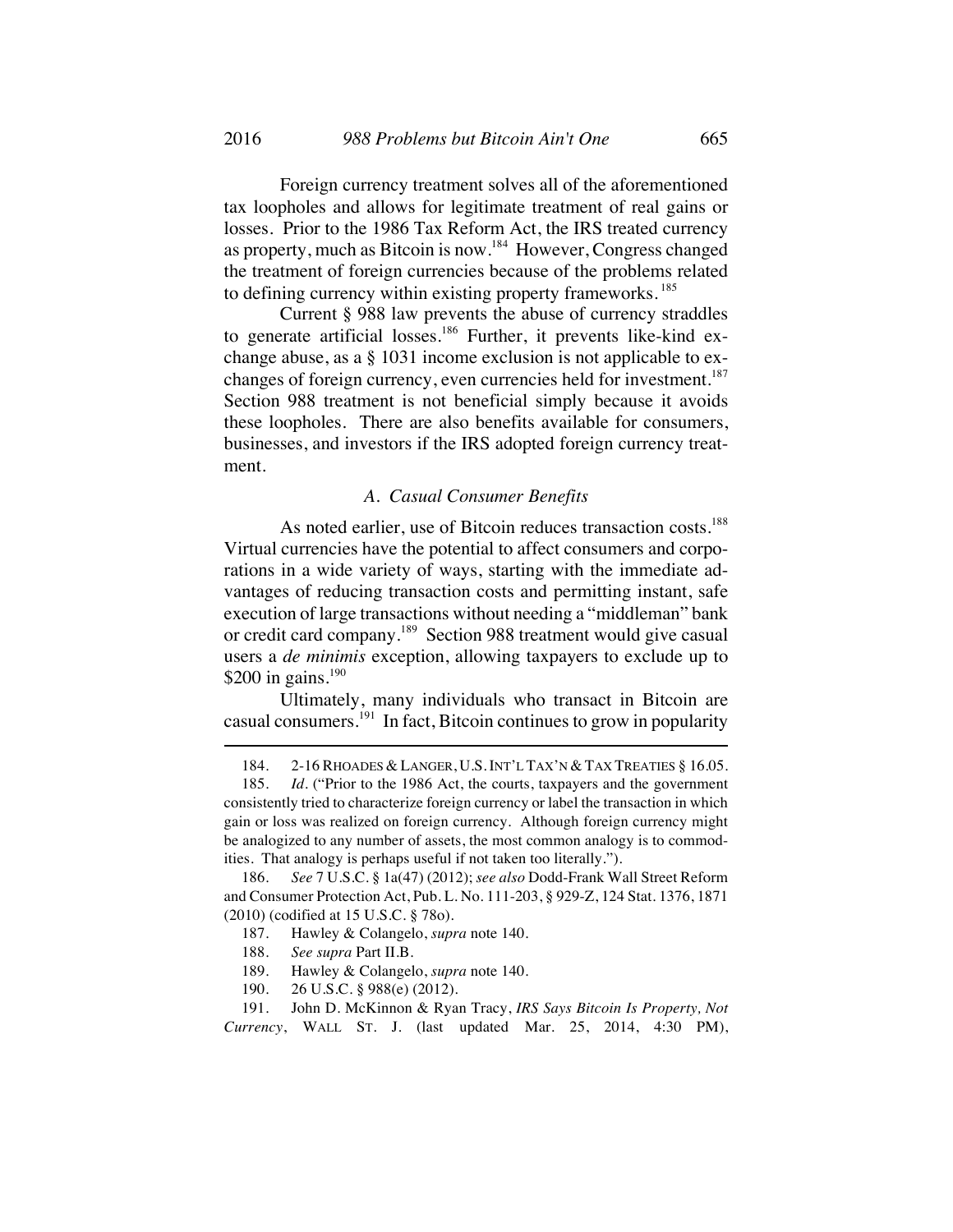as a grassroots currency.<sup>192</sup> The user base is what ascribes value to Bitcoin as a medium of exchange.<sup>193</sup> Easing the onerous reporting requirements associated with the property treatment will continue to make Bitcoin an attractive exchange medium for taxpayers who wish to legitimately use the currency.<sup>194</sup> Section 988 treatment furthers this.

Applying the Personal Transaction exception to an example illustrates how § 988 treatment is preferable. If Alex buys a \$500 television with Bitcoin he initially acquired for \$400, there is a taxable recognition event. Under the property treatment, Alex has \$100 in gains.<sup>195</sup> However, if Bitcoin was foreign currency for tax purposes, Alex can claim the Personal Transaction exclusion and pay no tax.<sup>196</sup> This is one of the most important aspects of  $\S$  988 treatment.

Casual consumers want to be able to transact in Bitcoin as if it were ordinary U.S. dollars. The share of the Bitcoin market made up of investors versus consumers is unknown. However, based on the Blockchain ledger, most transactions fall under \$500 in average transaction size.<sup>197</sup> Based upon the average fluctuation of Bitcoin on exchanges, a yearly gain of over \$200 on consumer sized transactions would be difficult to achieve.<sup>198</sup> For the average consumer, this means Bitcoin would, in essence, be fungible with the U.S. Dollar.

Fungibility is important to solving basis tracking issues as well.<sup>199</sup> If a consumer were to have that same transaction when

http://www.wsj.com/arti-

cles/SB10001424052702303949704579461502538024502.

<sup>192.</sup> *Id.*

<sup>193.</sup> *See supra* Part II.B.

<sup>194.</sup> *Id.*

<sup>195.</sup> The classification of the gain is irrelevant for this particular example. It only matters that there is now \$100 of taxable income.

<sup>196.</sup> 26 U.S.C. § 988(e)(2) (2012).

<sup>197.</sup> *See What Can You Buy With Bitcoin?*, COINDESK, http://www.coindesk.com/information/what-can-you-buy-with-bitcoins/ (last updated Oct. 19, 2015) (detailing the variety of consumer purchases available with Bitcoin).

<sup>198.</sup> *See generally* CoinDesk, http://www.coindesk.com (last visited Oct. 24, 2016).

<sup>199.</sup> *See* 26 U.S.C. §§ 1001(a), 1011 (2012). ("The gain from the sale or other disposition of property shall be the excess of the amount realized therefrom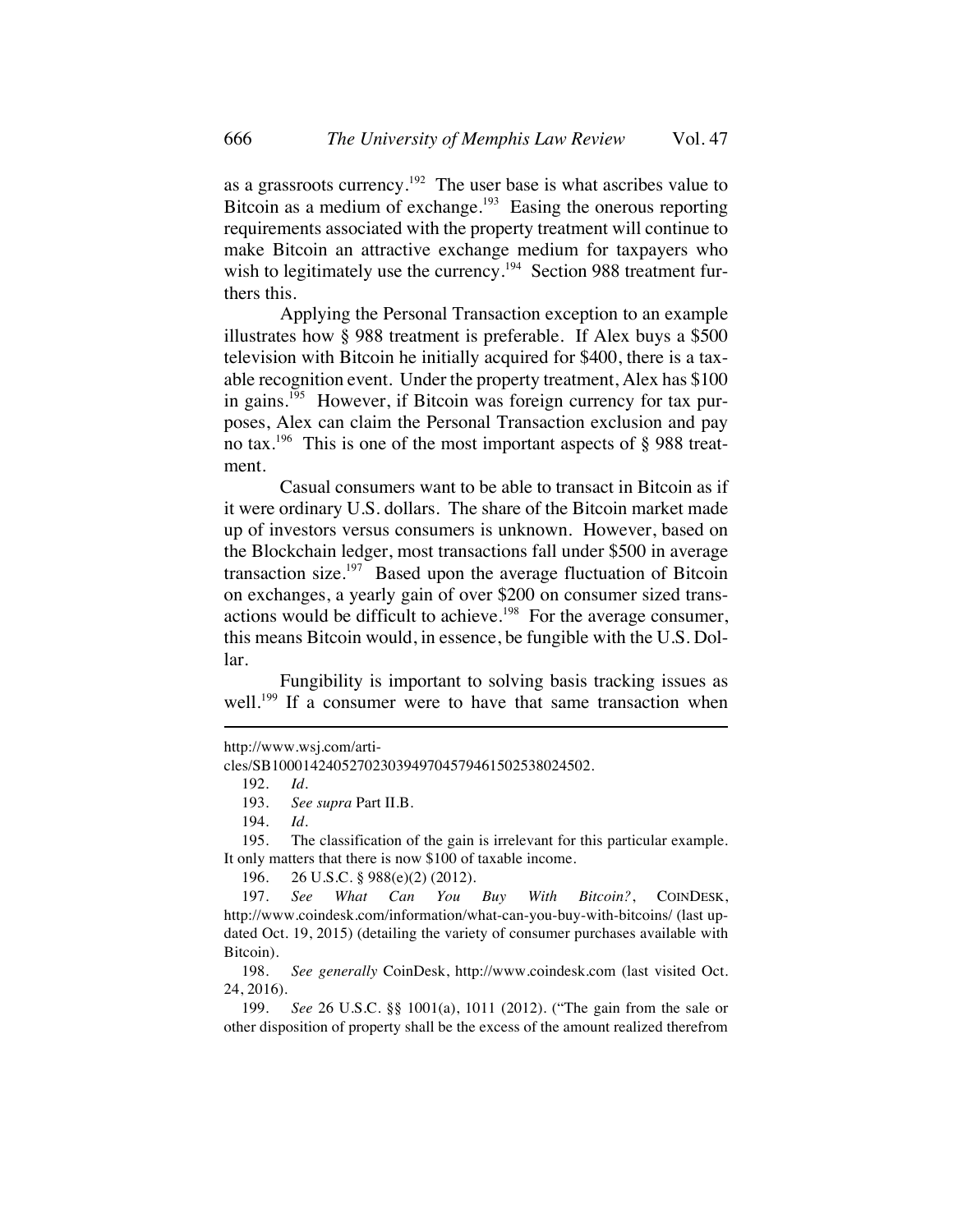bitcoin is treated as property, a taxpayer would need to report how long they had owned each input into that transaction.<sup>200</sup> Each Bitcoin wallet could have several dozen hash values to account for the accumulated value of the entire wallet.<sup>201</sup> A wallet could consist of Bitcoin Units A, B, C, and D, worth \$100, \$200, \$300, and \$400 respectively. Each unit could have a unique holding period and basis as well. A consumer could purchase a good worth \$500 using units A and D or B and C. Based on the holding period and basis of each unit the transaction involving units A and D could result in completely different tax results than the transaction involving B and  $C^{202}$  A single transaction could be several lines on a tax return for purposes of reporting the recognition event. $2^{03}$ 

By using § 988 treatment, Bitcoin becomes a more fluid medium of exchange. This combined with the low transaction costs once again demonstrates the attractiveness of Bitcoin as a unit of exchange. However, § 988 treatment is not just beneficial on the consumer end. For businesses that choose to accept Bitcoin, foreign currency treatment is also an attractive alternative.

### *B. Business Benefits*

Section 988 treatment offers many of the same benefits to businesses as it does to consumers. It would solve many of the basis issues for miners and businesses because basis is easily determinable for the entire wallet.<sup>204</sup> Clarifying tax treatment of Bitcoin as equivalent to foreign currency will lead to greater use of virtual currencies, in turn leading to the development of apps, protocols, and

over the adjusted basis provided in section 1011 for determining gain, and the loss shall be the excess of the adjusted basis provided in such section for determining loss over the amount realized."); *see also*, Matt Dodson, *Is it Better for Bitcoin to be Taxed as Property or Currency?*, QUORA (Apr. 1, 2014), https://www.quora.com/Is-it-better-for-Bitcoin-to-be-taxed-as-property-or-currency.

200. § 1001(a), 1011; *see also* Dodson, *supra* note 199.

202. Adam Levitin, *Bitcoin Tax Ruling*, CREDIT SLIPS (Mar. 26, 2014, 9:56 AM) http://www.creditslips.org/creditslips/2014/03/bitcoin-tax-ruling.html.

203. *See* Dodson, *supra* note 199.

204. THE LAW OF BITCOIN, *supra* note 27, at 6.

<sup>201.</sup> To give an equivalent example: each dollar bill in a wallet has a unique serial number. In the same way, a Bitcoin wallet can contain upwards of hundreds of unique hash values. So, a \$5 transaction can involve several fractions of Bitcoins accumulated over the life of the wallet.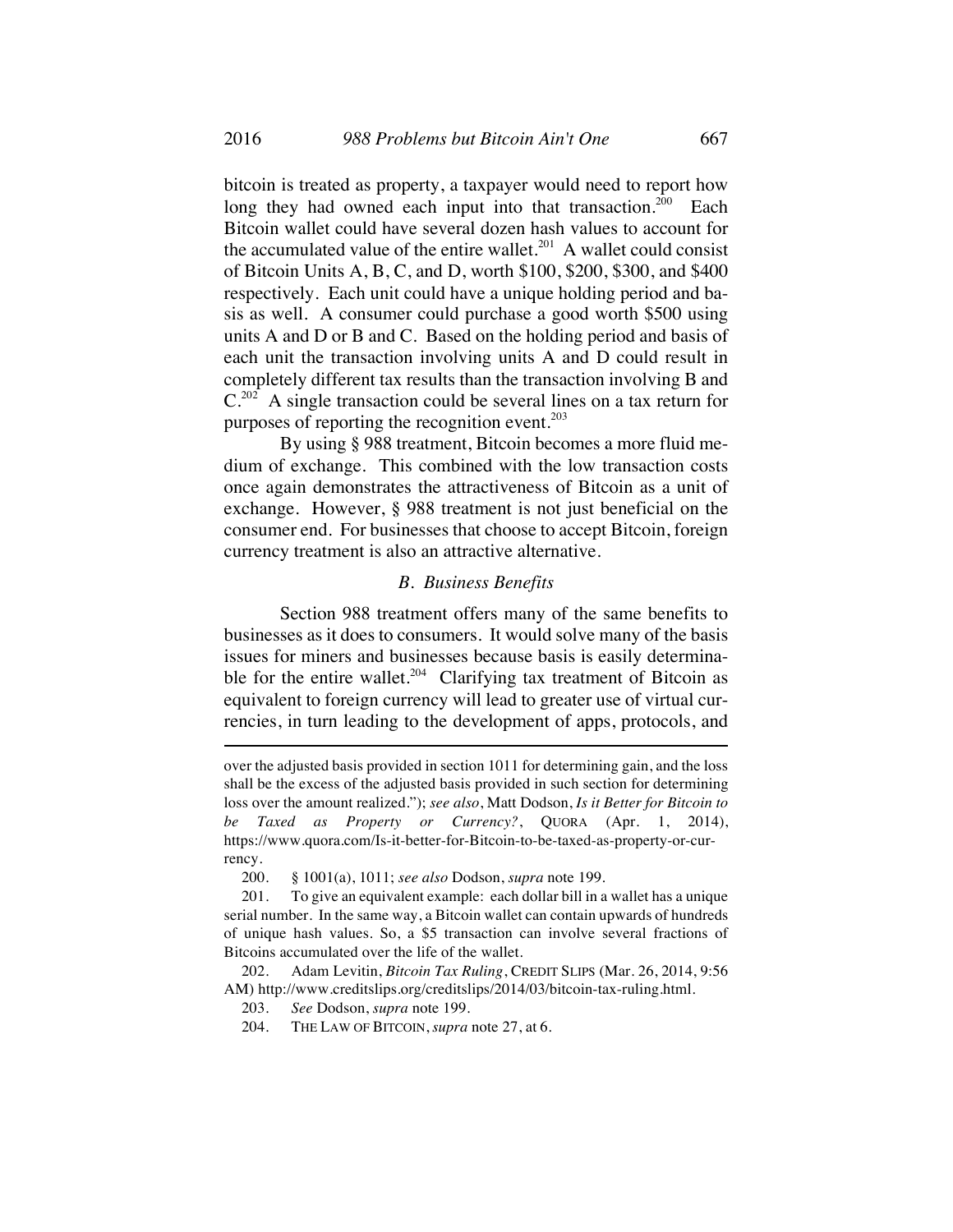infrastructure that will allow for seamless accounting and tax reporting for users of virtual currency.<sup>205</sup> Currency treatment allows a company to look to the rate of exchange at year-end and report any gains or losses based on the rate of exchange from the previous holding period.206 No individual itemization is required, and there is no onerous bookkeeping for companies that choose to accept Bitcoin as payment.<sup>207</sup> In particular, it solves the sales tax problem.

While there is no federal sales tax, the federal government's classification of Bitcoin as property increases the chance states might pass regulation to collect sales tax on all Bitcoin transactions. For example, under the property treatment, if Alice buys one Bitcoin on an exchange, she would owe  $X\%$  in local sales tax. If Alex then buys a television from Bob, she would owe  $X\%$  in sales tax (as would be expected), but then Bob would owe  $X\%$  in sales tax on the Bitcoin he "purchased" from Alice. While technically Bob did not purchase the Bitcoin from Alice, he did barter for the exchange.<sup>208</sup> Under the Internal Revenue Code, barter transactions are a recognition event for income tax purposes.<sup>209</sup> Therefore, in this hypothetical transaction, sales tax would be charged three separate times. $210$ While no states have enacted specific guidance on sales tax treatment of Bitcoin, the property treatment leaves that possibility open.<sup>211</sup>

208. Robert I. Keller, *The Taxation of Barter Transactions*, 67 MINN. L. REV. 441, 451 (1982).

209. Comm'r v. Glenshaw Glass Co., 348 U.S. 426, 431–33 (1955); *see also* Cottage Sav. Ass'n v. Comm'r, 499 U.S. 554, 566 (1991) ("[A]n exchange of property gives rise to a realization event so long as the exchanged properties . . . embody legally distinct entitlements."); Treas. Reg. § 1.61-1(a) (2009).

210. Dodson, *supra* note 199.

<sup>205.</sup> Hawley & Colangelo, *supra* note 140 ("By encouraging the use of virtual currency, the IRS can simultaneously encourage virtual currency companies [to] develop technologies to assist their users in properly reporting transactions as necessary, resulting in increased overall taxpayer compliance.").

<sup>206.</sup> 26 U.S.C. § 988 (2012).

<sup>207.</sup> *See generally id.*; Dodson, *supra* note 199.

<sup>211.</sup> Mark J. Kohler, *Be careful of an Audit if Bartering for Goods and Services or Using Bitcoin*, MARK J. KOEHLER, (last updated May 10, 2016), http://markjkohler.com/be-careful-of-an-audit-if-bartering-for-goods-and-services-or-using-bitcoin/ ("[W]here the services are rendered at a stipulated price, the value of the services is the stipulated price in the absence of evidence to the contrary."); *see also* Rooney v. Comm'r, 88 T.C. 523 (1987).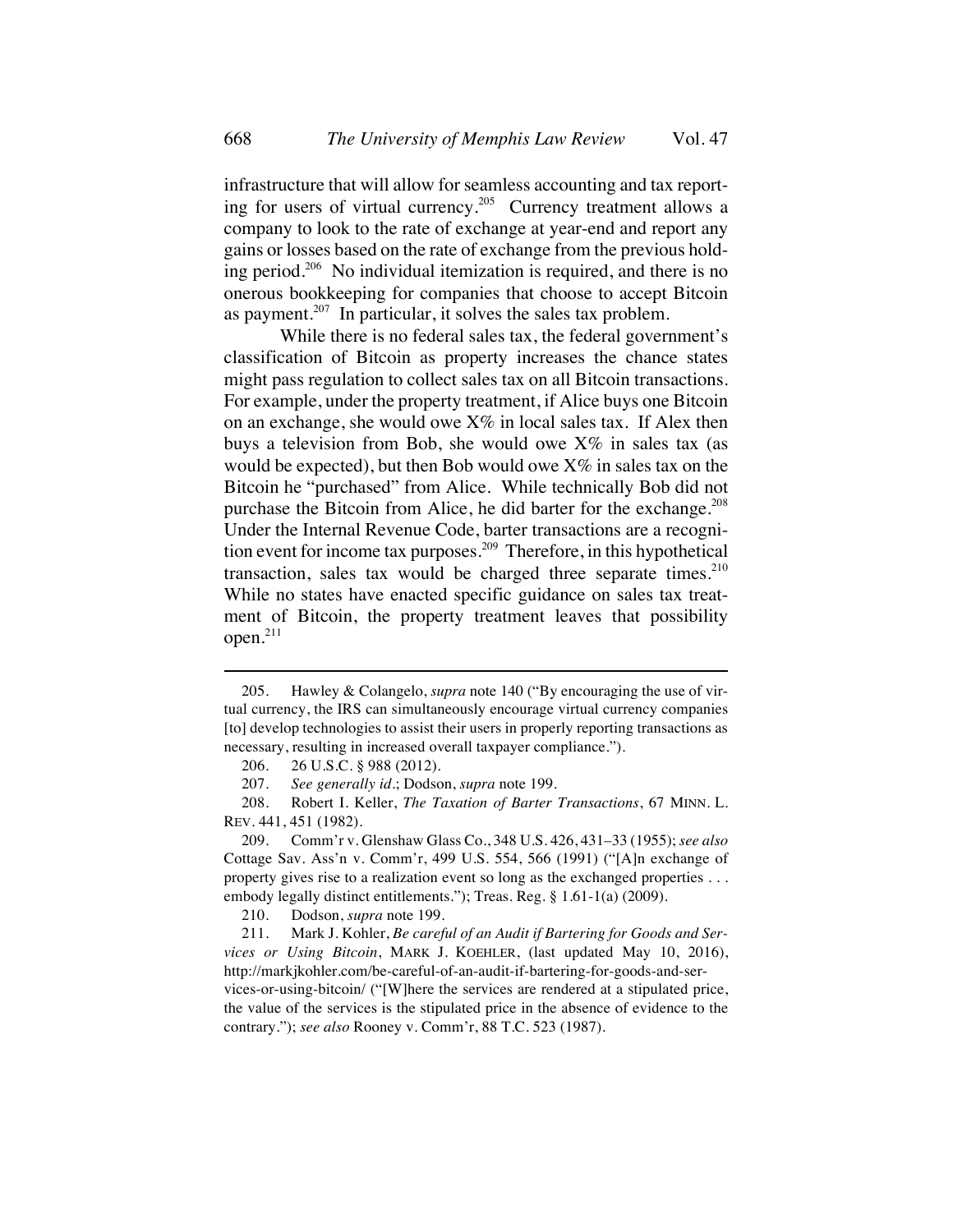Classifying Bitcoin as a currency eliminates the triple sales tax problem. If the IRS shifted its position, it would remove the precedent for states to exploit that opportunity. Sales tax would only be collected once, when a business sold its inventory.<sup>212</sup> Again, triple sales tax would present a unique disincentive for a business to transact in cryptocurrencies.213 Currency treatment would close off a regulatory roadblock that would disincentivize wider adoption of Bitcoin.

## *C. Investor Benefits*

Besides consumers and businesses who transact in Bitcoin, investors also benefit from foreign currency treatment. With a more certain body of law, higher risk investment vehicles become attractive to more investors.<sup>214</sup> Currency derivatives, like straddles, bring stability to the marketplace.<sup>215</sup> These investment vehicles cause volatile markets to stabilize. <sup>216</sup> This is critical if Bitcoin is to see further adoption in the marketplace. Businesses and investors are less likely to adopt Bitcoin as a form of exchange if the market is overly volatile. <sup>217</sup> Only through increased adoption and use can Bitcoin become a stable and viable medium for exchange.<sup>218</sup>

<sup>212.</sup> There would be no reason the transaction would not fall under the standard sales tax rules. *See, e.g.*, TENN. CODE ANN. §§ 67-6-102, 67-6-202 (2016).

<sup>213.</sup> Dodson, *supra* note 199.

<sup>214.</sup> Matthew Leising & Silla Brush, *Bitcoin Swaps Near Reality as Tera Creates Legal Framework*, BLOOMBERG (Mar. 24, 2014, 5:04 PM), http://www.bloomberg.com/news/2014-03-24/Bitcoin-swaps-near-reality-astera-group-forms-legal-framework.html.

<sup>215.</sup> *See id.*

<sup>216.</sup> *See id.*

<sup>217.</sup> Jerry Brito et al., *Bitcoin Financial Regulation: Securities, Derivatives, Prediction Markets & Gambling*, 16 COLUM. SCI. & TECH. L. REV. 144, 156 (2014) ("Additionally, as a nascent currency, it is very thinly traded and as a result a single large trade can affect the exchange price substantially. Positive news, such as major retailers announcing they will accept the currency, can make the price jump dramatically, while negative news, such as unfavorable regulatory pronouncements, can send the price plummeting.").

<sup>218.</sup> *See* Johannes Tynes, *Bitcoin: A Future with Digital Currencies*, MONEY HACKER (Aug. 29, 2013), http://www.moneyhacker.com/195/Bitcoin-afuture-with-digital-currencies/.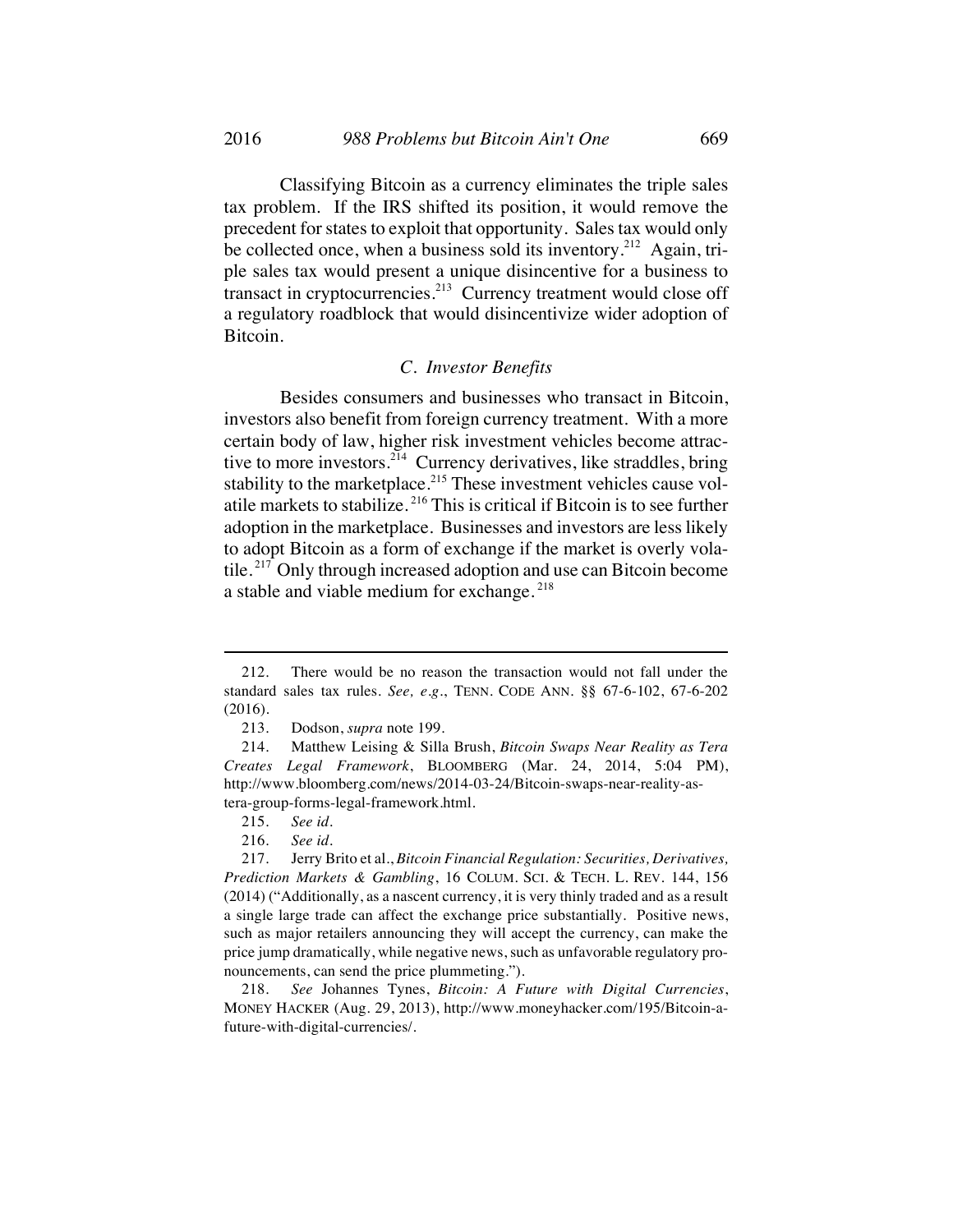#### *D. Ostensible Benefits of Bitcoin*

In order for Bitcoin to become a useful medium of exchange, it must provide consumers and businesses a net gain over the way they do business without it. The benefits of Bitcoin are greater than they first appear.<sup>219</sup> It is true the specific benefits of Bitcoin are currently hypothetical and require more widespread adoption. More fully discussed below, these benefits include reducing crimes associated with existing payment systems, reducing the transaction costs almost to zero, providing an inflation-proof store of value, and increasing the fluidity of cross border transactions.<sup>220</sup> Providing a smooth and consistent regulatory framework is critical to allowing Bitcoin or any virtual currency to flourish.<sup>221</sup> Many of the harms and disadvantages of Bitcoin grow out of the current patchwork of ineffective regulation. $222$ 

The security and irreversibility of Bitcoin would reduce the incidence of crime associated with payment. For example, use of Bitcoin would prevent charge-back fraud. Charge-back fraud occurs when a purchaser charges a payment to a credit card, collects the product purchased, and then challenges the transaction as fraudulent to recoup the purchase price.<sup>223</sup> The merchant has the burden of proving the transaction occurred and that the purchasing party entered the transaction.<sup>224</sup> If the merchant fails to verify the transaction, the merchant absorbs the loss on the transaction equal to the item's price.<sup>225</sup> Bitcoin prevents this problem because the transaction is irreversible and verified, just as a cash transaction would be.<sup>226</sup>

226. *Id.*

<sup>219.</sup> *See* Nakamoto, supra note 54.

<sup>220.</sup> *Id.* at 4 (noting that, as an incentive, eventually Bitcoin will be inflation-free).

<sup>221.</sup> *See generally id.*

<sup>222.</sup> Pflaum & Hateley, *supra* note 15, at 1205–11 ("Bitcoin's potential to improve the lives of the world's poor and disadvantaged justifies both reworking the tax code in order to foster Bitcoin's development and adopting the robust extraterritorial application of the U.S. Criminal Code to help mitigate the risks posed by disintermediation of the financial services industry.").

<sup>223.</sup> Pacey, *supra* note 30, at 127.

<sup>224.</sup> *Id.*

<sup>225.</sup> *Id.*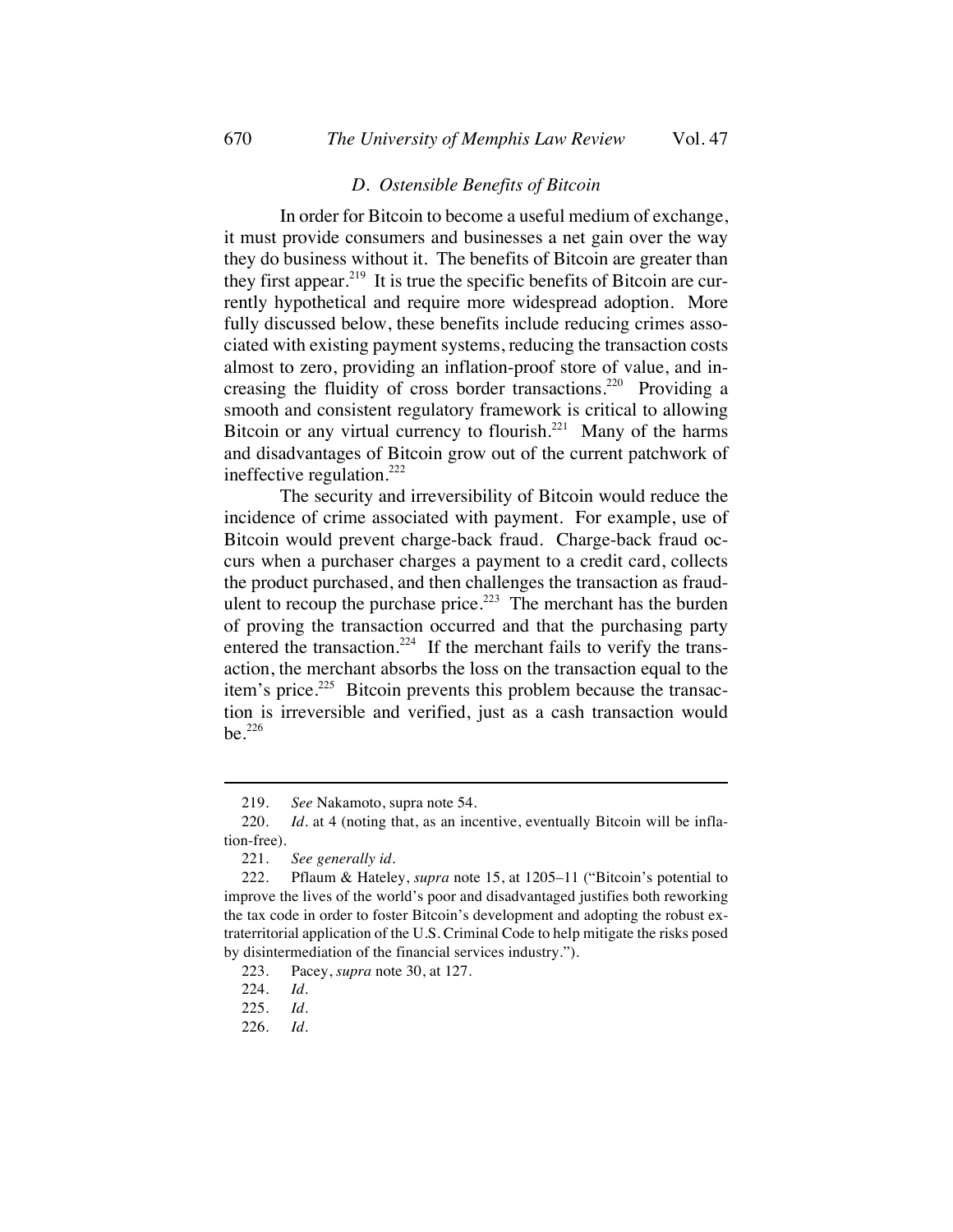This could eliminate not only credit card fraud but also potentially replace credit cards as a means of electronic exchange. In the example of Albert and Bamazon, if the transaction was conducted in Bitcoin, there would be no need for Albert's bank or credit card company to be involved. Additionally, Bamazon would receive Bitcoins, which would be as good as cash on an open exchange. The transaction would be verified by the public ledger, and a record would exist in perpetuity that the transaction occurred. Bamazon is assured payment and has no worry that Albert would later claim the transaction was fraudulent.<sup>227</sup> Bamazon paid no credit card authorization fees and assumed no risk of charge back claims. Concurrently, Albert accrued no interest on a credit card purchase and exposed no personal information that could possibly be abused if Bamazon's payment information was hacked.<sup>228</sup>

Bitcoin can also function as a store of value secure against inflationary pressures. In many countries, hyperinflation is a serious problem.229 Inflation damages domestic economies and hampers foreign trade.<sup>230</sup> However, Bitcoin can be an inflation-proof store of value. <sup>231</sup> After the Cypriot banking crisis, Bitcoin became a haven

<sup>227.</sup> While it is still possible, Albert could *claim* the transaction was fraudulent, a Bitcoin transaction is as close to a cash transaction as it could get. For the that transaction to have been faked, it would require a person to acquire not only the public key ("the address") but also the private key ("the password") associated with Albert's holdings of Bitcoin. However, the burden lies on Albert in that situation, not the retailer. While not directly analogous, the law supports a similar finding in the realm of commercial paper. A holder in due course, or a person with the rights of a holder in due course under the shelter doctrine, takes the instrument free from many defenses. *See* U.C.C. §§ 3-302, 3-306 (AM. LAW INST. & UNIF. LAW COMM'N 2016). In the same way, a holder of Bitcoin receives payment under the presumption the Bitcoin was properly transferred.

<sup>228.</sup> The private key associated with Albert's Bitcoin is never actually seen by Bamazon or stored in any Bamazon database. *See* Nakamoto, supra note 54, at 6.

<sup>229.</sup> *See* Jeff Fong, *Bitcoin Price 2013: How Bitcoin Could Help the World's Poorest People*, MIC: POLICY (May 14, 2013), http://www.policymic.com/articles/41561/Bitcoin-price-2013-how-Bitcoin-could-help-theworld-s-poorest-people.

<sup>230.</sup> *Id.*

<sup>231.</sup> *See* Pflaum & Hateley, *supra* note 15.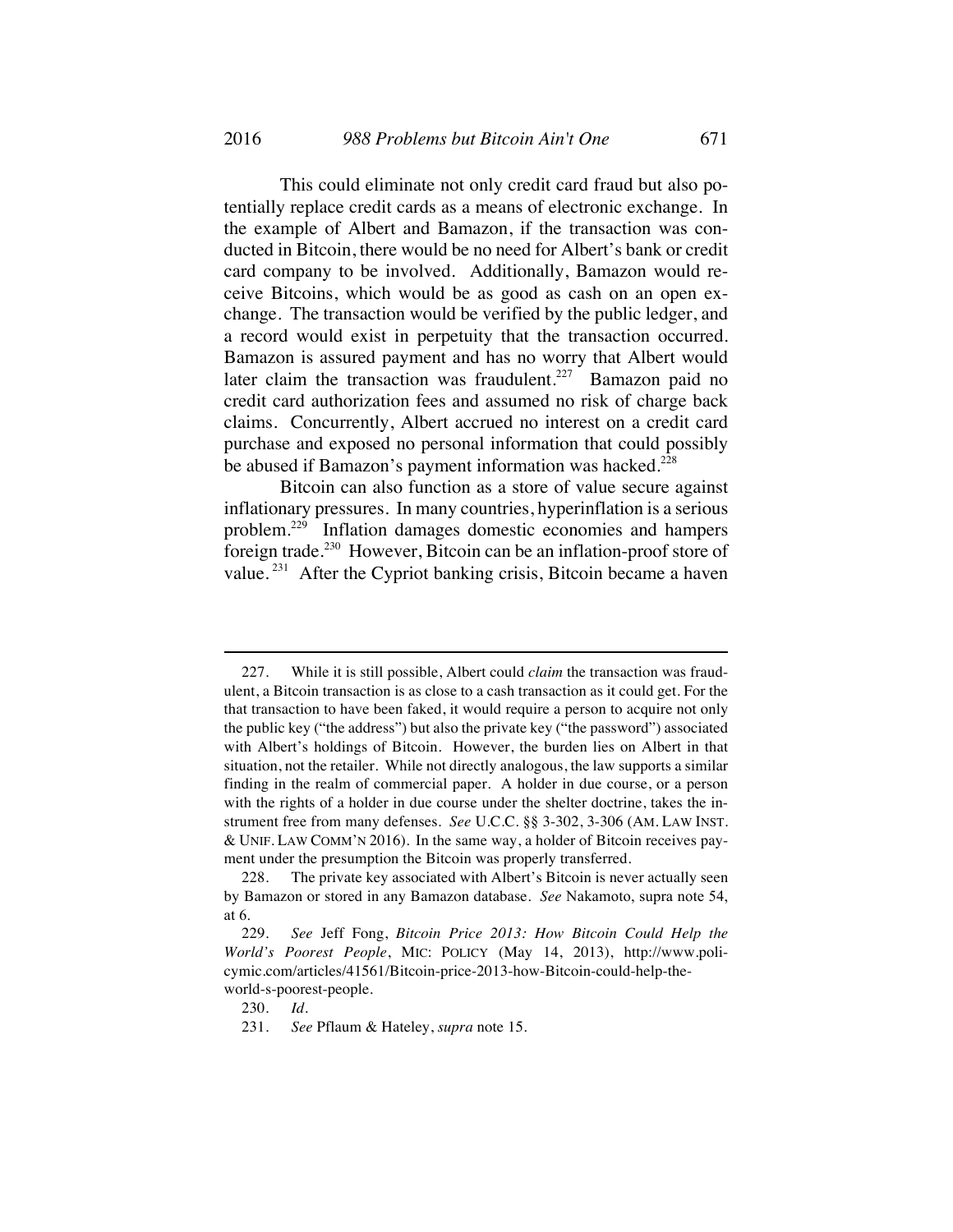currency for many in the country to avoid the risk of inflation.<sup>232</sup> Bitcoin's security, together with the low transaction costs to transfer its ownership across borders, make it an ideal medium of payment that, by extension, would ease international investment.<sup>233</sup> Generally, cross border remittances require a third-party intermediary, increasing the cost; $^{234}$  Bitcoin eliminates such costs.  $^{235}$ 

Encouraging the free use of Bitcoin can prevent hyperinflation from devastating economies. The cost of hyperinflation can render a country's economy all but unrecoverable.<sup>236</sup> One of the easiest ways to combat hyperinflation is to offer an alternative currency.<sup>237</sup> During the height of hyperinflation in Zimbabwe, the government attempted to restrict use of foreign currencies, but, as a result, demand for the dollar was merely driven underground.<sup>238</sup> In an example more directly tied to Bitcoin, the Russian central bank has largely failed to stop their national currency from falling in value.<sup>239</sup> As the value of the ruble fell, currency traders began dumping their holdings in the Russian currency.<sup>240</sup> During this time, transaction volumes between the ruble and Bitcoin spiked 250 percent, despite Russia's classification of Bitcoin as illegal. $^{241}$ 

<sup>232.</sup> *Bitcoins Surge After Cyprus Bank Raid*, ACTIVISTPOST (Mar. 19, 2013), http://www.activistpost.com/2013/03/cyprus-bank-raid-Bitcoins.html.

<sup>233.</sup> *Beyond Silk Road: Potential Risks, Threats, and Promises of Virtual Currencies: Hearing Before the S. Comm. on Homeland Sec. and Governmental Affairs*, 113th Cong. 29–31 (2013) (statement of Patrick Murck, General Counsel, the Bitcoin Foundation).

<sup>234.</sup> *See* Pflaum & Hateley, *supra* note 15, at 1191–93.

<sup>235.</sup> *Id.* at 1192.

<sup>236.</sup> Caleb Watney, *Can Bitcoin Challenge Hyperinflation?*, POLICY INTERNS (June 22, 2015), https://policyinterns.com/2015/06/22/can-bitcoin-challenge-hyperinflation ("Zimbabwe provides one of the most devastating examples of how crippling hyperinflation is for an economy. At its peak in November of 2008, the inflation rate was at the astronomically high rate of 79,600,000,000% per month and prices were doubling every 25 hours. The human cost of hyperinflation has been just as tremendous; current economic data on Zimbabwe is sparse, but some measures of unemployment have it as high as 95% and the poverty rate at 72%.").

<sup>237.</sup> *Id.*

<sup>238.</sup> *Id.*

<sup>239.</sup> *Id.*

<sup>240.</sup> *Id.*

<sup>241.</sup> Watney, *supra* note 236*.*